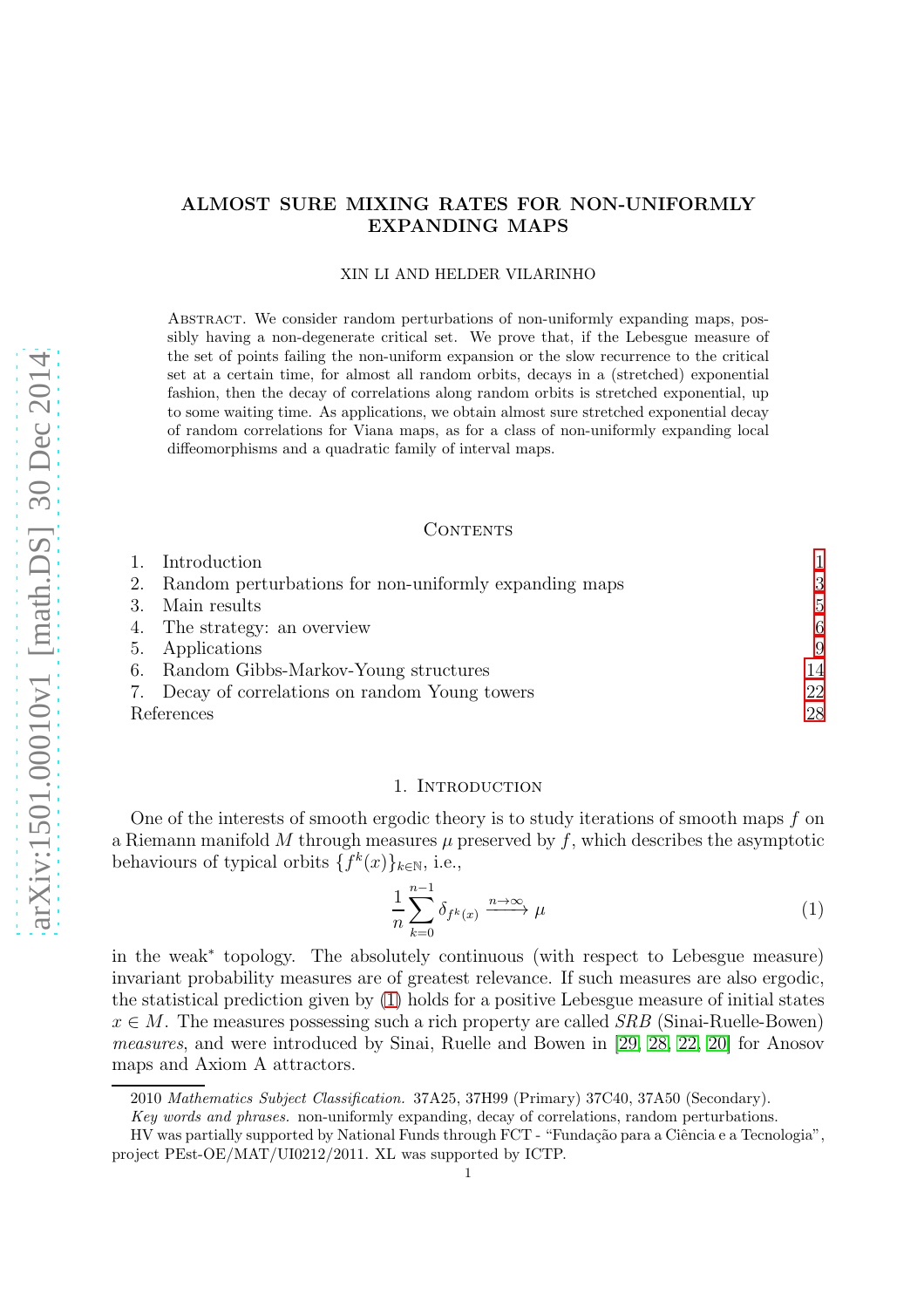If  $\mu$  is mixing, we have the decay of correlations

$$
\lim_{n \to \infty} \left( \int (\varphi \circ f^n) \psi d\mu - \int \varphi d\mu \int \psi d\mu \right) = 0
$$

for regular enough observables  $\phi, \psi$ . We are then interested in to describing how fast the convergence is. Among the available techniques we are particulary concerned to the use of induced schemes, popularized for this purposed by the works of L.-S. Young [\[31,](#page-28-4) [32\]](#page-28-5).

We are going to address random perturbation of dynamical systems, by replacing the original dynamics f by a close map  $f_t$ ,  $t \in T$ , chosen independently according to some probability law  $\theta_{\epsilon}$  in T. In a nutshell, the study of correlations for random perturbations can follow two approaches. We could focus on the stationary measure  $\mu_{\epsilon}$ , which satisfies

$$
\int \varphi(f_t(x))\,d\mu_{\epsilon}(x)d\theta_{\epsilon}(t) = \int \varphi d\mu_{\epsilon}
$$

for every continuous function  $\varphi$ . In this average ("annealed") setting, the correlation functions are expressed as

$$
\int (\varphi \circ (f_{t_{n-1}} \circ \cdots \circ f_{t_0})(x)) \psi(x) d\mu_{\epsilon}(x) d\prod_{i=0}^{n-1} d\theta_{\epsilon}(t_i) - \int \varphi d\mu_{\epsilon} \int \psi d\mu_{\epsilon}.
$$

Essentially, we are averaging over all possible realizations, which due to the i.i.d. setting can be done by averaging at each time-step. This is the natural setting to formalize the correlations in terms of a Markov chain. Alternatively, we could look for an almost sure approach, by considering the product space  $T^{\mathbb{Z}}$  and the usual skew product dynamics  $S(\omega, x) = (\sigma(\omega), f_{\omega_0}(x))$  in  $T^{\mathbb{Z}} \times M$ . We focus now on the invariant probability measures for S that disintegrates as  $d\mu_\omega(x)d\theta_\epsilon^{\mathbb{Z}}(\omega)$ . The correlation is expressed in the following fiberwise ("quenched") future and past random correlations:

$$
C_{\omega}^{+}(\varphi, \psi, \mu, n) = \left| \int (\varphi \circ f_{\omega}^{n}) \psi \, d\mu_{\omega} - \int \varphi \, d\mu_{\sigma^{n}(\omega)} \int \psi \, d\mu_{\omega} \right|,
$$
  

$$
C_{\omega}^{-}(\varphi, \psi, \mu, n) = \left| \int (\varphi \circ f_{\sigma^{-n}(\omega)}^{n}) \psi \, d\mu_{\sigma^{-n}(\omega)} - \int \varphi \, d\mu_{\omega} \int \psi \, d\mu_{\sigma^{-n}(\omega)} \right|.
$$

There are several works dealing either with the annealed approach (e.g., [\[15,](#page-28-6) [13,](#page-28-7) [12\]](#page-28-8)) or the almost sure (e.g. [\[14,](#page-28-9) [13,](#page-28-7) [23,](#page-28-10) [16,](#page-28-11) [11\]](#page-28-12)).

This paper concerns to almost sure decay of correlations for random perturbations of non-uniformly expanding (NUE for short) maps. The strategy is to build induced Gibbs-Markov-Young structures with (stretched) exponential decay of recurrence times for random orbits. We use random Young towers and a coupling argument to estimate stretched exponential decay of correlations over the abstract random induced dynamic. This estimates gives rise to the almost sure decay of random correlations.

We give applications to some known families of NUE systems. We present new results respecting to Viana maps, which are a higher-dimensional maps with critical set given in [\[30\]](#page-28-13), and to an open class of local diffeomorphisms given in [\[4\]](#page-28-14). We also apply our results to the unimodal maps as considered in [\[16\]](#page-28-11) to illustrate our strategy under the weaker hypotheses.

The strategy could be used for dynamical systems with other rates of decay (e.g. polynomial), but the hypotheses could be harder to achieve for known examples. Some other questions arise: Is the decay of correlations actually stretched exponential? Does a random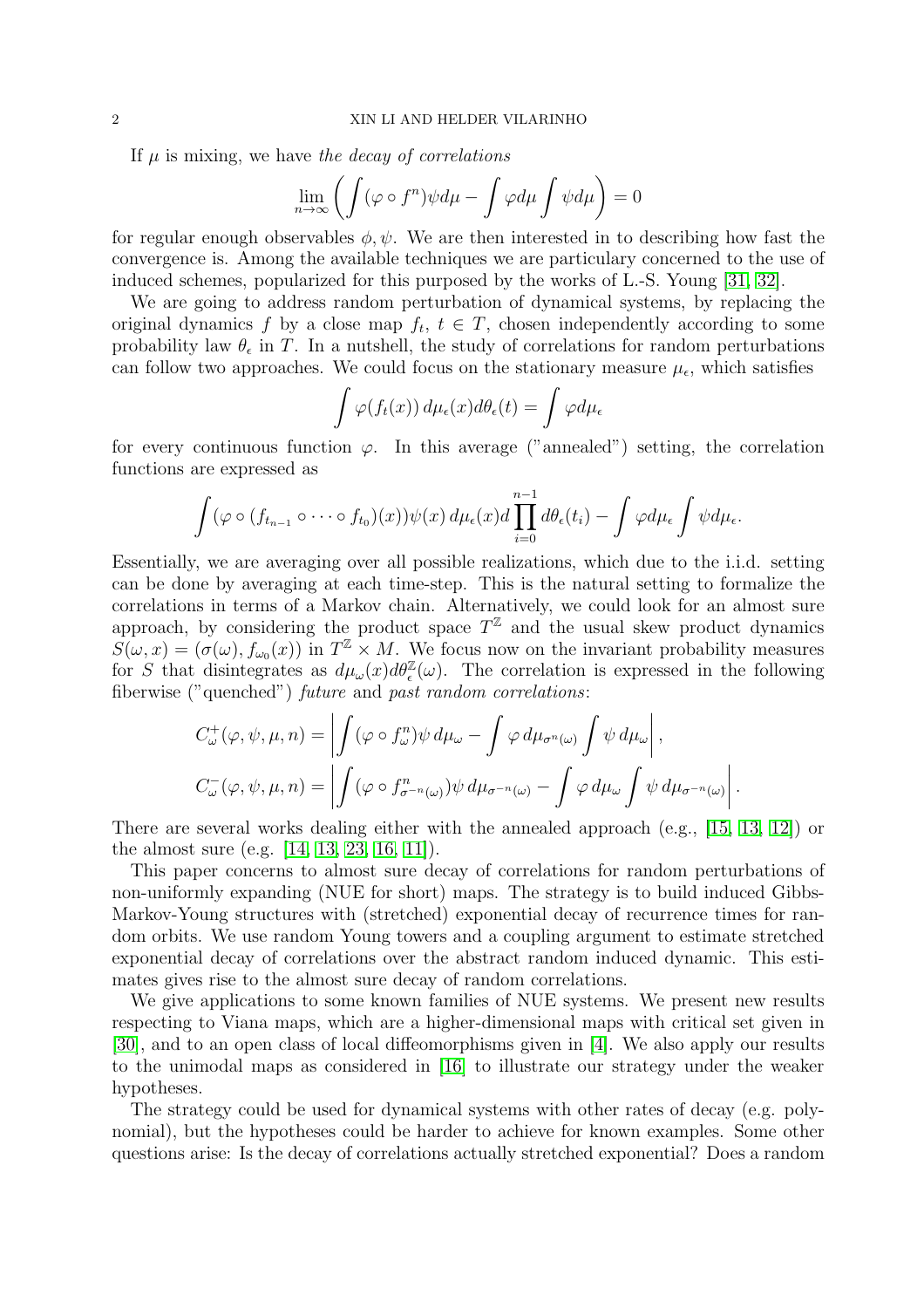central limit theorem hold? Do we have the parallel result in partially hyperbolic attractors admitting a non-uniformly expansion direction? Can we replace lim sup in the definition of random non-uniformly expanding to the weaker assumption lim inf, as in the recent work [\[5\]](#page-28-15)?

This paper is organized as follows. In  $\S 2$  we give our basic definitions of random perturbations for non-uniformly expanding and in §3 we state the main results. We describe the main steps of our strategy in §4 where we have the principal intermediate results, which are proved in §6 (existence of random induced structures with stretched exponential decay of return times) and §7 (decay of correlations for abstract random induced dynamics). The applications to Viana maps, local diffeomorphisms and unimodal interval maps is given at §5.

## 2. Random perturbations for non-uniformly expanding maps

<span id="page-2-0"></span>Let M be a compact Riemannian manifold endowed with a normalized volume measure m (Lebesgue measure), and  $f: M \to M$  be a  $C^2$  map. We assume that f is a local diffeomorphism in the whole manifold except, possibly, in a set  $\mathcal{C} \subset M$  containing the critical points of f and  $\partial M$ . We say that the set C is non-degenerate if it has zero Lebesgue measure and there are constants  $B > 1$  and  $\beta > 0$  such that for every  $x \in M \setminus C$ 

<span id="page-2-1"></span>
$$
\frac{1}{B}\operatorname{dist}(x,\mathcal{C})^{\beta} \le \frac{\|Df(x)v\|}{\|v\|} \le B\operatorname{dist}(x,\mathcal{C})^{-\beta} \,\forall v \in T_xM,\tag{2}
$$

and, for every  $x, y \in M \setminus C$  with  $dist(x, y) < dist(x, C)/2$ , we have

<span id="page-2-2"></span>
$$
\left| \log \|Df(x)^{-1}\| - \log \|Df(y)^{-1}\| \right| \le \frac{B}{\text{dist}(x, C)^{\beta}} \text{dist}(x, y) \tag{3}
$$

<span id="page-2-3"></span>
$$
|\log|\det Df(x)| - \log|\det Df(y)|| \le \frac{B}{\text{dist}(x, C)^\beta} \text{dist}(x, y). \tag{4}
$$

Roughly speaking, condition [\(2\)](#page-2-1) says that f behaves like a power of the distance to  $\mathcal{C}$ , meanwhile [\(3\)](#page-2-2) and [\(4\)](#page-2-3) say that the functions log  $|\det Df|$  and log  $||Df^{-1}||$  are *locally Lip*schitz in  $M \setminus \mathcal{C}$ , with the Lipschitz constant depending on the distance to  $\mathcal{C}$ . Given  $\delta > 0$ and  $x \in M \setminus \mathcal{C}$  we define the  $\delta$ -truncated distance from x to  $\mathcal{C}$  as  $dist_{\delta}(x, \mathcal{C}) = dist(x, \mathcal{C})$  if  $dist(x, \mathcal{C}) < \delta$  and  $dist_{\delta}(x, \mathcal{C}) = 1$  otherwise.

The idea we adopt for random perturbations is to replace the original deterministic obits by random orbits generated by an (independent and identically distributed) random choice of map at each iteration. We are interested in systems whose random perturbation exhibit a non-uniform expansive behavior along the orbits generated by the successive composition of random elected maps. To be more precise we consider a metric space  $T$  and a continuous map

$$
\begin{array}{rcl}\n\Phi: & T & \longrightarrow & C^2(M,M) \\
t & \longmapsto & \Phi(t) = f_t\n\end{array}
$$

such that  $f = f_{t^*}$  for some  $t^* \in T$ , and a family  $(\theta_{\epsilon})_{\epsilon>0}$  of Borel probability measures in T. We will refer to such a pair  $\chi_{\epsilon} = {\Phi, (\theta_{\epsilon})_{\epsilon > 0}}$  as a *random perturbation* of f. We consider the product space  $\Omega = T^{\mathbb{Z}}$  endowed with the Borel product probability measure  $P = P_{\epsilon} = \theta_{\epsilon}^{\mathbb{Z}}$  $\ell_{\epsilon}^{\mathbb{Z}}$ . For a *realization*  $\omega = (\ldots \omega_{-1}, \omega_0, \omega_1, \ldots) \in \Omega$  and  $n \geq 1$  we define

$$
f_{\omega}^n(x)=(f_{\omega_{n-1}}\circ\cdots\circ f_{\omega_1}\circ f_{\omega_0})(x),
$$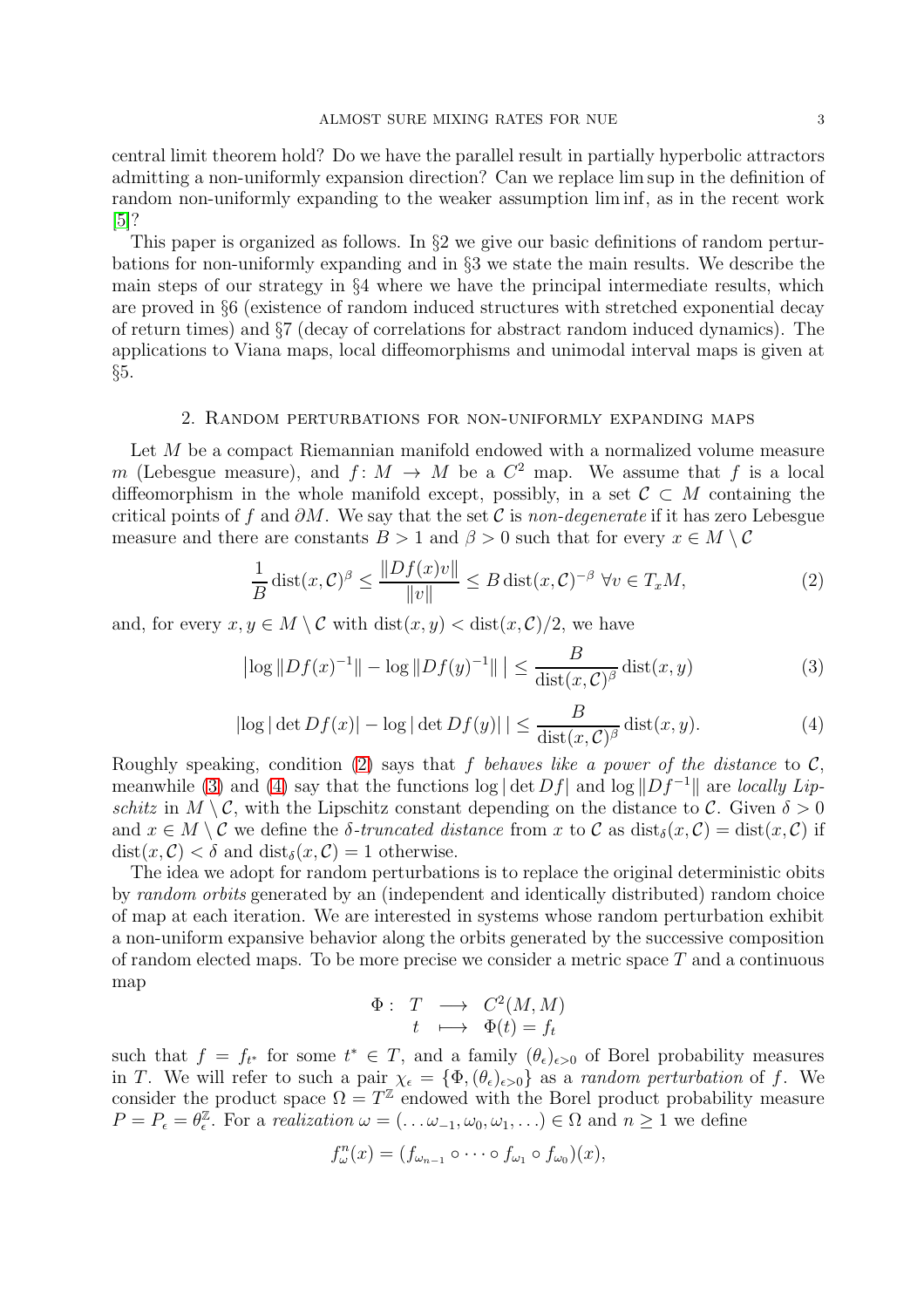and set  $f_{\omega}^0(x) = Id_M$ . Given  $x \in M$  and  $\omega \in \Omega$  we call the sequence  $(f_{\omega}^n(x))_{n \in \mathbb{N}}$  a random *orbit* of x. Note that  $\omega^* = (\ldots, t^*, t^*, \ldots)$  gives rise to the unperturbed deterministic orbits given by the original dynamics  $f$ . We define the *two-sided skew-product* map

$$
S: \begin{array}{ccc} \Omega \times M & \longrightarrow & \Omega \times M \\ (\omega, z) & \longmapsto & (\sigma(\omega), f_{\omega_0}(z)), \end{array}
$$

where  $\sigma : \Omega \to \Omega$  is the left shift map. A Borel probability measure  $\mu^*$  in  $\Omega \times M$  invariant by S (in the usual deterministic sense) is characterized by an essentiality unique disintegration  $d\mu^*(\omega, x) = d\mu_\omega(x) dP(\omega)$  given by a family  $\{\mu_\omega\}_\omega$  of sample measures on M satisfying the quasi-invariance property  $f_{\omega_*}\mu_{\omega} = \mu_{\sigma(\omega)}$ , and such that for each Borel set  $A \subset \Omega \times M$ we have  $\mu^*(A) = \int \mu_\omega(A_\omega) dP(\omega)$ , where  $A_\omega = \{x \in M : (\omega, x) \in A\}$ . For a complete introduction on random dynamical systems we refer for [\[10\]](#page-28-16).

Consider a random perturbation  $\chi_{\epsilon}$  of a map f such that

$$
supp(\theta_{\epsilon}) \to \{t^*\}, \quad \text{as} \quad \epsilon \to 0.
$$

Due to the presence of the critical set, we assume that all the maps  $f_t$  have the same critical set C:

<span id="page-3-1"></span>
$$
Df_t(x) = Df(x), \quad \text{for every } x \in M \setminus C \text{ and } t \in T. \tag{5}
$$

We could implement this setting, for instance, in parallelizable manifolds (with an additive group structure, e.g. tori  $\mathbb{T}^d$  (or cylinders  $\mathbb{T}^{d-k} \times \mathbb{R}^k$ ), by considering  $T = \{t \in \mathbb{R}^d : ||t|| \leq$  $\epsilon_0$  for some  $\epsilon_0 > 0$ , and taking  $f_t = f + t$ , that is, adding at each step a random noise to the unperturbed dynamics.

**Definition 2.1.** We say that f is non-uniformly expanding on random orbits if the following conditions hold, at least for small  $\epsilon > 0$ :

(1) there is  $\alpha > 0$  such that for  $P \times m$  almost every  $(\omega, x) \in \Omega \times M$ 

<span id="page-3-2"></span>
$$
\limsup_{n \to +\infty} \frac{1}{n} \sum_{j=0}^{n-1} \log \|Df_{\sigma^j(\omega)}(f^j_\omega(x))^{-1}\| < -\alpha.
$$
 (6)

(2) given any small  $\gamma > 0$  there is  $\delta > 0$  such that for  $P \times m$  almost every  $(\omega, x) \in \Omega \times M$ 

<span id="page-3-0"></span>
$$
\limsup_{n \to +\infty} \frac{1}{n} \sum_{j=0}^{n-1} -\log \text{dist}_{\delta}(f_{\omega}^j(x), \mathcal{C}) < \gamma. \tag{7}
$$

When  $\mathcal{C} = \emptyset$  we simply disregard condition [\(7\)](#page-3-0) and assumption [\(5\)](#page-3-1). We say that the original map f is a non-uniformly expanding map if [\(6\)](#page-3-2) and [\(7\)](#page-3-0) holds for  $\omega^*$  and m almost every x. We will refer to the second condition by saying that the random orbits of points have slow recurrence to C. Condition [\(6\)](#page-3-2) implies that for P almost every (a.e.)  $\omega \in \Omega$ , the expansion time function

$$
\mathcal{E}_{\omega}(x) = \min\left\{N \ge 1 : \frac{1}{n} \sum_{j=0}^{n-1} \log \|Df_{\sigma^j(\omega)}(f^j_{\omega}(x))^{-1}\| \le -\alpha, \text{ for all } n \ge N\right\}
$$

is defined and finite Lebesgue almost everywhere in  $M$ . We notice that condition [\(7\)](#page-3-0) is not needed in all its strength, and we just need to ensure that it holds for suitable  $\delta$ ,  $\gamma$  so that the proof of Proposition [6.3](#page-14-0) works (see Remark 4.5 in [\[9\]](#page-28-17)). Hence, we may consider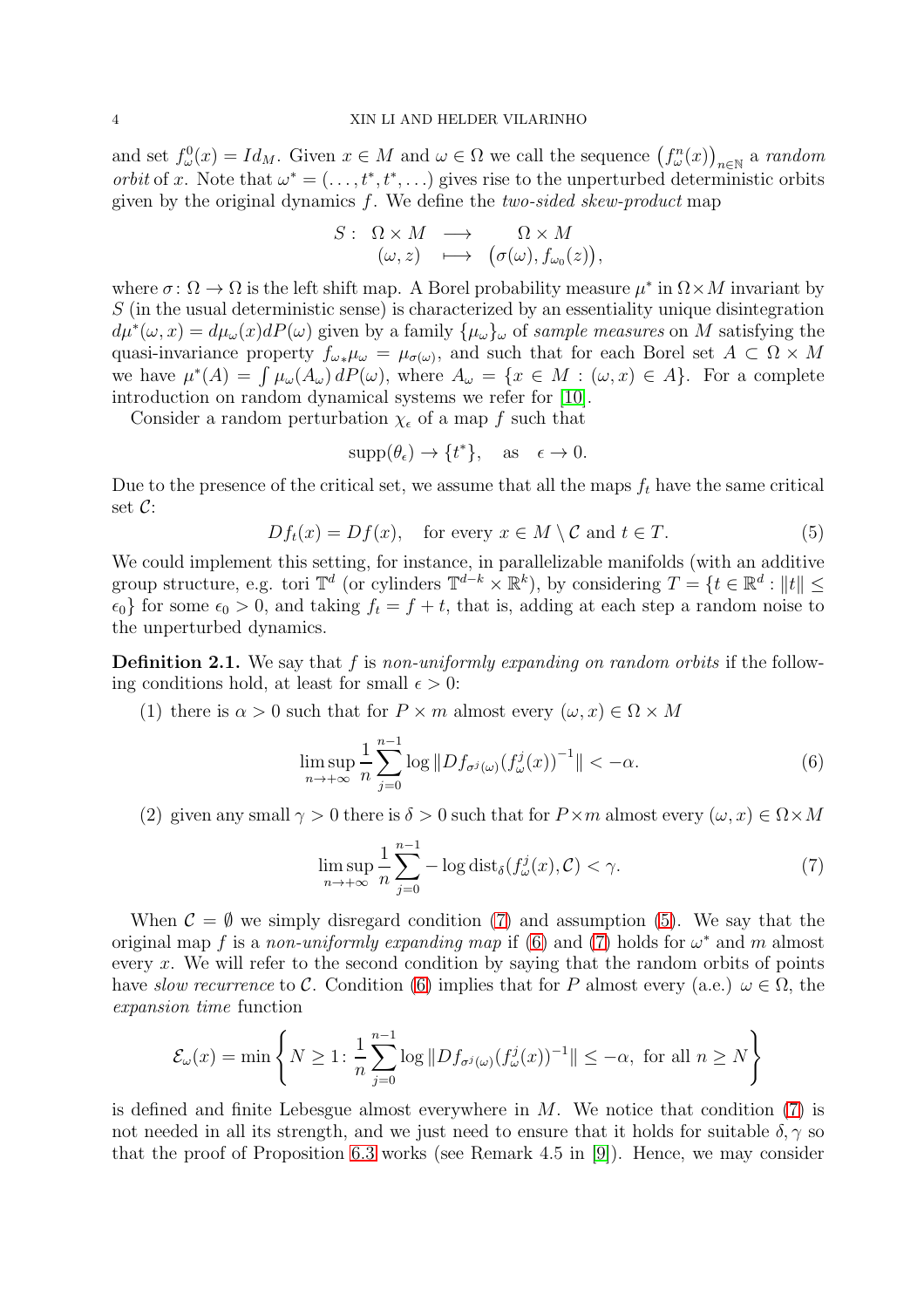$\gamma > 0$  and  $\delta > 0$  such that for P a.e.  $\omega \in \Omega$  we can define the recurrence time function Lebesgue almost everywhere in M:

$$
\mathcal{R}_{\omega}(x) = \min \left\{ N \ge 1 : \frac{1}{n} \sum_{j=0}^{n-1} -\log \mathrm{dist}_{\delta}(f_{\omega}^j(x), C) \le \gamma, \text{ for all } n \ge N \right\}.
$$

We introduce the *tail set* (*at time n*)

<span id="page-4-3"></span>
$$
\Gamma_{\omega}^{n} = \{ x \in M : \mathcal{E}_{\omega}(x) > n \text{ or } \mathcal{R}_{\omega}(x) > n \}.
$$
 (8)

This is the set of points in M whose random orbit at time n has not yet achieved the uniform exponential growth of derivative or the slow recurrence given by conditions [\(6\)](#page-3-2) and [\(7\)](#page-3-0). If the critical set is empty, we simply ignore the recurrence time function in the definition of  $\Gamma^n_\omega$ .

## 3. Main results

<span id="page-4-0"></span>We assume that  $f$  is a topologically transitive non-uniformly expanding map and nonuniformly expanding on random orbits. We start with the case where we have a uniform (stretched) exponential decay of tail sets.

<span id="page-4-2"></span>**Theorem A.** Assume there exist  $C, \gamma > 0$  and  $0 < v \leq 1$  such that  $m(\Gamma^n_\omega) < Ce^{-\gamma n^\nu}$  for P a.e.  $\omega \in \Omega$ . Then, if  $\epsilon > 0$  is small, for some integer  $q \ge 1$  we have:

- (i) for P a.e.  $\omega$  there is an absolutely continuous probability measure  $\mu_{\omega} = h_{\omega} dm$ satisfying  $(f_{\omega}^q)_*\mu_{\omega} = \mu_{\sigma^q(\omega)}$ ;
- (ii) there exist  $C_i, \gamma_i > 0$ ,  $i = 1, 2$ , and for P a.e.  $\omega$  a positive integer  $n_0(\omega)$ , such that for each Lipschitz function  $\psi : M \to \mathbb{R}$  and every bounded function  $\varphi : M \to \mathbb{R}$  we have

$$
C_{\omega}^{\pm}(\varphi, \psi, \mu, qn) \le C_1 \sup |\varphi| \operatorname{Lip}(\psi) e^{-\gamma_1 n^{\nu/2}}, \forall n \ge n_0(\omega)
$$

and

$$
P(\{n_0(\omega) > n\}) \le C_2 e^{-\gamma_2 n^{\nu/2}}, \forall n \ge 1.
$$

We can interpret  $n_0(\omega)$  as the *waiting time* we have to consider before we see the stretched exponential behavior on the estimates of the decay of random correlations. In many cases, the estimates on the tail can be hard to achieve, in particular its uniformity over distinct realizations. However, we can state the following.

<span id="page-4-1"></span>**Theorem B.** Assume that there exist  $C, \gamma > 0$ ,  $0 < v \le 1$  and for P a.e.  $\omega$  a positive integer  $g_0(\omega)$  such that

$$
\begin{cases} m(\Gamma_{\omega}^{n}) \leq Ce^{-\gamma n^{\upsilon}}, & \forall n \geq g_0(\omega) \\ P(\lbrace g_0(\omega) > n \rbrace) \leq Ce^{-\gamma n^{\upsilon}}, & \forall n \geq 1. \end{cases}
$$

Then, if  $\epsilon > 0$  is small, for some integer  $q \ge 1$  we have:

- (i) for P a.e.  $\omega$  there is an absolutely continuous probability measure  $\mu_{\omega} = h_{\omega} dm$ satisfying  $(f_{\omega}^q)_*\mu_{\omega} = \mu_{\sigma^q(\omega)}$ ;
- (ii) there exist  $C_i, \gamma_i > 0$ ,  $i = 1, 2$ , and for P a.e.  $\omega$  a positive integer  $n_0(\omega)$  such that for each Lipschitz function  $\psi : M \to \mathbb{R}$  and every bounded function  $\varphi : M \to \mathbb{R}$  we have

υ/4

$$
C_{\omega}^{\pm}(\varphi, \psi, \mu, qn) \le C_1 \sup |\varphi| \operatorname{Lip}(\psi) e^{-\gamma_1 n^{\nu/4}}, \forall n \ge n_0(\omega),
$$

and

$$
P(\{n_0(\omega) > n\}) \le C_2 e^{-\gamma_2 n^{\nu/4}}, \forall n \ge 1.
$$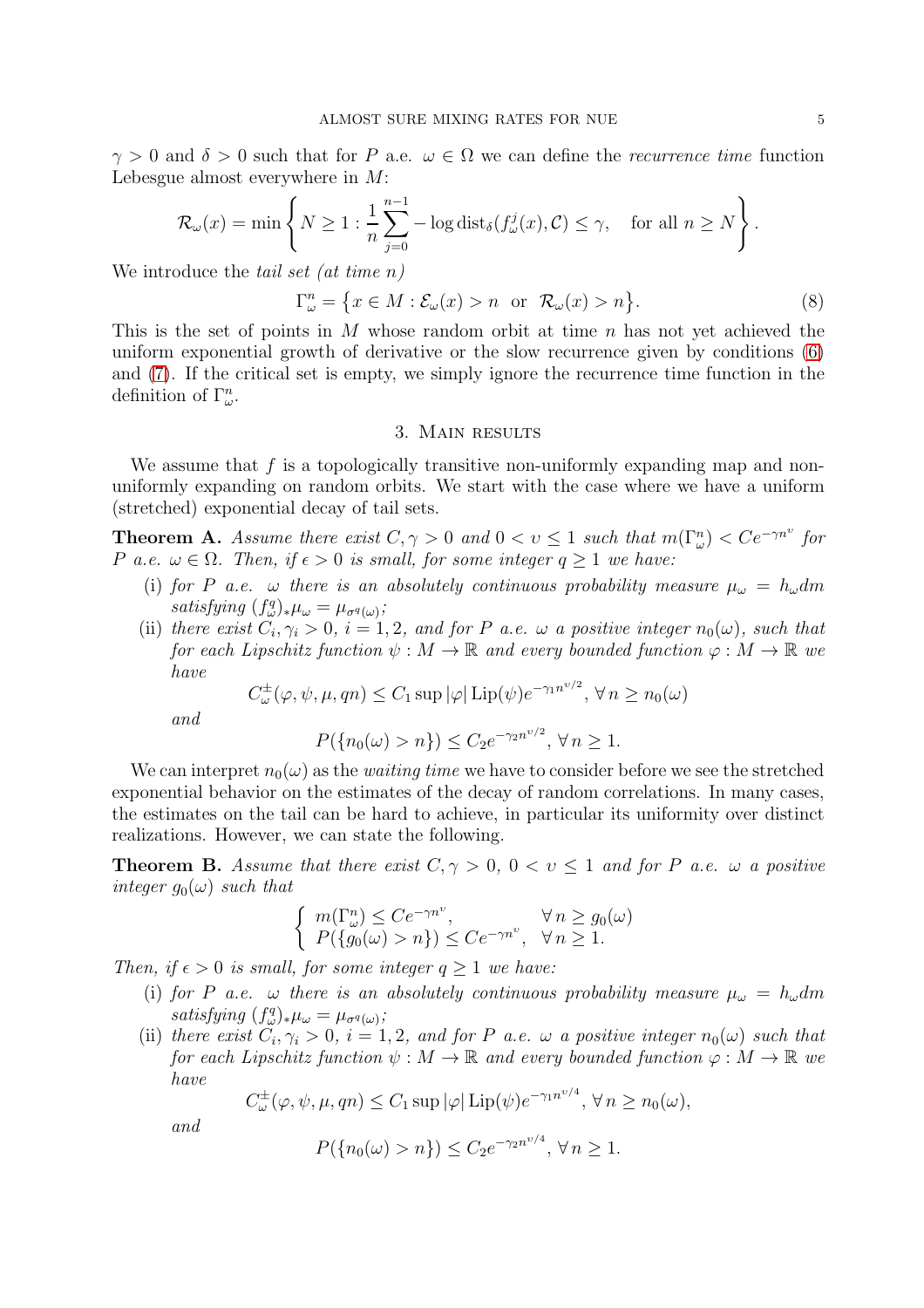<span id="page-5-1"></span>**Corollary C.** Set  $\Gamma^n = \{(\omega, x) \in \Omega \times M : x \in \Gamma^n_\omega\}$ . Assume that there exist  $C, \gamma > 0$  and  $0 < v \leq 1$  such that

$$
(P \times m)(\Gamma^n) < Ce^{-\gamma n^{\upsilon}}.
$$

<span id="page-5-0"></span>Then the same conclusions of Theorem [B](#page-4-1) hold.

# 4. The strategy: an overview

For both Theorems [A](#page-4-2) and [B,](#page-4-1) the proof consists in two main steps. First, we prove that the hypothesis on the tail sets imply the existence of induced structures with nice decay for the return times  $R$ . Moreover, as in the deterministic case, we will need a condition of type  $gcd\{R\} = 1$  in order to ensure some mixing properties in the induced dynamics. In view of this, in this greater generality we need eventually to look for some power of the random system. If we are able to construct random induced structures with  $gcd\{R\} = 1$  then the main results hold with  $q = 1$ ; see Remark [7.1.1.](#page-21-1) We also notice that the hypothesis of transitivity are used for the existence of this suitable induced structures. In a second moment we give random versions of the already classic procedures introduced by Young [\[31,](#page-28-4) [32\]](#page-28-5), in order to derive the decay of correlations in the induced dynamics from the decay of return times, that is later carried to the decay of correlations along random orbits. Corollary [C](#page-5-1) is an immediate consequence of Theorem [B](#page-4-1) and Lemma [5.7.](#page-13-1)

We notice that even in the case of uniform exponential decay of the tail set we do not achieve an exponential estimate for the decay of random correlations. The main reason for the damage in the estimates is related to the construction of induced measures, whose density is not bounded from below. Besides in some cases it is not known the optimal result on decay of correlations (even in the deterministic case), if we think for instance in the uniform expanding case it becomes clear that the strategy could compromise the search for optimal estimates.

4.1. Random induced schemes. We start by setting the induced Gibbs-Markov-Young (GMY for short) structures for the random orbits.

**Definition 4.1.** We say that  $\omega \in \Omega$  induces a GMY map  $F_{\omega}$  in a ball  $\Delta \subset M$  if:

- (1) there is a countable partition  $\mathcal{P}_{\omega}$  of open sets of a full m measure subset  $\mathcal{D}_{\omega}$  of  $\Delta$ ;
- (2) there is a return time function  $R_{\omega} : \mathcal{D}_{\omega} \to \mathbb{N}$ , constant in each  $U_{\omega} \in \mathcal{P}_{\omega}$ ;
- (3) the map  $F_{\omega}(x) := f_{\omega}^{R_{\omega}(x)}(x) : \Delta \to \Delta$  verifies:
	- (a)  $F_{\omega}|_{U_{\omega}}$  is a  $C^2$  diffeomorphism onto  $\Delta$ ;
		- (b) there exists  $0 < \kappa_{\omega} < 1$  such that for x in the interior of  $U_{\omega}$

$$
||DF_{\omega}(x)^{-1}|| < \kappa_{\omega};
$$

(c) there is some constant  $K_{\omega} > 0$  such that for every  $U_{\omega}$  and  $x, y \in U_{\omega}$ 

$$
\log \left| \frac{\det DF_{\omega}(x)}{\det DF_{\omega}(y)} \right| \le K_{\omega} \operatorname{dist}(F_{\omega}(x), F_{\omega}(y)).
$$

It is known that a deterministic transitive non-uniformly expanding map induces a GMY map F (consider  $\omega = \omega^*$  in the definition above) in some ball. The next theorem ensures that almost all realizations induce a GMY map with some uniformity on the constants, and relates the decay of the return times with the the decay of the tail set.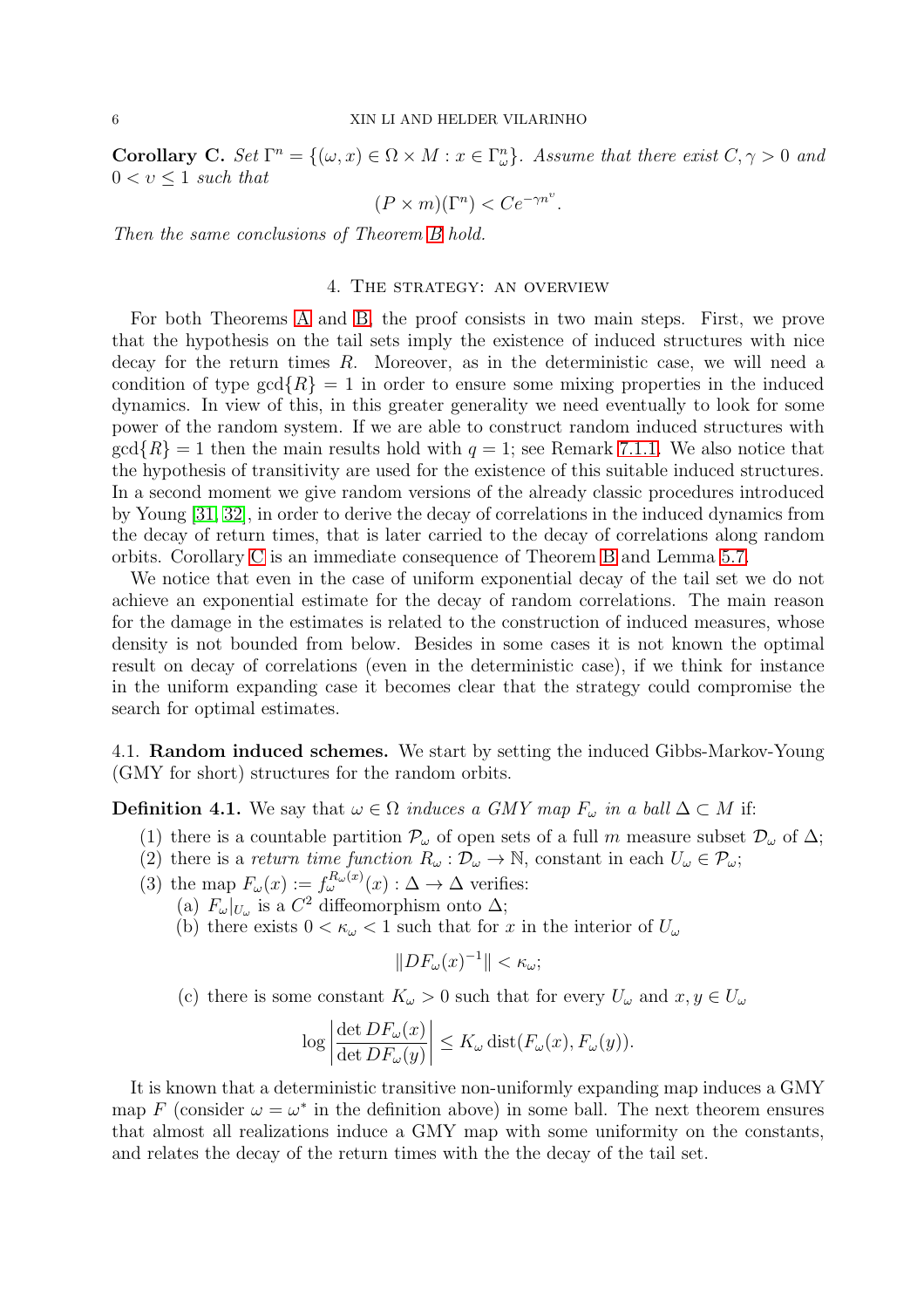<span id="page-6-0"></span>**Theorem 4.2.** Let  $f : M \to M$  be a transitive non-uniformly expanding map and nonuniformly expanding on random orbits. There is some ball  $\Delta \subset M$  such that if  $\epsilon > 0$  is small enough then P a.e.  $\omega$  induces a GMY map  $F_{\omega}$  in  $\Delta$ , and

- (i) if there exist  $C, \gamma > 0, 0 < v \leq 1$  such that  $m(\Gamma^n_\omega) < C e^{-\gamma n^\nu}$  for P a.e.  $\omega$ , then there exist  $C_1, \gamma_1 > 0$  such that  $m(\lbrace R_\omega > n \rbrace) \leq C_1 e^{-\gamma_1 n^\upsilon}$ ;
- (ii) if there exist  $C_i, \gamma_i > 0$ ,  $i = 1, 2, 0 < v \le 1$  and for P a.e.  $\omega$  a positive integer  $g_0(\omega)$  such that

$$
\begin{cases} m(\Gamma_{\omega}^n) \le C_1 e^{-\gamma_1 n^{\upsilon}}, & \forall n \ge g_0(\omega) \\ P(\lbrace g_0(\omega) > n \rbrace) \le C_2 e^{-\gamma_2 n^{\upsilon}}, & \forall n \ge 1, \end{cases}
$$

then there exist  $C_3, \gamma_3 > 0, 0 < v \leq 1$  such that

$$
\begin{cases} m(\lbrace R_{\omega} > n \rbrace) \leq C_3 e^{-\gamma_3 n^{\upsilon}}, & \forall n \geq g_0(\omega) \\ P(\lbrace g_0(\omega) > n \rbrace) \leq C_2 e^{-\gamma_2 n^{\upsilon}}, & \forall n \geq 1, \end{cases}
$$

The proof is given in §[6,](#page-13-0) where we can also deduce an induced GMY for  $\omega^*$  and the following uniformity conditions:

(U<sub>1</sub>) Given  $\xi > 0$  and an integer  $\hat{N} > 1$ , if  $\epsilon > 0$  is sufficiently small then for P a.e.  $\omega$ we have

$$
m\left(\{R_{\omega}=j\}\triangle\{R_{\omega^*}=j\}\right)\leq\xi
$$

for  $j = 1, 2, \ldots, \hat{N}$ , where  $\Delta$  stands for the symmetric difference of two sets.

(U<sub>2</sub>) If  $\epsilon > 0$  is sufficiently small, the constants  $K_{\omega}$  and  $\kappa_{\omega}$  for the induced GMY maps can be chosen uniformly over  $\omega$ . We will refer to them as  $K > 0$  and  $\kappa > 0$ , respectively.

4.2. Decay of correlations for random induced schemes. We start by following [\[16\]](#page-28-11) and lift the GMY structures to random Young towers over copies of ∆. Letting  $\mathbb{Z}_{+} = \{0, 1, 2, \ldots\}$ , set

$$
\Delta_{\omega} = \left\{ (x,\ell) \in \Delta \times \mathbb{Z}_+ : x \in \mathcal{D}_{\sigma^{-\ell}(\omega)}, 0 \leq \ell \leq R_{\sigma^{-j}(\omega)}(x) - 1 \right\}.
$$

We set the *n*th level of the *tower*  $\Delta_{\omega}$  as  $\Delta_{\omega,\ell} = \Delta_{\omega} \cap {\ell = n}$ . The basis of all towers are copies of  $\Delta$ , and  $\ell$ th level  $\Delta_{\omega,\ell}$  is a copy of  $\{x \in \Delta : R_{\sigma^{-\ell}(\omega)} > \ell\}$ . Moreover, for each basis  $\Delta_{\omega,0}$  we consider the corresponding partition  $\mathcal{P}_{\omega}$  that can be extended to a partition of the full towers  $\Delta_{\omega}$ . Moreover we denote by  $\mathcal{B}_{\omega}$  the Borel  $\sigma$ -algebra of  $\Delta_{\omega}$  and by  $\mathcal{B}$  the corresponding family of  $\sigma$ -algebras  $\mathcal{B}_{\omega}$ . We define the dynamics  $F_{\omega} : \Delta_{\omega} \to \Delta_{\sigma(\omega)}$  by

$$
F_{\omega}(x,\ell) = \begin{cases} (x,\ell+1), & \text{if } \ell+1 < R_{\sigma^{-\ell}(\omega)}(x) \\ (f_{\sigma^{-\ell}(\omega)}^{R_{\sigma^{-\ell}(\omega)}}(x),0), & \text{if } \ell+1 = R_{\sigma^{-\ell}(\omega)}(x). \end{cases}
$$

This dynamics carries  $(x, \ell)$  in the  $\ell$ th level of  $\Delta_{\omega}$  into  $(x, \ell+1) \in \Delta_{\sigma(\omega)}$ , unless  $R_{\sigma^{-\ell}(\omega)}(x) =$  $\ell+1$ , in which case it falls down into the 0th level of  $\Delta_{\sigma(\omega)}$  by the return map. We denote by  $m_0$  de normalized Lebesgue measure on  $\Delta$  and, without risk of confusion, we denote by m the lift of this measure on  $\Delta_{\omega}$ , also dropping the reference to  $\omega$  in the notation. We set  $\hat{\Delta}$  for the family  $\{\Delta_{\omega}\}_\omega$  and  $\mathcal P$  for the corresponding partition introduced before. We define, for almost every  $\omega$ , the separation time  $s_{\omega} : \Delta_{\omega} \times \Delta_{\omega} \to \mathbb{Z}_+ \cup {\infty}$  given by

$$
s_{\omega}(x, y) = \min\{n \ge 0 : F_{\omega}^n(x) \text{ and } F_{\omega}^n(y) \text{ lie in distinct elements of } \mathcal{P}\}.
$$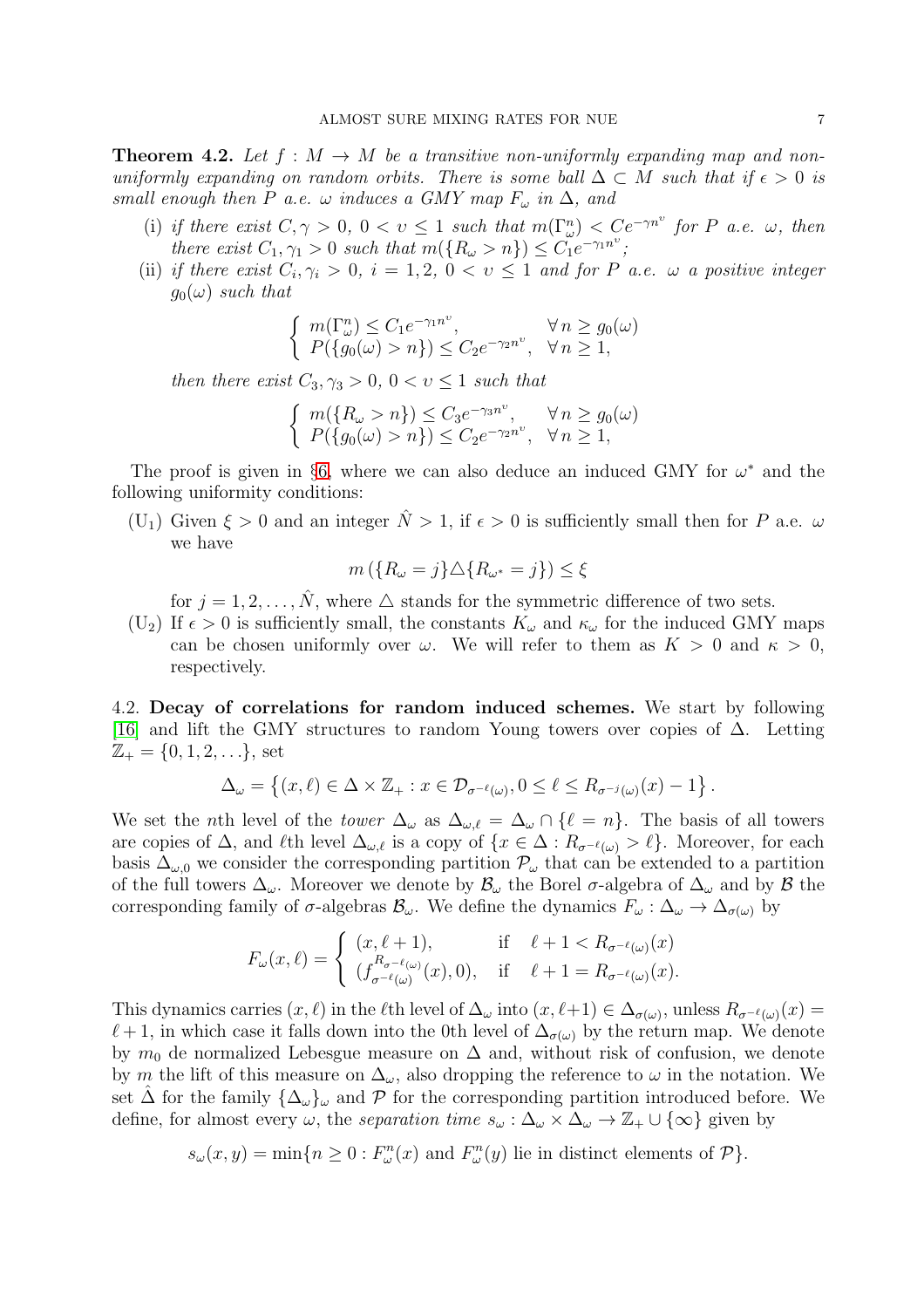We introduce a Lipschitz-type space of observables  $\varphi = {\varphi_{\omega}}_{\omega}$  on  $\hat{\Delta}$ ,

$$
\mathcal{F}_{\beta} = \left\{ \varphi \colon \hat{\Delta} \to \mathbb{R} \, : \exists C_{\varphi} > 0 \, \text{s.t.} \, |\varphi_{\omega}(x) - \varphi_{\omega}(y)| \le C_{\varphi} \beta^{s_{\omega}(x,y)}, \, \forall x, y \in \Delta_{\omega} \right\},
$$

a space of densities  $\varphi = {\varphi_{\omega}}_{\omega}$ ,

$$
\mathcal{F}_{\beta}^{+} = \left\{ \varphi \in \mathcal{F}_{\beta} : \exists \, \hat{C}_{\varphi} > 0 \text{ s.t. on each } U_{\omega} \in \mathcal{P}_{\omega}, \text{ either } \varphi_{\omega}|_{U_{\omega}} \equiv 0, \text{ or } \right\}
$$

$$
\varphi_{\omega}|_{U_{\omega}}>0
$$
 and  $\left|\log \frac{\varphi_{\omega}(x)}{\varphi_{\omega}(y)}\right| \leq \hat{C}_{\varphi}\beta^{s(x,y)}, \ \forall x, y \in U_{\omega}\},$ 

and a space of random bounded functions  $\varphi = {\varphi_{\omega}}_{\omega}$ ,

$$
\mathcal{L}^{\infty} = \{ \varphi : \hat{\Delta} \to \mathbb{R} : \exists \, \tilde{C}_{\varphi} > 0 \,\text{s.t.} \, \sup_{x \in \Delta_{\omega}} |\varphi_{\omega}| \leq \tilde{C}_{\varphi} \}.
$$

Let us assume the conclusions of Theorem [4.2,](#page-6-0) either in the case  $(i)$  of uniform estimates on return times or case  $(ii)$  of non-uniform rates.

<span id="page-7-1"></span>**Theorem 4.3.** For P a.e.  $\omega$  there is an absolutely continuous probability measure  $\nu_{\omega}$  on  $\Delta_{\omega}$  such that  $(F_{\omega})_{*}\nu_{\omega} = \nu_{\sigma(\omega)}$ . Moreover,  $\rho_{\omega} = d\nu_{\omega}/dm \in \mathcal{F}_{\beta}^{+}$  and there is a constant  $K_1 > 0$  such that  $\rho_\omega \leq K_1$  for P a.e.  $\omega$ .

For the proof see [\[16,](#page-28-11) [17\]](#page-28-18). Roughly speaking, for each  $\omega$  and  $n \geq 0$ , we consider the push-forward  $\nu_\omega^n$  of  $m_0|\Delta_{\sigma^{-n}(\omega),0}$  by  $F_{\sigma^{-n}(\omega)}^n$ . This push-forward is a probability measure on the tower  $\Delta_{\omega}$ , absolutely continuous with respect to m. One can see (following, for in-stance, estimates (3.9) in [\[16\]](#page-28-11)) that the densities  $\varphi^n_\omega$  of the  $\nu^n_\omega$  belong to  $\mathcal{F}^+_\beta$  $\vec{e}_{\beta}^{\dagger}$ , with constants  $C_{\varphi_{\omega}^n}$  depending only on K and  $\kappa$  as in our condition (U<sub>2</sub>). The hypotheses on the decay of return times imply that for P a.e.  $\omega$  there is a subsequence  $n_{\ell} \to \infty$  so that  $\frac{1}{n_{\ell}} \sum_{k=0}^{n_{\ell}-1} \nu_{\omega}^{k}$ converges in the weak<sup>\*</sup> topology to a probability measure on  $\Delta_{\omega}$ , absolutely continuous with respect to m. By a diagonalization argument, for P a.e.  $\omega$  we can find a sequence  $n_j$ such that, for each integer  $N, \frac{1}{n}$  $\frac{1}{n_j} \sum_{k=N}^{n_j-1} \nu_{\sigma^{-N}(\omega)}^{k-N}$  converges to a probability measure  $\nu_{\sigma^{-N}(\omega)}$ on the tower  $\Delta_{\sigma^{-N}(\omega)}$  with the desired properties.

Let us now define the correlations on  $\Delta$ . Given a family of measures  $\nu = {\nu_\omega}$  in  $\Delta$  and  $\varphi, \psi : \hat{\Delta} \to \mathbb{R}$ , we set the *future correlation* as

$$
\bar{C}^+_{\omega}(\varphi, \psi, \nu, n) = \left| \int_{\Delta_{\omega}} (\varphi_{\sigma^n(\omega)} \circ F_{\omega}^n) \psi_{\omega} d\nu_{\omega} - \int_{\Delta_{\sigma^n(\omega)}} \varphi_{\sigma^n(\omega)} d\nu_{\sigma^n(\omega)} \int_{\Delta_{\omega}} \psi_{\omega} d\nu_{\omega} \right|
$$

and, similarly, the past correlation

$$
\bar{C}_{\omega}^{-}(\varphi,\psi,\nu,n)=\left|\int_{\Delta_{\sigma^{-n}(\omega)}}(\varphi_{\omega}\circ F_{\sigma^{-n}(\omega)}^{n})\psi_{\sigma^{-n}(\omega)}\,d\nu_{\sigma^{-n}(\omega)}-\int_{\Delta_{\omega}}\varphi_{\omega}\,d\nu_{\omega}\int_{\Delta_{\sigma^{-n}(\omega)}}\psi_{\sigma^{-n}(\omega)}\,d\nu_{\sigma^{-n}(\omega)}\right|.
$$

We relate now the estimates on return times with the induced decay of correlations.

<span id="page-7-0"></span>**Theorem 4.4.** Let  $\varphi = {\varphi_{\omega}} \in \mathcal{L}^{\infty}$  and  $\psi = {\psi_{\omega}} \in \mathcal{F}_{\beta}$ .

(i) If there exist  $C_1, \gamma_1 > 0$  and  $0 < v \le 1$  such that  $m(R_\omega > n) \le C_1 e^{-\gamma_1 n^\nu}$  then there exist  $C_i, \gamma_i > 0$ ,  $i = 1, 2$ , and for P a.e.  $\omega$  a positive integer  $n_0(\omega)$ , such that

$$
\begin{cases} \bar{C}_{\omega}^{\pm}(\varphi, \psi, \nu, n) \leq C_2 e^{-\gamma_2 n^{\nu/2}}, & \forall n \geq n_0(\omega) \\ P(\{n_0(\omega) > n\}) \leq C_3 e^{-\gamma_3 n^{\nu/2}}, & \forall n \geq 1. \end{cases}
$$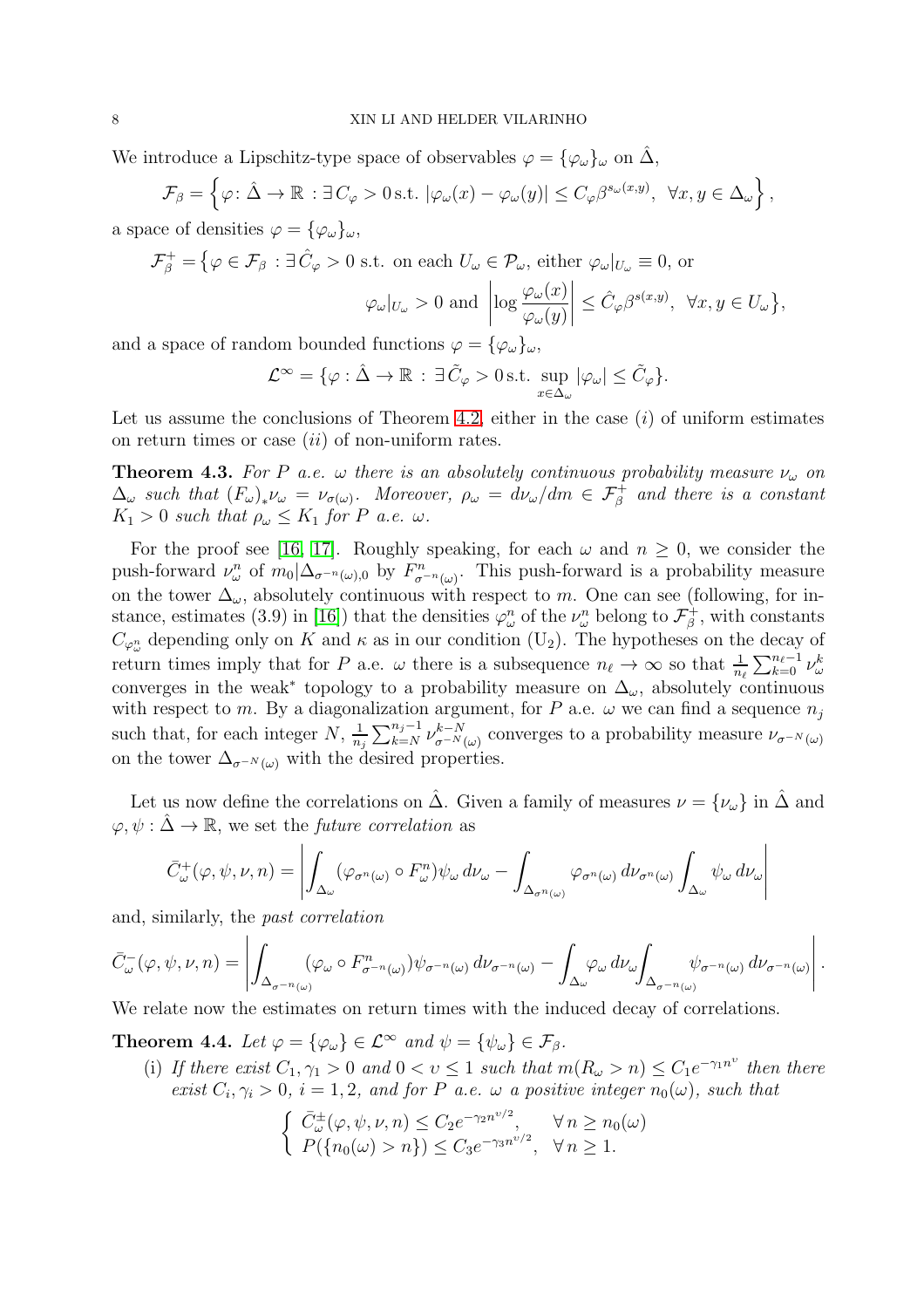(ii) If there exist  $C_i, \gamma_i > 0$ ,  $i = 1, 2$ , and  $0 < v \le 1$ , and for P a.e.  $\omega$  a positive integer  $q_0(\omega)$ , such that

$$
\begin{cases} m(\lbrace R_{\omega} > n \rbrace) \leq C_1 e^{-\gamma_1 n^{\upsilon}}, & \forall n \geq g_0(\omega) \\ P(\lbrace g_0(\omega) > n \rbrace) \leq C_2 e^{-\gamma_2 n^{\upsilon}}, & \forall n \geq 1, \end{cases}
$$

then there exist  $C_j, \gamma_j > 0$ ,  $j = 3, 4$ , and for P a.e.  $\omega$  a positive integer  $n_0(\omega)$  such that

$$
\begin{cases} \bar{C}_{\omega}^{\pm}(\varphi, \psi, \nu, n) \leq C_3 e^{-\gamma_3 n^{\nu/4}}, & \forall n \geq n_0(\omega) \\ P(\{n_0(\omega) > n\}) \leq C_4 e^{-\gamma_4 n^{\nu/4}}, & \forall n \geq 1. \end{cases}
$$

Theorem [4.4](#page-7-0) is proved in §[7.](#page-21-0)

4.3. Going back to the initial dynamics. Finally, we transpose the estimates for correlations in the induced dynamics back to the original perturbed system, and finish the proof of Theorems [A](#page-4-2) and [B.](#page-4-1) Consider the projection  $\pi_{\omega} \colon \Delta_{\omega} \to M$  given by  $\pi_{\omega}(x, \ell) = f_{\sigma^{-\ell}(\omega)}^{\ell}(x)$ , which satisfies  $f_{\omega} \circ \pi_{\omega} = \pi_{\sigma(\omega)} \circ F_{\omega}$ . Let  $\nu = {\nu_{\omega}}$  be a family of absolutely continuous prob-ability measures given by Theorem [4.3.](#page-7-1) We could define the family  $\mu = {\mu_{\omega}}$  of absolutely continuous sample probability measures on M by  $\mu_\omega = (\pi_\omega)_* \nu_\omega$ , Note that if  $\varphi : M \to \mathbb{R}$ is a Lipchitz function then the lifted functions  $\tilde{\varphi}_{\omega} : \Delta_{\omega} \to \mathbb{R}$  given by  $\varphi \circ \pi_{\omega}$  belong to  $\mathcal{F}_{\beta}$ , with  $\beta$  depending on  $\kappa$  and  $C_{\tilde{\varphi}}$  depending linearly on Lip( $\varphi$ ). On the other hand, if  $\varphi$  is bounded then  $\tilde{\varphi} \in \mathcal{L}^{\infty}$  and  $\sup_{\Delta} |\tilde{\varphi}| \leq \sup |\varphi|$ , so that we may consider  $\tilde{C}_{\tilde{\varphi}} \leq ||\varphi||_{\infty}$ . It is straightforward that the estimates from the induced schemes are similarly translated to the original dynamics since  $C^{\pm}_{\omega}(\varphi, \psi, \mu, n) = \bar{C}^{\pm}_{\omega}(\tilde{\varphi}, \tilde{\psi}, \nu, n)$ .

The proof of Theorems [A](#page-4-2) and [B](#page-4-1) follows now from Theorem [4.2](#page-6-0) and Theorem [4.4.](#page-7-0) Finally, let us make some considerations on the unicity of the family of sample probability measures. From [\[9\]](#page-28-17) one knows that the topological transitivity of  $f$  leads to the unicity of the absolutely continuous stationary probability measure. Moreover, the S-invariant probability measures characterised by an essentiality unique family of sample probability measures, and they are in a one-to-one correspondence with the stationary probability measures, so that different families of sample probability measures would correspond to different stationary measures.

## 5. Applications

<span id="page-8-0"></span>5.1. Local diffeomorphisms. We recall a robust  $(C<sup>1</sup>$  open) classes of non-uniformly expanding local diffeomorphisms (with no critical set) introduced in [\[4\]](#page-28-14). The existence and unicity of SRB probability measures for this maps was proved in [\[4,](#page-28-14) [2\]](#page-27-1). This classes of maps and can be obtained, e.g. through deformation of a uniformly expanding map by isotopy inside some small region. In general, these maps are not uniformly expanding: deformation can be made in such way that the new map has periodic saddles. Random perturbations for this maps were considered in [\[3,](#page-27-2) [9\]](#page-28-17). We obtain exponential estimates for the decay of correlations along the random orbits. For estimates on decay of correlations for random perturbations of uniformly expanding maps see [\[14\]](#page-28-9).

Let M be the d-dimensional torus  $\mathbb{T}^d$ , for some  $d \geq 2$ , and m the normalized Riemannian volume form. Let  $f_0: M \to M$  be a uniformly expanding map and  $V \subset M$  be a small neighborhood of a fixed point p of  $f_0$  so that the restriction of  $f_0$  to V is injective. Consider a  $C^1$ -neighborhood  $\mathcal U$  of  $f_0$  sufficiently small so that any map  $f \in \mathcal U$  satisfies: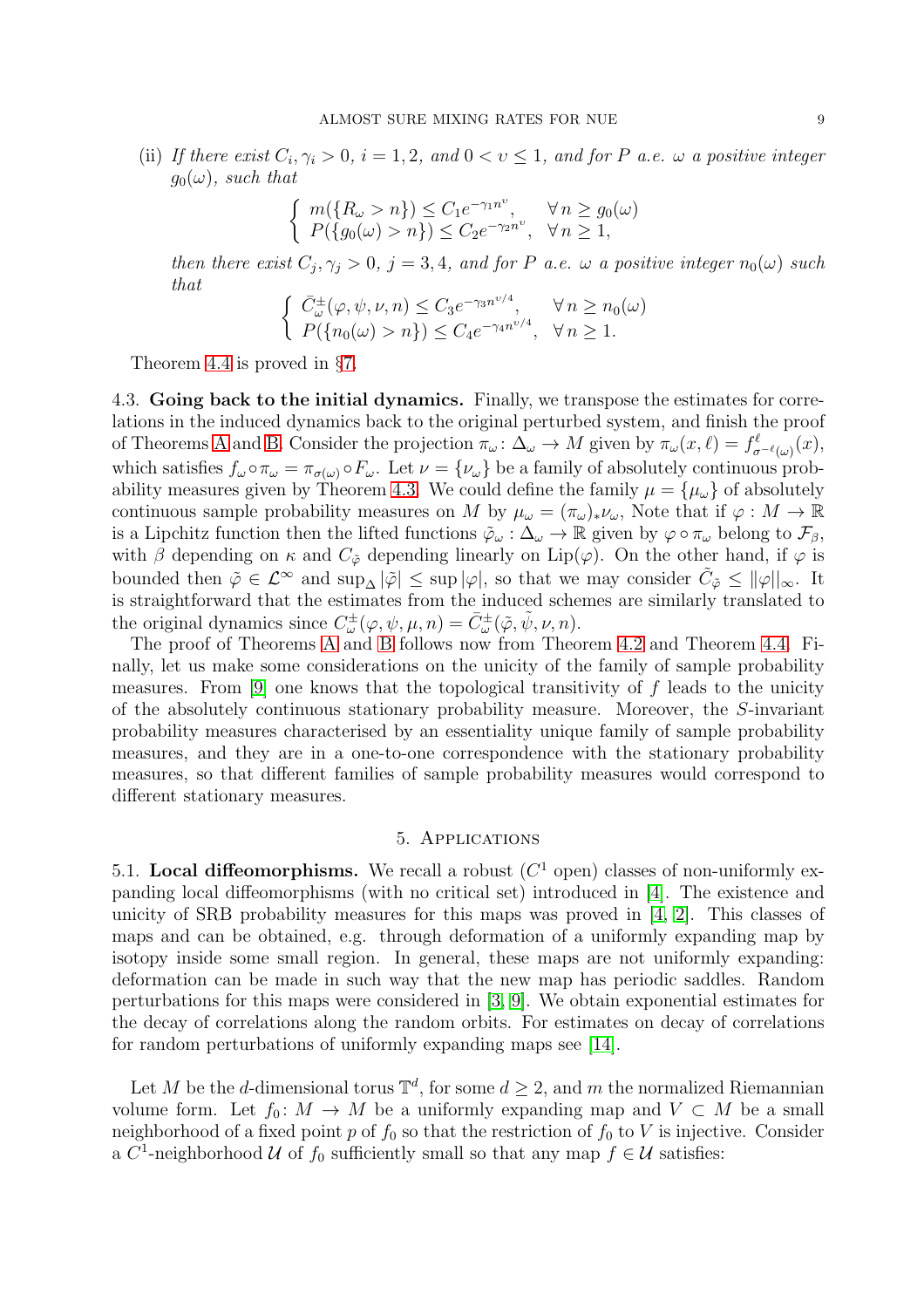(i) f is expanding outside V: there exists  $\lambda_0 < 1$  such that

$$
||Df(x)^{-1}|| < \lambda_0 \quad \text{for every } x \in M \setminus V;
$$

(ii) f is volume expanding everywhere: there exists  $\lambda_1 > 1$  such that

 $|\det Df(x)| > \lambda_1$  for every  $x \in M$ ;

(*iii*) f is not too contracting on V: there is some small  $\gamma > 0$  such that

 $||Df(x)^{-1}|| < 1 + \gamma$  for every  $x \in V$ ;

and, moreover, the constants  $\lambda_0, \lambda_1$  and  $\gamma$  are the same for all  $f \in \mathcal{U}$ .

It was shown in [\[9\]](#page-28-17) how to perform the construction a bit more carefully in order to have topologically mixing maps, and thus transitive, by considering a map  $f: M \to M$  (in the boundary of the set of uniformly expanding maps) which satisfies  $(i)$ ,  $(ii)$  and  $(iii)$  as the cartesian product of one-dimensional maps  $\varphi_1 \times \cdots \times \varphi_d$ , with  $\varphi_1, \ldots, \varphi_{d-1}$  uniformly expanding in  $S^1$ , and  $\varphi_d$  the *intermittent* map in  $S^1$ : it can be written as

$$
\varphi_d(x) = x + x^{1+\alpha}, \quad \text{for some } 0 < \alpha < 1,
$$

in a neighborhood of 0 and  $\varphi'_d(x) > 1$  for every  $x \in S^1 \setminus \{0\}$ . If f is in a sufficiently small  $C^1$ -neighborhood  $\overline{U}$  of  $\overline{f}$ , it satisfies (i), (ii) and (iii) for convenient choice of constants  $\lambda_0, \lambda_1, \gamma$  and a neighborhood V of the fixed point  $p = 0 \in \mathbb{T}^d$ , and is topologically mixing.

For  $f \in \mathcal{U}$  we introduce random perturbations  $\{\Phi, (\theta_\epsilon)_{\epsilon>0}\}\$ . In particular, we consider a continuous map

$$
\begin{array}{rcl} \Phi : & T & \longrightarrow & \mathcal{U} \\ & t & \longmapsto & f_t \end{array}
$$

where T is a metric space and  $f \equiv f_{t^*}$  for some  $t^* \in T$ . Consider a family  $(\theta_{\epsilon})_{\epsilon>0}$  of probability measures on T such that their supports are non-empty and satisfies supp $(\theta_{\epsilon}) \rightarrow$  $\{t^*\}$ , when  $\epsilon \to 0$ . According to [\[3\]](#page-27-2), we can choose appropriately the constants  $\lambda_0$ ,  $\lambda_1$ and  $\gamma$  so that every map  $f \in \mathcal{U}$  is non-uniformly expanding on all random orbits with uniform exponential decay of the Lebesgue measure of the tail sets  $\Gamma^n_\omega$  given by [\(8\)](#page-4-3), ignoring naturally the recurrence time function:

**Proposition 5.1.** Consider  $f \in \mathcal{U}$  and  $\{\Phi, (\theta_{\epsilon})_{\epsilon > 0}\}\$ as before. There exists  $\alpha > 0$  such that for every  $\omega \in \text{supp}(\theta_{\epsilon}^{\mathbb{N}})$  $\binom{\mathbb{N}}{\epsilon}$  and m a.e.  $x \in M$ 

$$
\limsup_{n\to+\infty}\frac{1}{n}\sum_{j=0}^{n-1}\log\|Df_{\sigma^j(\omega)}(f^j_\omega(x))^{-1}\|\leq -\alpha.
$$

Moreover, there is  $0 < \tau < 1$  such that  $m(\Gamma_{\omega}^n) \leq \tau^n$ , for  $n \geq 1$  and  $\omega \in \text{supp}(\theta_{\epsilon}^{\mathbb{N}})$  $_{\epsilon}^{\mathbb{N}}).$ 

As application of Theorem [A](#page-4-2) we have the following.

**Theorem 5.2.** Let  $f \in \overline{U}$ . Then, for some integer  $q \ge 1$  and all sufficiently small  $\epsilon > 0$ :

- (i) for P a.e.  $\omega$  there is an absolutely continuous probability measure  $\mu_{\omega} = h_{\omega} dm$ satisfying  $(f_{\omega}^q)_*\mu_{\omega} = \mu_{\sigma^q(\omega)}$ ;
- (ii) there exist  $C_i, \gamma_i > 0$ ,  $i = 1, 2$ , and for P a.e.  $\omega$  a positive integer  $n_0(\omega)$ , such that for each Lipschitz function  $\psi : M \to \mathbb{R}$  and every bounded function  $\varphi : M \to \mathbb{R}$  we have

$$
C_{\omega}^{\pm}(\varphi,\psi,\mu,qn)\leq C_1\sup|\varphi|\operatorname{Lip}(\psi)e^{-\gamma_1\sqrt{n}},\,\forall\,n\geq n_0(\omega)
$$

and

$$
P(\{n_0(\omega) > n\}) \le C_2 e^{-\gamma_2 \sqrt{n}}, \forall n \ge 1.
$$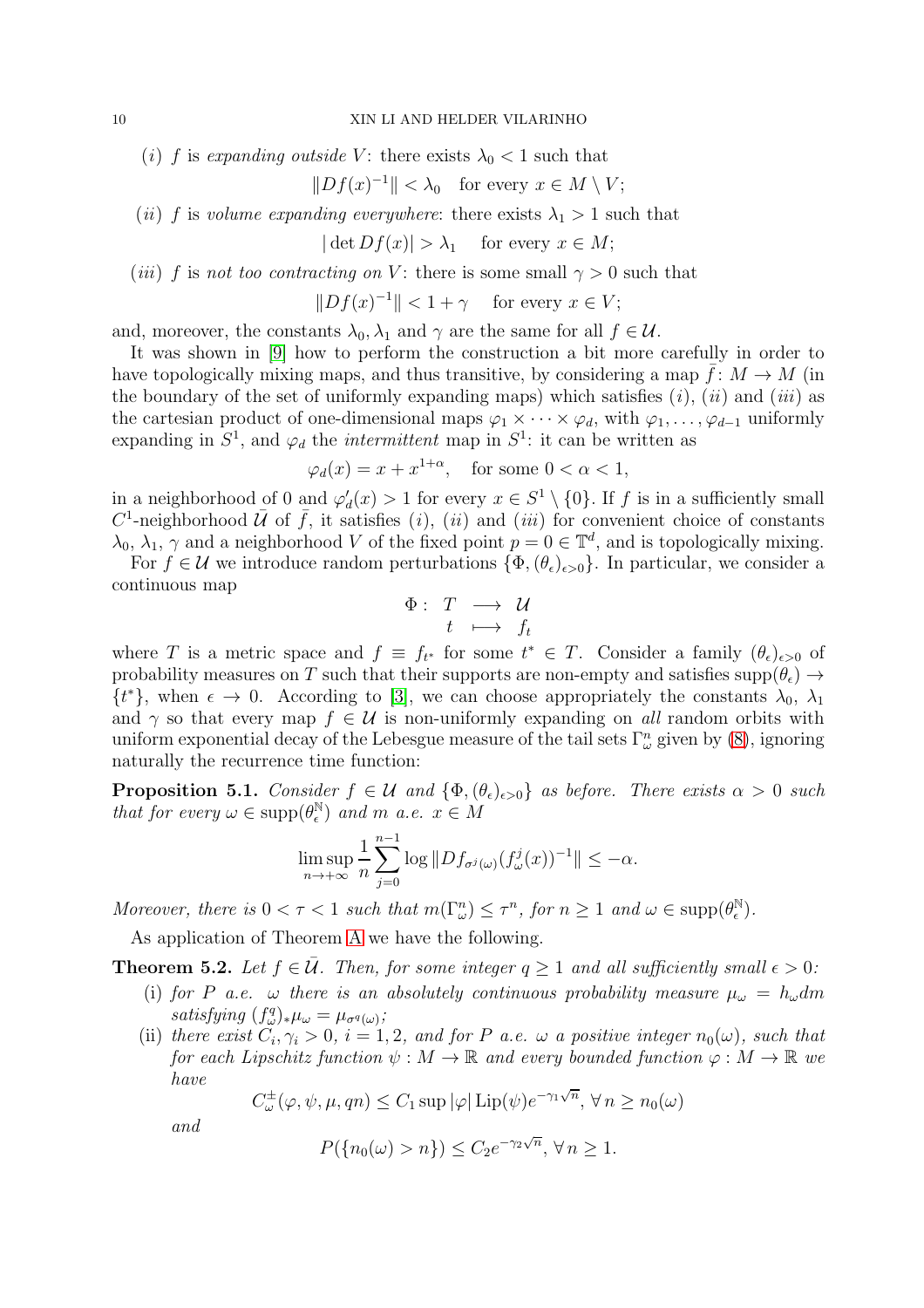5.2. Viana maps. We consider now an important open class of non-uniformly expanding maps with critical sets in higher dimensions introduced in [\[30\]](#page-28-13). Without loss of generality we discuss the two-dimensional case and we refer [\[30,](#page-28-13) [8,](#page-28-19) [3\]](#page-27-2) for details.

Let  $p_0 \in (1, 2)$  be such that the critical point  $x = 0$  is pre-periodic for the quadratic map  $Q(x) = p_0 - x^2$ . Let  $S^1 = \mathbb{R}/\mathbb{Z}$  and  $b : S^1 \to \mathbb{R}$  be a Morse function, for instance,  $b(s) = \sin(2\pi s)$ . For fixed small  $\alpha > 0$ , consider the map

$$
\hat{f}: S^1 \times \mathbb{R} \longrightarrow S^1 \times \mathbb{R} \n(s,x) \longmapsto (\hat{g}(s), \hat{q}(s,x))
$$

where  $\hat{g}$  is the uniformly expanding map of the circle defined by  $\hat{g}(s) = ds \pmod{\mathbb{Z}}$  for some  $d \ge 16$ , and  $\hat{q}(s, x) = a(s) - x^2$  with  $a(s) = p_0 + \alpha b(s)$ . As it is shown in [\[3\]](#page-27-2), it is no restriction to assume that  $\mathcal{C} = \{(s, x) \in S^1 \times I : x = 0\}$  is the critical set of  $\hat{f}$  and we do so. If  $\alpha > 0$  is small enough there is an interval  $I \subset (-2, 2)$  for which  $\hat{f}(S^1 \times I)$  is contained in the interior of  $S^1 \times I$ . Any map f sufficiently close to  $\hat{f}$  in the  $C^3$  topology has  $S^1 \times I$ . as a forward invariant region (in fact, here it suffices to be  $C<sup>1</sup>$  close). We consider a small  $C^3$  neighborhood  $\mathcal V$  of  $\hat f$  as before and will refer to maps in  $\mathcal V$  as *Viana maps*. Thus, any Viana map  $f \in V$  has  $S^1 \times I$  as a forward invariant region, and so an *attractor* inside it, which is precisely

$$
\Lambda = \bigcap_{n \ge 0} f^n(S^1 \times I).
$$

In [\[8,](#page-28-19) Theorem C] it was proved a topological mixing property.

**Proposition 5.3.** For every  $f \in V$  and every open set  $A \subset S^1 \times I$  there is some  $n_A \in \mathbb{N}$ for which  $f^{n_A}(A) = \Lambda$ .

We introduce the random perturbations  $\{\Phi, (\theta_{\epsilon})_{\epsilon}\}\$ for this maps. We set  $T \subset V$  to be a  $C^3$  neighborhood of  $\hat{f}$  consisting in maps f restricted to the forward invariant region  $S^1 \times I$  for which  $Df(x) = D\hat{f}(x)$  if  $x \notin C$ , the map  $\Phi$  to be the identity map at T and  $(\theta_{\epsilon})_{\epsilon}$  a family of Borel measures on T such that their supports are non-empty and satisfy  $\text{supp}(\theta_\epsilon) \to \{f\}$ , when  $\epsilon \to 0$ , for  $f \in T$ . In [\[3\]](#page-27-2) the authors realized that *Viana maps* are non-uniformly expanding and non-uniformly expanding on random orbits, and that there exist  $C, \gamma > 0$  such that  $m(\Gamma_{\omega}^n) < C e^{-\gamma \sqrt{n}}$ , for almost every  $\omega \in \text{supp}(\theta_{\epsilon}^{\mathbb{N}})$  $_{\epsilon}^{\mathbb{N}}$ ). We may conclude the following from Theorem [A.](#page-4-2)

**Theorem 5.4.** Let  $f \in V$  be a Viana map. Then, for some integer  $q \ge 1$  and all sufficiently small  $\epsilon > 0$ :

- (i) for P a.e.  $\omega$  there is an absolutely continuous probability measure  $\mu_{\omega} = h_{\omega} dm$ satisfying  $(f_{\omega}^q)_*\mu_{\omega} = \mu_{\sigma^q(\omega)}$ ;
- (ii) there exist  $C_i, \gamma_i > 0$ ,  $i = 1, 2$ , and for P a.e.  $\omega$  a positive integer  $n_0(\omega)$ , such that for each Lipschitz function  $\psi : M \to \mathbb{R}$  and every bounded function  $\varphi : M \to \mathbb{R}$  we have

$$
C^{\pm}_{\omega}(\varphi, \psi, \mu, qn) \le C_1 \sup |\varphi| \operatorname{Lip}(\psi) e^{-\gamma_1 n^{1/4}}, \forall n \ge n_0(\omega)
$$

and

$$
P(\{n_0(\omega) > n\}) \le C_2 e^{-\gamma_2 n^{1/4}}, \forall n \ge 1.
$$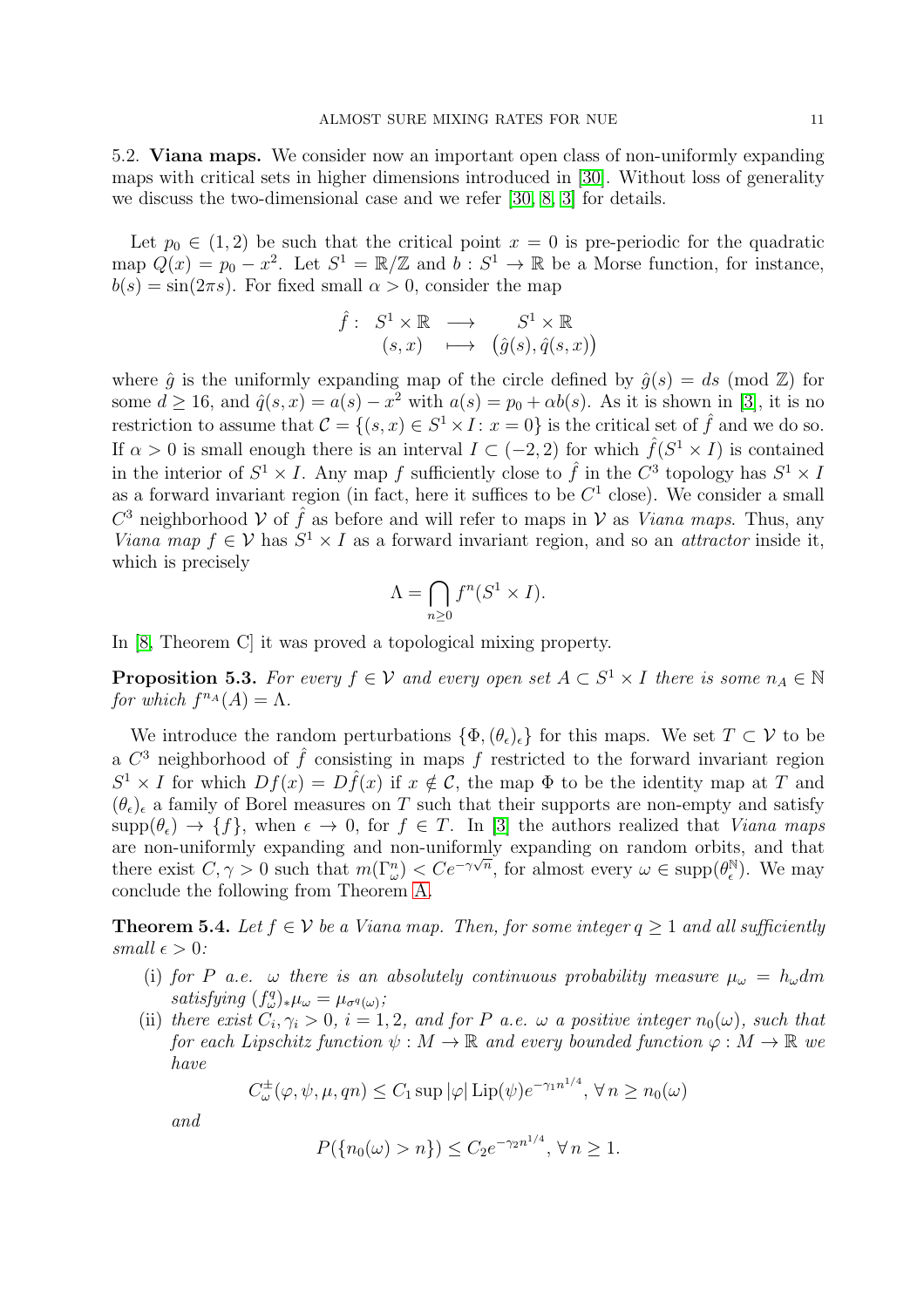5.3. Unimodal maps. We consider now random perturbations for a class of unimodal maps as in [\[16\]](#page-28-11). In that paper the authors construct directly the induced structures with non-uniform decay of return times, meanwhile we are going to check the hypothesis of Theorem [B.](#page-4-1) The improvements in the stretched exponential rates for the decay of random correlations as compared with [\[16\]](#page-28-11) are not relevant, and the main motivation is to illustrate our techniques in a case where we are not in conditions to obtain uniform estimates for the decay of the tail sets along random orbits. In [\[15\]](#page-28-6) the authors consider a similar family of unimodal maps, for which obtain uniform exponential decay of correlations with respect to the stationary measure, in contrast to our almost sure results.

We start by recalling the setting and refer for [\[16\]](#page-28-11) for details. Let  $I = [L, R]$  be a compact interval containing 0 in its interior and  $f: I \to I$  be a  $C^2$  unimodal map (f is increasing on  $[L, 0]$  and decreasing on  $[0, R]$ ) satisfying:  $f''(0) \neq 0$ ,  $\sup_I |f'| < 8$ , and

- (H1) There are  $0 < \alpha < 1$  and  $1 < \lambda \leq 4$  with  $200\alpha < (\log \lambda)^2$  for which
	- (i)  $|(f^n)'(f(0))| \ge \lambda^n$ , for all  $n \ge 0$ .
	- (ii)  $|f^n(0)| \geq e^{-\alpha n}$ , for all  $n \geq 0$ .
- (H2) For each small enough  $\delta > 0$ , there is  $N = N(\delta) > 0$  for which
	- (i) If  $x, \ldots, f^{N-1}(x) \notin (-\delta, \delta)$  then  $|(f^N)'(x)| \geq \lambda^N$ .
	- (ii) For each n, if  $x, \ldots, f^{n-1}(x) \notin (-\delta, \delta)$  and  $f^n(x) \in (-\delta, \delta)$ , then  $|(f^n)'(x)| \ge$  $\lambda^n$ .
- (H3)  $f(I)$  is a subset of the interior of I.
- (H4) f is topologically mixing on  $[f^2(0), f(0)].$

Examples of unimodal maps satisfying this hypothesis are the quadratic maps  $f_a(x)$  =  $a - x^2$  for a positive Lebesgue measure set of (Benedicks-Carleson, [\[18\]](#page-28-20)) parameters a.

Fixing  $\epsilon_0 > 0$  small enough to guarantee  $f(x) \pm \epsilon_0 \in I$  for all  $x \in I$ , we assume that we are given a constant  $D > 0$  and for each  $0 < \epsilon < \epsilon_0$  a probability measure  $\theta_{\epsilon}$  on  $T = T_{\epsilon} = [-\epsilon, \epsilon]$  such that for any subinterval  $J \subset T$ ,

<span id="page-11-0"></span>
$$
\theta_{\epsilon}(J) \le \frac{D|J|}{\epsilon} \tag{9}
$$

Assumption [\(9\)](#page-11-0) may be relaxed, but it cannot be completely suppressed since there are open intervals of parameters corresponding to periodic attractors arbitrarily close to a. Assumption [\(9\)](#page-11-0) holds for instance if  $\theta_{\epsilon}$  has a density with respect to Lebesgue which is bounded above by  $D/\epsilon$ . We stress that this does not imply that 0 belongs to the support of  $\theta_{\epsilon}$ . We consider  $\Omega = \Omega_{\epsilon} = T^{\mathbb{Z}}, P = P_{\epsilon} = \theta_{\epsilon}^{\mathbb{Z}}$  $\ell$  and for  $t \in T$  we set  $\Phi(t) = f_t(x) = f(x) + t$ . We assume that  $f$  is a transitive non-uniformly expanding and non-uniformly expanding (with slow recurrence to the critical set  $\mathcal{C} = \{0\}$ ) and notice that it holds for  $f_a$  with Benedicks-Carleson parameter a; see [\[25\]](#page-28-21). We will see that we are in conditions to apply Theorem [B](#page-4-1) to get the following result.

<span id="page-11-1"></span>**Theorem 5.5.** For some integer  $q \geq 1$ , if  $\epsilon > 0$  is small:

- (i) for P a.e.  $\omega$  there is an absolutely continuous probability measure  $\mu_{\omega} = h_{\omega} dm$ satisfying  $(f_{\omega}^q)_*\mu_{\omega} = \mu_{\sigma^q(\omega)}$ ;
- (ii) there exist  $C_i, \gamma_i > 0$ ,  $i = 1, 2$ , and for P a.e.  $\omega$  a positive integer  $n_0(\omega)$  such that for each Lipschitz function  $\psi: I \to \mathbb{R}$  and every bounded function  $\varphi: I \to \mathbb{R}$  we have

$$
C_{\omega}^{\pm}(\varphi, \psi, \mu, qn) \le C_1 \sup |\varphi| \operatorname{Lip}(\psi) e^{-\gamma_1 n^{1/4}}, \forall n \ge n_0(\omega),
$$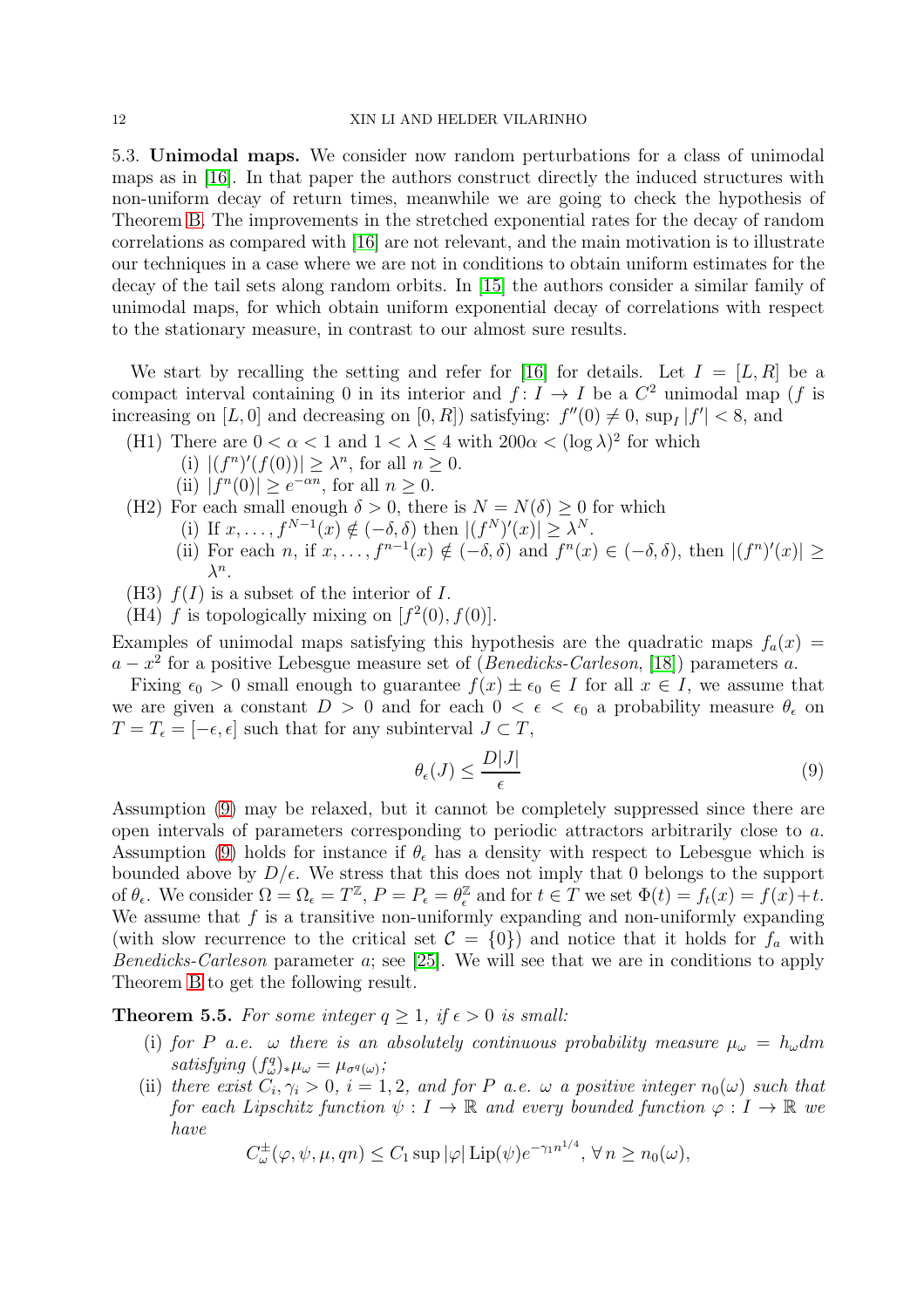and

$$
P(\{n_0(\omega) > n\}) \le C_2 e^{-\gamma_2 n^{1/4}}, \forall n \ge 1.
$$

5.3.1. Non-uniform expansion and slow recurrence. In [\[16,](#page-28-11) §7.1 and §7.2] the authors followed some ideas from [\[30\]](#page-28-13) and also [\[1\]](#page-27-3) in order to have some estimates on the recurrence near the critical set for random orbits of points in the interval. We are going to discuss how to translate those estimates to our framework. Consider  $\eta > 0$  such that

$$
\frac{2\alpha}{\log \lambda} < \eta < \frac{1}{10}.
$$

For  $r \in \mathbb{Z}_+$  let  $I_r = (\sqrt{\epsilon}e^{-r}, \sqrt{\epsilon}e^{-(r-1)})$ , and  $I_r = -I_{|r|}$  for  $r \leq -1$ . For  $k \geq 1$  we introduce the functions  $r_k: \Omega \times I \to \mathbb{Z}_+$ , by setting  $r_k(\omega, x) = |r|$  if  $f^k_\omega(x) \in I_r$  and  $r_k(\omega, x) = 0$ otherwise, and sets

$$
G_k(\omega, x) = G_k^{\epsilon}(\omega, x) = \left\{ 0 \le j \le k : r_j(\omega, x) \ge \max\left\{ 1, \left( \frac{1}{2} - 2\eta \right) \log(1/\epsilon) \right\} \right\}.
$$

There are suitably small  $c > 0$  and large  $C > 1$  such that for sufficiently small  $\epsilon > 0$ , large enough  $n \gg C \log(1/\epsilon)$  and all  $(\omega, x)$  for which

<span id="page-12-0"></span>
$$
\sum_{j \in G_m^{\epsilon}(\omega, x)} r_j(\omega, x) \le cn,\tag{10}
$$

we have  $|(f_{\omega}^n)'(x)| > e^{n/C}$ . From [\[16,](#page-28-11) Corollary 7.5] we have the following.

<span id="page-12-1"></span>**Lemma 5.6.** There are  $C(\epsilon) > 1$ ,  $\gamma(\epsilon) > 1/(C \log(1/\epsilon))$ , and for each  $n \ge 1$  there are sets  $E_n \subset \Omega \times I$  with  $(P \times m)(E_n) \leq C(\epsilon) e^{-\gamma(\epsilon)n}$ , such that if  $(\omega, x) \notin E_n$  then condition [\(10\)](#page-12-0) holds.

From Lemma [5.6](#page-12-1) we have  $\sum_{n\geq 1}(P \times m)(E_n) < \infty$ , and by Borel-Cantelli's lemma

$$
(P \times m) \left( \bigcap_{n \ge 1} \bigcup_{k \ge n} E_k \right) = 0.
$$

This means that for  $(P \times m)$  a.e.  $(\omega, x)$  condition [\(10\)](#page-12-0) holds for every *n* large enough, implying that  $|(f^n_\omega)'(x)| > e^{n/C}$ , and thus that f is non-uniformly expanding on random orbits. Moreover, given  $\zeta > 0$  if we set

$$
E_n^{\zeta} = \left\{ (\omega, x) : \sum_{0 \neq j \in G_m^{\epsilon}(\omega, x)} r_j(\omega, x) \geq \zeta n, \right\},\,
$$

then, for small  $\zeta > 0$ ,  $(P \times m)(E_n^{\zeta}) \leq C(\epsilon) e^{-\gamma(\epsilon)n}$ . If we take  $\delta = (1/2 - 2\eta) \log(1/\epsilon)$ , then, for  $(\omega, x) \notin E_n^{\zeta}$  we have

$$
\frac{1}{n}\sum_{j=0}^{n-1} -\log \mathrm{dist}_{\delta}(f_{\omega}^j(x), \mathcal{C}) \le \zeta.
$$

Proceeding as before, we may conclude that f has slow recurrence to the critical set on random orbits. The tail sets can be considered as  $\Gamma_{\omega}^{n} = \{x : (\omega, x) \in E_n \cup E_n^{\zeta}\} \subset I$ . The rate of decay of the Lebesgue measure of this sets is estimated to be exponential, but not uniform on  $\omega$ : by Fubini's theorem there exists  $C = C(\epsilon), \gamma = \gamma(\epsilon) > 0$  such that

$$
(P \times m)(\Gamma^n) \le Ce^{-\gamma n},
$$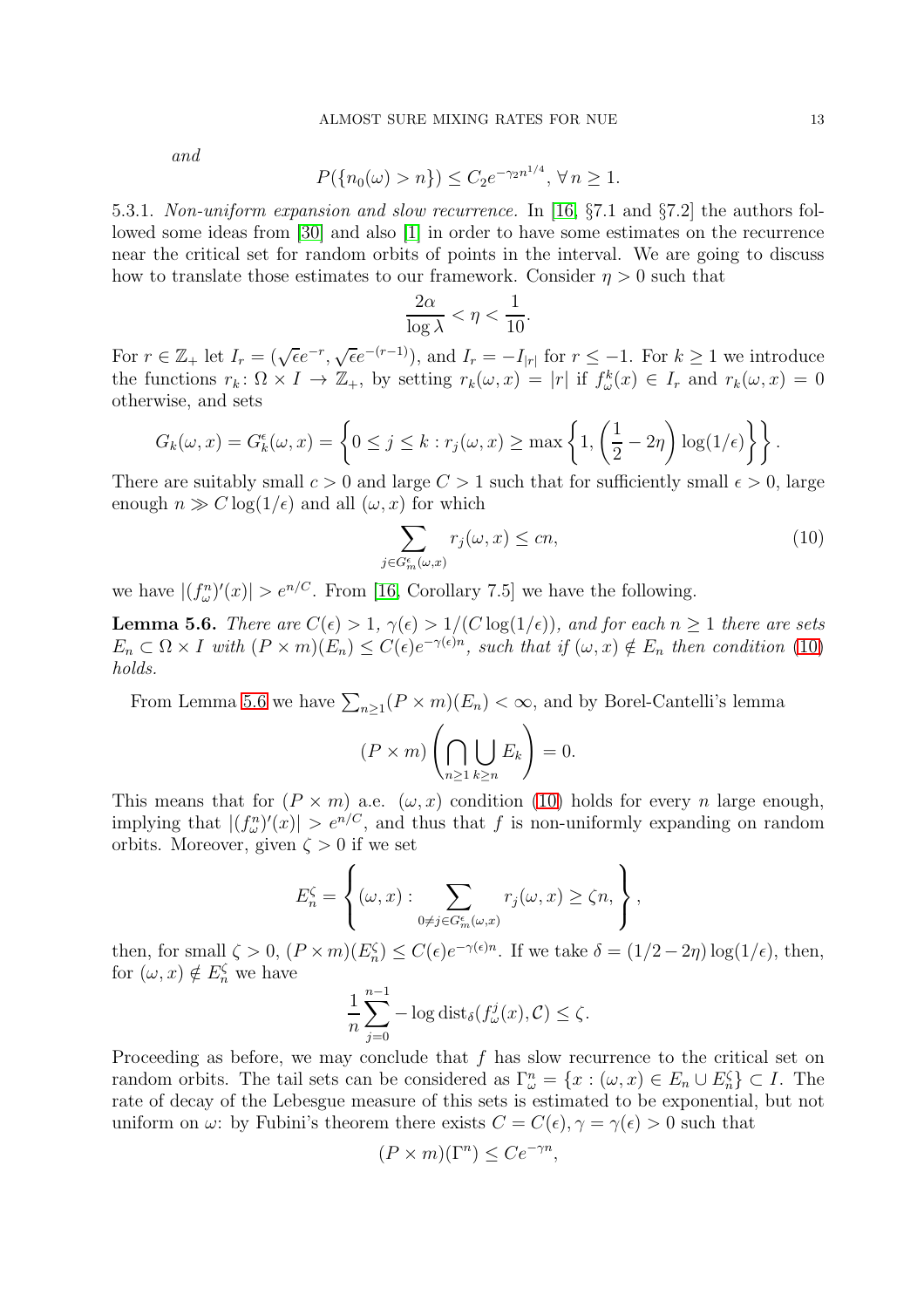where  $\Gamma^n = \{(\omega, x) : x \in \Gamma^n_\omega\}.$  With the following lemma we are in conditions to apply Theorem [B](#page-4-1) and conclude Theorem [5.5.](#page-11-1)

<span id="page-13-1"></span>**Lemma 5.7.** If there exist  $C, \gamma > 0$  and  $0 < v \le 1$  such that for all  $n \ge 1$ 

$$
(P \times m)(\Gamma^n) < Ce^{-\gamma n^v}
$$

then there exist  $C_i, \gamma_i > 0$ ,  $i = 1, 2$ , and for P a.e.  $\omega$  a positive integer  $g_0(\omega)$  such that

$$
\begin{cases} m(\Gamma_{\omega}^n) \le C_1 e^{-\gamma_1 n^{\upsilon}}, & \forall n \ge g_0(\omega) \\ P(\lbrace g_0(\omega) > n \rbrace) \le C_2 e^{-\gamma_2 n^{\upsilon}}, & \forall n \ge 1. \end{cases}
$$

Proof. By Fubini's theorem,

<span id="page-13-2"></span>
$$
P\left(\left\{\omega : m(\Gamma_{\omega}^{n}) > \sqrt{Ce^{-\gamma n^{\upsilon}}}\right\}\right) \leq \sqrt{Ce^{-\gamma n^{\upsilon}}},\tag{11}
$$

otherwise we are lead into a contradiction:  $(P \times m)(\Gamma^n) = \int_{\Omega} m(\Gamma^n_{\omega}) dP > Ce^{-\gamma n^{\nu}}$ . Set

$$
B_n = \left\{ \omega : \exists m \ge n \text{ s.t. } m(\Gamma^m_{\omega}) > \sqrt{Ce^{-\gamma m^{\upsilon}}} \right\}.
$$

By  $(11)$ , we have

$$
P(B_n) \le \sum_{k=n}^{\infty} P\left(\left\{\omega : m(\Gamma_{\omega}^k) > \sqrt{Ce^{-\gamma k^{\upsilon}}}\right\}\right) < \infty,
$$

so that  $\lim_{n\to\infty} P(B_n) = 0$ . For  $\omega$  in the P full measure subset  $\cup_n(\Omega \setminus B_n)$  of  $\Omega$  we define

$$
g_0(\omega) = \min\{n \ge 0 : \omega \notin B_n\}.
$$

 $\Box$ 

# 6. Random Gibbs-Markov-Young structures

<span id="page-13-0"></span>In this part we get the random GMY structure for the random NUE system. We prove Theorem [4.2](#page-6-0) in §[6.3.](#page-18-0) We firstly derive uniform expansion and bounded distortion, then we simulate the GMY structure given in [\[6\]](#page-28-22) for partially hyperbolic attractors with nonuniformly expanding direction. Fix  $B > 1$  and  $\beta > 0$  as in the definition of the critical set C, and take a constant  $b > 0$  such that  $2b < \min\{1, \beta^{-1}\}.$ 

**Definition 6.1.** For  $0 < \lambda < 1$ ,  $\delta > 0$ , we call n a  $(\lambda, \delta)$ -hyperbolic time for  $(\omega, x) \in \Omega \times M$ if for all  $1 \leq k \leq n$ 

$$
\prod_{j=n-k+1}^{n} \|Df_{\sigma^{j}(\omega)}(f_{\omega}^{j}(x))^{-1}\| \leq \lambda^{k}, \text{ and } \text{dist}_{\delta}(f_{\omega}^{n-k}(x), \mathcal{C}) \geq \lambda^{bk}.
$$

In the case of  $\mathcal{C} = \emptyset$  the definition of  $(\lambda, \delta)$ -hyperbolic time reduces to the first condition. Hyperbolic times were introduced in [\[1\]](#page-27-3) for deterministic systems and extended in [\[3\]](#page-27-2) to a random context. We recall the following results from [\[9\]](#page-28-17).

<span id="page-13-3"></span>**Proposition 6.2.** Given  $\lambda < 1$  and  $\delta > 0$ , there exist  $\delta_1, C_0 > 0$  only depending on  $\lambda, \delta$  and f, such that, if n is  $(\lambda, \delta)$ -hyperbolic time for  $(\omega, x) \in \Omega \times M$ , then there is a neighbourhood  $V_{\omega}^{n}(x)$  of x in M s.t.:

- (1)  $f^n_\omega$  maps  $V^n_\omega(x)$  diffeomorphically onto  $B(f^n_\omega(x), \delta_1);$
- (2) for every  $y \in V_{\omega}^n(x)$  and  $1 \leq k \leq n$  we have  $||Df_{\sigma^{n-k}(\omega)}^k(f_{\omega}^{n-k}(y))^{-1}|| \leq \lambda^{k/2}$ ;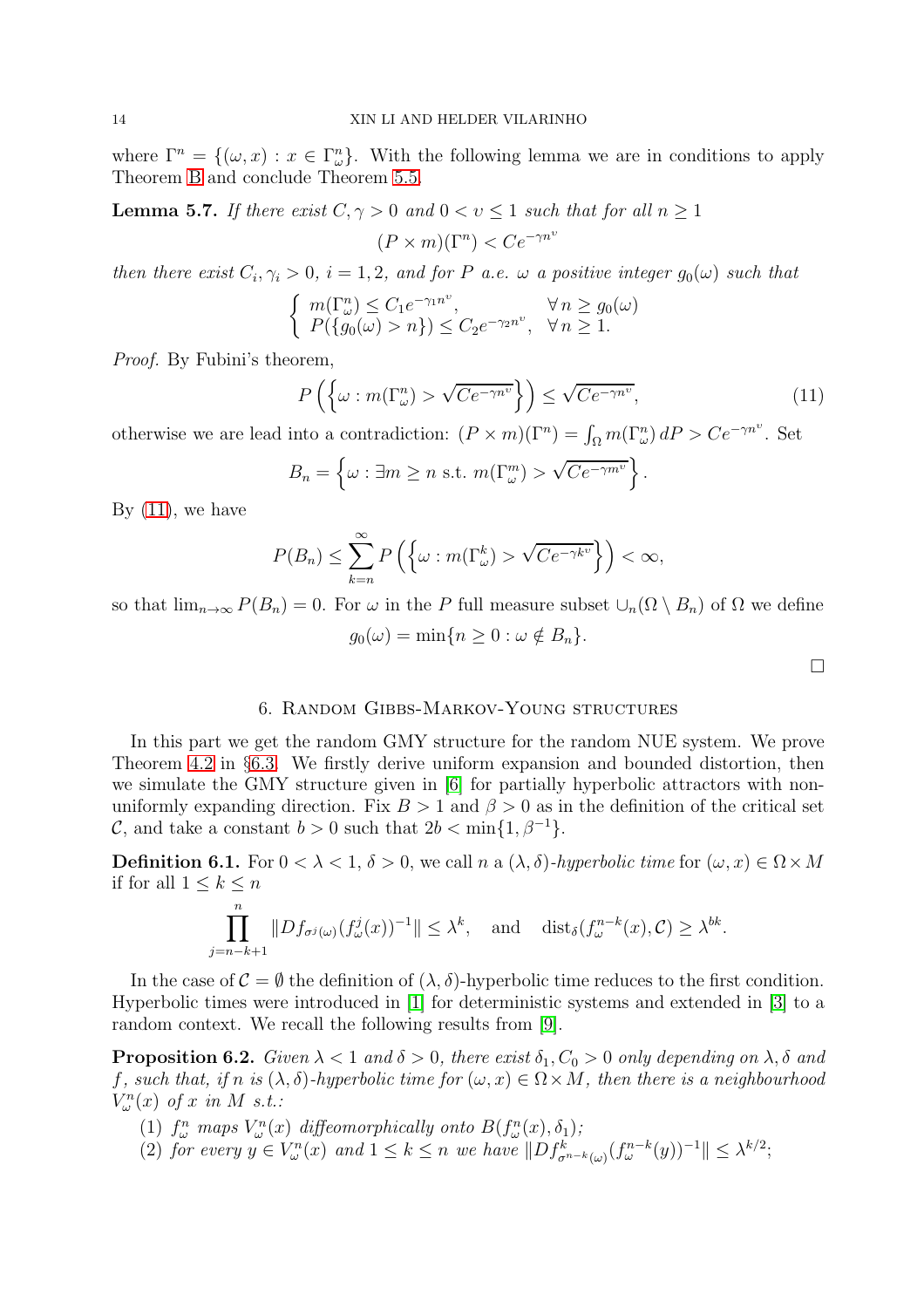(3) for every  $1 \leq k \leq n$  and  $y, z \in V_{\omega}^{n}$ ,

$$
dist(f_{\omega}^{n-k}(y), f_{\omega}^{n-k}(z)) \leq \lambda^{k/2} dist(f_{\omega}^{n}(y), f_{\omega}^{n}(z));
$$

(4) (Bounded Distortion) for any  $y, z \in V_{\omega}^{n}(x)$ ,

$$
\log \frac{|\det Df_{\omega}^n(y)|}{|\det Df_{\omega}^n(z)|} \leq C_0 \operatorname{dist}(f_{\omega}^n(y), f_{\omega}^n(z)).
$$

We call the sets  $V_\omega^n$  as hyperbolic pre-balls and  $B(f_\omega^n(x), \delta_1) = f_\omega^n(V_\omega^n)$  hyperbolic balls. We recall now the random version of the positive frequency for points admitting hyperbolic times.

<span id="page-14-0"></span>**Proposition 6.3.** There exist  $0 < \lambda < 1$ ,  $\delta > 0$  and  $0 < \zeta \le 1$  such that for every  $\omega \in \Omega$  and every  $x \in M$  with  $\mathcal{E}_{\omega}(x) \leq n$  and  $\mathcal{R}_{\omega}(x) \leq n$ , there exist  $(\lambda, \delta)$ -hyperbolic times  $1 \leq n_1 < \cdots < n_l \leq n$  for  $(\omega, x)$  with  $l \geq \zeta n$ .

For technical reasons, more precisely in Item [\(1\)](#page-18-1) of Lemma 6.9, we shall take  $\delta_1' = \frac{\delta_1}{12} > 0$ and consider  $V_{\omega}^{n}(x)$  the part of  $V_{\omega}^{n}(x)$  which is sent by  $f_{\omega}^{n}$  onto  $B(f_{\omega}^{n}(x), \delta_{1}')$ . The sets  $\tilde{V}_{\omega}^{n}(x)$ will also be called hyperbolic pre-balls. The next lemma is an immediate consequence from [\[7,](#page-28-23) Lemma 2.4, 2.5]; see also [\[9,](#page-28-17) Lemma 4.14].

<span id="page-14-1"></span>**Lemma 6.4.** There are  $\delta_0 > 0$ , a point  $p \in M$  and  $N_0 \in \mathbb{N}$  s.t., if  $\epsilon$  is sufficiently small, for any hyperbolic pre-ball  $V_m^n(x)$  and every  $\omega \in \text{supp}(P)$  there exists  $0 \leq m \leq N_0$  for which  $\Delta = B(p, \delta_0) \subset f_{\omega}^{n+m}(V_{\omega}^m(x))$  and  $f_{\omega}^{n+m}(V_{\omega}^m(x))$  is disjointed from the critical set C. Moreover, there are  $D_0$ ,  $K_0$  such that, for every  $\omega \in \text{supp}(P)$  we have

(1) for each  $x, y \in V$ 

$$
\log \left| \frac{\det Df_{\omega}^m(x)}{\det Df_{\omega}^m(y)} \right| \le D_0 \operatorname{dist}(f_{\omega}^m(x), f_{\omega}^m(y));
$$

(2) for each  $0 \le j \le m$  and for all  $x \in f^j_\omega(V)$  we have

$$
K_0^{-1} \leq ||Df_{\omega}^j(x)||, ||(Df_{\omega}^j(x))^{-1}||, |\det Df_{\omega}^j(x)| \leq K_0;
$$

in particular  $f^j_\omega(V) \cap C = \emptyset$ .

In the following, we fix the two disks centered at  $p$ 

$$
\Delta^0 = \Delta = B(p, \delta_0) \text{ and } \Delta^1 = B(p, 2\delta_0).
$$

We actually need  $\Delta^1 = B(p, 2\delta_0) \subset f_{\omega}^{n+m}(V_{\omega}^m(x)).$ 

6.1. The auxiliary partition. We construct the random Markov partition  $\mathcal{P}_{\omega}$  on the reference disk  $\Delta$  found in the previous section, for each  $\omega \in \Omega$ . Basically, it is a random version of the construction in [\[6\]](#page-28-22). For  $\omega \in \Omega$ ,  $n > 1$ , we define

 $H_{\omega}^{n} = \{x \in M: n \text{ is a } (\lambda, \delta) \text{-hyperbolic time for } (\omega, x) \}.$ 

We set  $\Delta^c = M \setminus \Delta$ . Given a point  $x \in H^n_\omega \cap \Delta$ , there is a hyperbolic pre-ball  $V^m_\omega(x)$ , and for  $0 \leq m \leq N_0$  as in Lemma [6.4,](#page-14-1) we define

<span id="page-14-2"></span>
$$
U_{n,m}^{i,x} = (f_{\omega}^{n+m}|_{V_{\omega}^{i,n}(x)})^{-1}(\Delta^i), \quad i = 0, 1.
$$
 (12)

These  $U_{n,m}^{0,x}$  are the candidates for  $\mathcal{P}_{\omega}$  with uniform expansion and bounded distortion of  $f_{\omega}^{n+m}$ . Notice that the recurrence time is given by

$$
R_{\omega}(x) = n + m \quad \text{for} \quad x \in U_{n,m}^{0,x}.
$$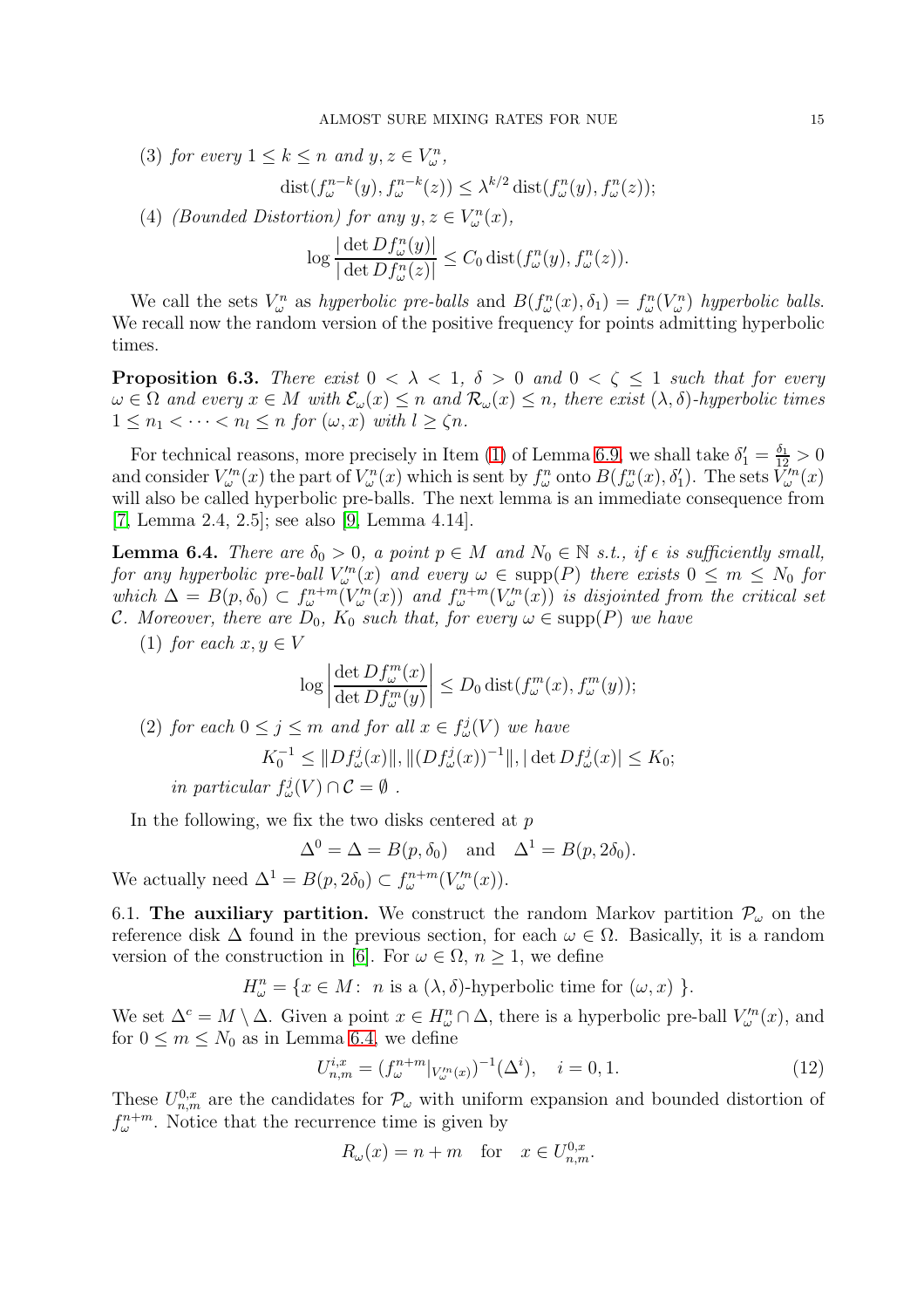We introduce sets  $\Delta^n_{\omega}$  and  $S^n_{\omega}$ :  $\Delta^n_{\omega}$  is the part of  $\Delta$  that has not been chosen until time *n*;  $S_{\omega}^{n}$ , the *satellite set*, is to make sure we may collect the remaining part of the hyperbolic pre-ball when the  $n$ -step's elements of partition have been taken, more precisely, to get

$$
H_{\omega}^n \cap \Delta \subset S_{\omega}^n \bigcup \{ R_{\omega} \leq n + N_0 \}.
$$

At each step of the algorithm there is a unique hyperbolic time and possibly several return times. For  $k \geq n$ , we construct the *annulus* around the element  $U_{\omega}^n = U_{n,m}^{0,x}$ 

<span id="page-15-0"></span>
$$
A^k_\omega(U^n_\omega) = \{ y \in V^n_\omega(x) : 0 \le \text{dist}(f^{R_\omega(U^n_\omega)}_\omega(y), \Delta) \le \delta_0 \lambda^{\frac{k-n}{2}} \}. \tag{13}
$$

**Obviously** 

$$
A_{\omega}^n(U_{\omega}^n) \cup U_{\omega}^n = U_{n,m}^{1,x}.
$$

First step of induction. Given the initial time  $R_0 \in \mathbb{N}$  and consider the dynamics after time  $R_0$  (can be taken independent of  $\omega$ ); to be determined in Section [6.2](#page-17-0) this paragraph we omit  $\epsilon$  in  $R_0$ . There are finitely many points  $I_{R_0} = \{z_1, \ldots, z_{N_{R_0}}\} \in H^{R_0}_{\omega} \cap \Delta$  such that

$$
H_{\omega}^{R_0} \cap \Delta \subset V_{\omega}^{'R_0}(z_1) \cup \cdots \cup V_{\omega}^{'R_0}(z_{N_{R_0}}).
$$

We take a maximal family of pairwise disjoint sets of type  $(12)$  contained in  $\Delta$ ,

$$
\{U_{R_0,m_0}^{1,x_0}, U_{R_0,m_1}^{1,x_1}, \ldots, U_{R_0,m_{k_{R_0}}}^{1,x_{k_{R_0}}}\},\
$$

where  $\{x_0, \ldots x_{k_{R_0}}\} \subset I_{R_0}$ .

And set

$$
\mathcal{U}_{\omega}^{R_0} = \{U_{R_0,m_0}^{0,x_0}, U_{R_0,m_1}^{0,x_1}, \ldots, U_{R_0,m_{k_{R_0}}}^{0,x_{k_{R_0}}}\}
$$

Now we get the elements of the partition  $\mathcal{P}_{\omega}$  at  $R_0$ -step.

The recurrence time is  $R_{\omega}(U_{R_0,i}^{0,\bar{x}_i})$  $R_{0,m_i}^{0,x_i}$  =  $R_0+m_i$  with  $0 \leq i \leq k_{R_0}$ . Recalling [\(13\)](#page-15-0), we define

$$
A_{\omega}^{R_0}(\mathcal{U}_{\omega}^{R_0}) = \bigcup_{U_{\omega} \in \mathcal{U}_{\omega}^{R_0}} A_{\omega}^{R_0}(U_{\omega}).
$$

We pay attention to the sets  $\{U^{1,z}_{R_0,m}: z \in I_{R_0}, 0 \leq m \leq N_0\}$  which intersect  $\mathcal{U}^{R_0}_{\omega} \cup A^{R_0}_{\omega}(\mathcal{U}^{R_0}_{\omega})$ or  $\Delta^c$ . Given  $U_{\omega} \in \mathcal{U}_{\omega}^{R_0}$ , for each  $0 \leq m \leq N_0$ , we define

$$
I_{R_0}^m(U_\omega) = \left\{ x \in I_{R_0} : U_{R_0,m}^{1,x} \cap (U_\omega \cup A_\omega^{R_0}(U_\omega)) \neq \emptyset \right\},\,
$$

the  $R_0$ -satellite around  $U_\omega$  is

$$
S_{\omega}^{R_0}(U_{\omega}) = \bigcup_{m=0}^{N_0} \bigcup_{x \in I_{R_0}^m(U_{\omega})} V_{\omega}^{'R_0}(x) \cap (\Delta \setminus U_{\omega}),
$$

The union

$$
S_{\omega}^{R_0}(\Delta) = \bigcup_{U_{\omega} \in \mathcal{U}_{\omega}^{R_0}} S_{\omega}^{R_0}(U_{\omega}).
$$

Similarly, the  $R_0$ -satellite for  $\Delta^c$  is

$$
S_{\omega}^{R_0}(\Delta^c) = \bigcup_{m=0}^{N_0} \bigcup_{U_{R_0,m}^{1,x} \cap \Delta^c \neq \emptyset} V_{\omega}^{'R_0}(x) \cap \Delta.
$$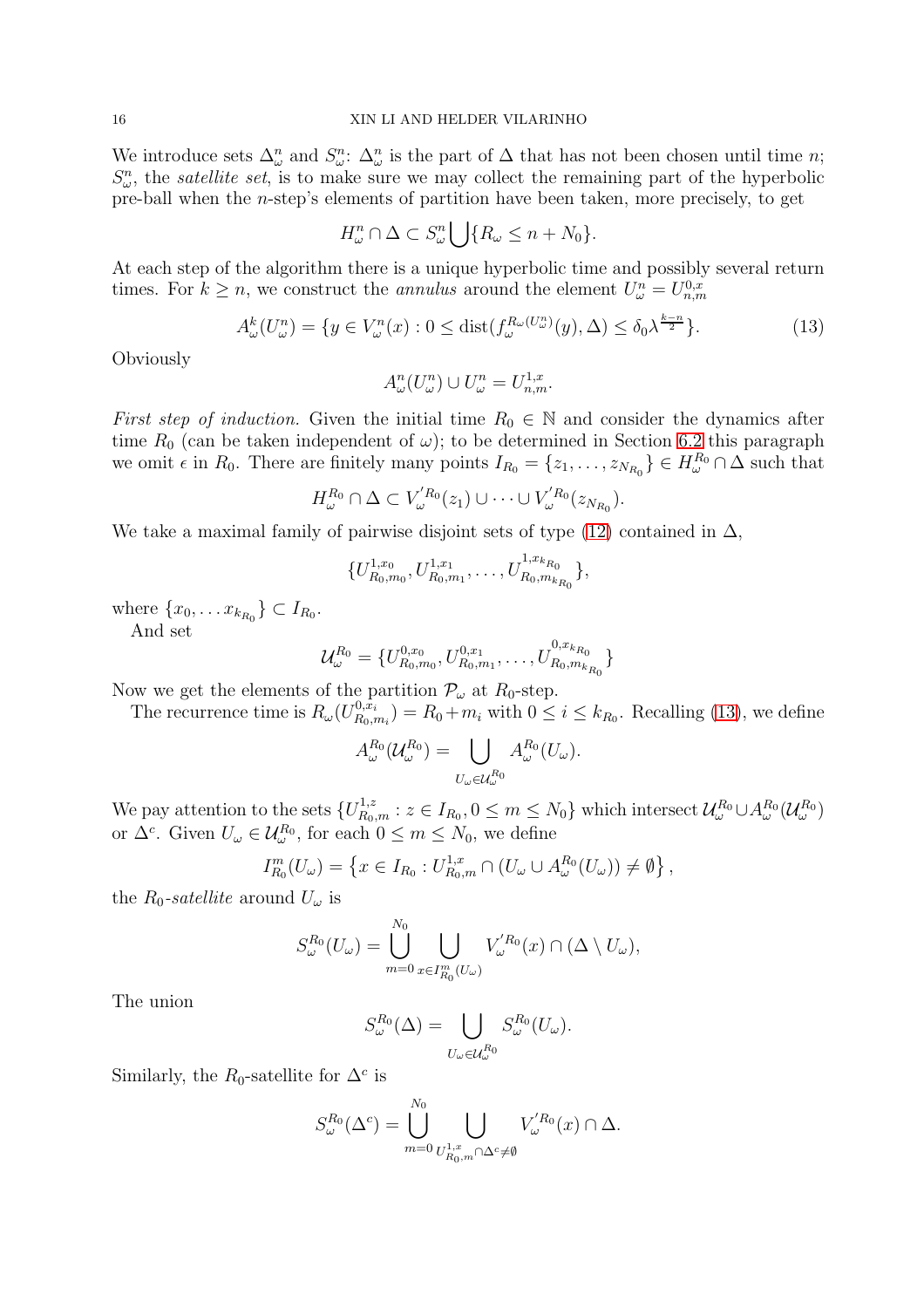We will show in the general step, the volume of  $S_{\omega}^{R_0}(\Delta^c)$  is exponentially small. The 'global'  $R_0$ -satellite is

$$
S_{\omega}^{R_0} = \bigcup_{U_{\omega} \in \mathcal{U}_{\omega}^{R_0}} S_{\omega}^{R_0}(U_{\omega}) \cup S_{\omega}^{R_0}(\Delta^c).
$$

The remaining portion at step  $R_0$  is

$$
\Delta^{R_0}_{\omega} = \Delta \setminus \mathcal{U}^{R_0}_{\omega}.
$$

Clearly,

$$
H_{\omega}^{R_0} \cap \Delta \subset S_{\omega}^{R_0} \cup \mathcal{U}_{\omega}^{R_0}.
$$

General step of induction. The general step of the construction follows the ideas in the first step with minor modifications. We assume  $U_{\omega}^j$ ,  $S_{\omega}^j$ ,  $A_{\omega}^j$ ,  $\Delta_{\omega}^j$ ,  $\{R_{\omega} = j + m\}$  are defined for all  $0 \leq j \leq n-1$ . As before, there is a finite set of points  $I_n = \{z_1, \ldots, z_{N_n}\} \in H^n_\omega \cap \Delta$ such that

$$
H_{\omega}^n \cap \Delta \subset V_{\omega}^{\prime n}(z_1) \cup \cdots \cup V_{\omega}^{\prime n}(z_{N_n}).
$$

We get  $\mathcal{U}^i_{\omega}$ ,  $A^i_{\omega}$  and  $S^i_{\omega}$  for  $i \leq n-1$ . Assuming

$$
\mathcal{U}_{\omega}^{\ell} = \{U_{\ell,m_0}^{0,x_0}, U_{\ell,m_1}^{0,x_1}, \ldots, U_{\ell,m_{k_{\ell}}}^{0,x_{k_{\ell}}}\}
$$

for  $R_0 \leq \ell \leq n-1$ , let

$$
A_{\omega}^n(\mathcal{U}_{\omega}^{\ell})=\cup_{U_{\omega}\in\mathcal{U}_{\omega}^{\ell}}A_{\omega}^n(U_{\omega}).
$$

We get a maximal family of pairwise disjoint sets of type [\(12\)](#page-14-2) contained in  $\Delta^{n-1}_{\omega}$ ,

$$
\{U_{n,m_0}^{1,x_0}, U_{n,m_1}^{1,x_1}, \ldots, U_{n,m_{kn}}^{1,x_{k_n}}\}
$$

where  $\{x_0, \ldots, x_{k_n}\} \subset I_n$ , satisfying

$$
U_{n,m}^{1,x_i} \cap \left(\cup_{\ell=R_0}^{n-1} \{A_{\omega}^n(\mathcal{U}_{\omega}^{\ell}) \cup \mathcal{U}_{\omega}^{\ell}\}\right) = \emptyset, \quad i = 0,\ldots,k_n,
$$

and define

$$
\mathcal{U}_{\omega}^{n} = \{U_{n,m_0}^{0,x_0}, U_{n,m_1}^{0,x_1}, \ldots, U_{n,m_{k_n}}^{0,x_{k_n}}\}.
$$

They are the *n*-step's elements of the partition  $\mathcal{P}_{\omega}$ .

For  $0 \leq i \leq \ell_n$ ,  $x \in U_{n,m_i}^{0,x_i}$ ,  $R_{\omega}(x) = n + m_i$ . Given  $U_{\omega} \in \mathcal{U}_{\omega}^{R_0} \cup \cdots \cup \mathcal{U}_{\omega}^{n}$ ,  $0 \leq m \leq N_0$ ,

$$
I_n^m(U_\omega) = \left\{ x \in I_n : U_{n,m}^{1,x} \cap (U_\omega \cup A_\omega^n(U_\omega)) \neq \emptyset \right\},\
$$

define

$$
S_{\omega}^{n}(U_{\omega}) = \bigcup_{m=0}^{N_0} \bigcup_{x \in I_n^m(U_{\omega})} V_{\omega}'^n(x) \cap (\Delta \setminus U_{\omega})
$$

and

$$
S_{\omega}^{n}(\Delta) = \bigcup_{U_{\omega} \in \mathcal{U}_{\omega}^{R_0} \cup \dots \cup \mathcal{U}_{\omega}^{n}} S_{\omega}^{n}(U_{\omega}).
$$

Similarly, the *n-satellite* associated to  $\Delta^c$  is

$$
S_{\omega}^n(\Delta^c) = \bigcup_{m=0}^{N_0} \bigcup_{U_{n,m}^{1,x} \cap \Delta^c \neq \emptyset} V_{\omega}^{\prime n}(x) \cap \Delta.
$$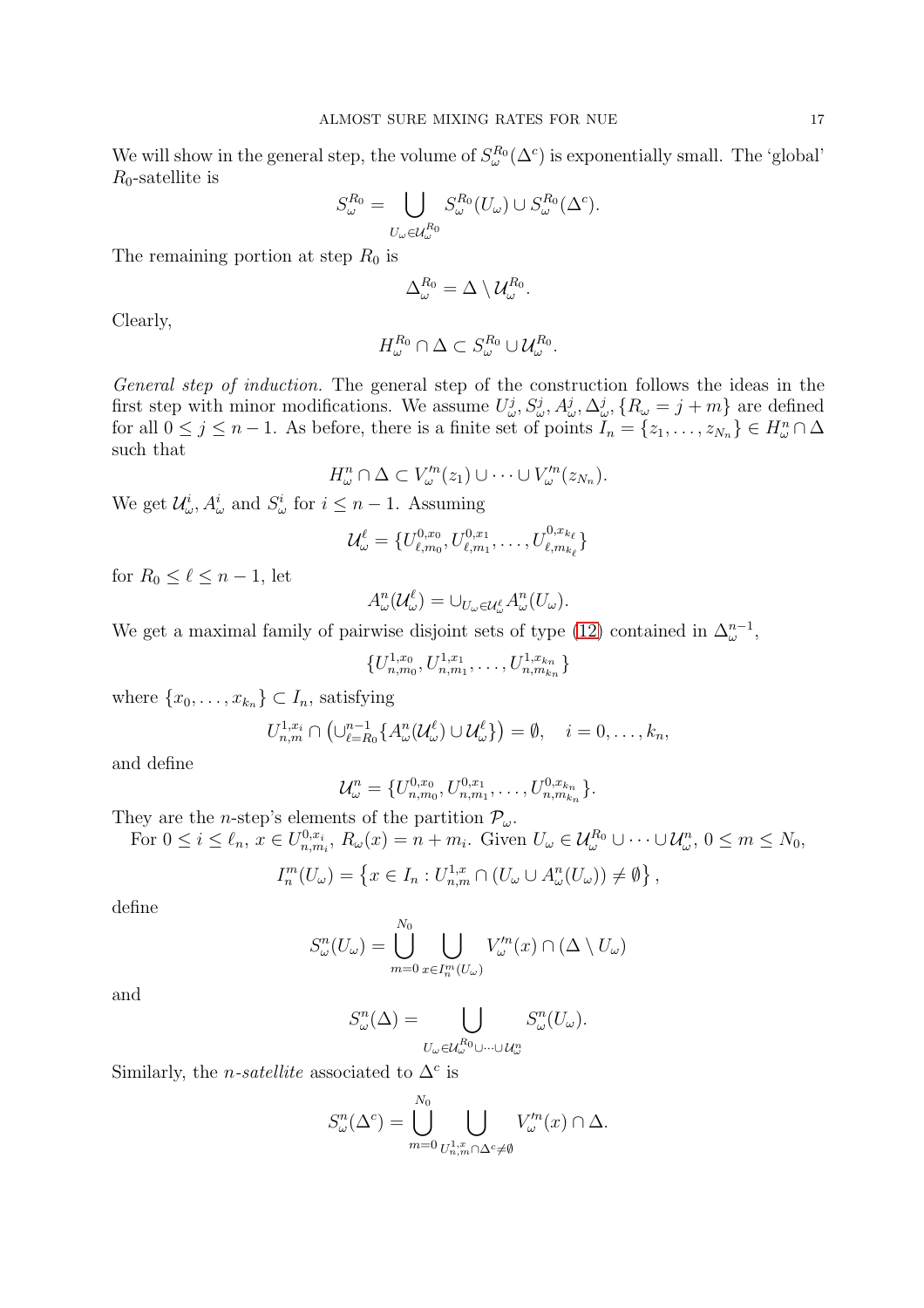<span id="page-17-1"></span>Remark 6.5. By Proposition [6.2,](#page-13-3)

$$
S_{\omega}^{n}(\Delta^{c}) \subset \{x \in \Delta : \text{dist}(x, \partial \Delta) \le 2\delta_0 \lambda^{n/2}\}.
$$

So there exists  $\rho > 0$  such that  $m(S_{\omega}^n(\Delta^c)) \leq \rho \lambda^{n/2}$ .

Finally we define the *n*-satellite for  $\mathcal{U}_{\omega}^{R_0} \cup \cdots \cup \mathcal{U}_{\omega}^n$ 

$$
S^n_{\omega} = S^n_{\omega}(\Delta) \cup S^n_{\omega}(\Delta^c)
$$

and

$$
\Delta^n_\omega = \Delta \setminus \bigcup_{i=R_0}^n \mathcal{U}^i_\omega.
$$

Obviously

<span id="page-17-2"></span>
$$
H_{\omega}^n \cap \Delta \subset S_{\omega}^n \cup \bigcup_{i=R_0}^n \mathcal{U}_{\omega}^i. \tag{14}
$$

<span id="page-17-0"></span>6.2. Expansion, bounded distortion and uniformity. The return time  $R_{\omega}$  for an element  $U_{\omega}$  of the partition  $\mathcal{P}_{\omega}$  of  $\Delta$  is made by a hyperbolic time n plus  $m \leq N_0$ . We know  $f_{\omega}^{n+m}(V_{\omega}^{\prime n})$  covers  $\Delta$  completely. Then by Proposition [6.2](#page-13-3) and Lemma [6.4,](#page-14-1)

$$
||Df_{\omega}^{n+m}(x)^{-1}|| \leq ||Df_{\sigma^{n}(\omega)}^{m}(f_{\omega}^{n}(x))^{-1}||.||Df_{\omega}^{n}(x)^{-1}||
$$
  

$$
\leq K_{0}\lambda^{n/2}
$$
  

$$
\leq K_{0}\lambda^{(R_{0}-N_{0})/2}.
$$

If we take  $R_0$  sufficiently large, this is smaller than some  $\kappa < 1$ . We also need to show that there exists a constant  $K > 0$  such that for any  $x, y \in U_{\omega}$  with return time  $R_{\omega}$ , we have

$$
\log \left| \frac{\det Df_{\omega}^{R_{\omega}}(x)}{\det Df_{\omega}^{R_{\omega}}(y)} \right| \leq K \operatorname{dist}(f_{\omega}^{R_{\omega}}(x), f_{\omega}^{R_{\omega}}(y)).
$$

By Proposition [6.2](#page-13-3) and Lemma [6.4,](#page-14-1) we choose  $K = D_0 + C_0K_0$ .

Since  $K_0$ ,  $C_0$ ,  $D_0$  and  $N_0$  are independent of  $\omega$  then  $\kappa$  and  $K$  could be taken the same for all  $\omega$ , leading us to condition (U<sub>2</sub>). Moreover, by the continuity of  $\Phi$  in the random perturbation  $\{\Phi, \{\theta_{\epsilon}\}_{{\epsilon} > 0}\}\$ , the algorithm provides partitions such that for any two realizations  $\omega, \omega'$  in  $\Omega$  and any natural number  $\hat{N}$ , the Lebesgue measure of the symmetric difference of sets  $\{R_{\omega} = j\}$  and  $\{R_{\omega'} = j\}$ , for  $j = 1, ..., \hat{N}$ , is smaller than any given  $\xi > 0$ , as long as we take  $\epsilon$  sufficiently small. Since we do not assume a particular behavior for the decay of the tail set for the deterministic dynamics given by  $f$ , we are not able to conclude the (stretched) exponential decay of the corresponding return times. However we can construct a partition for for the original dynamics f (given by the realization  $\omega^*$ ) and consider it as reference to construct the elements of each partition  $\mathcal{P}_{\omega}$  with return time lower than  $\hat{N}$ , obtaining condition (U<sub>1</sub>). This is of great utility to ensure condition ( $\star$ ); see Remark [7.1.1.](#page-21-1)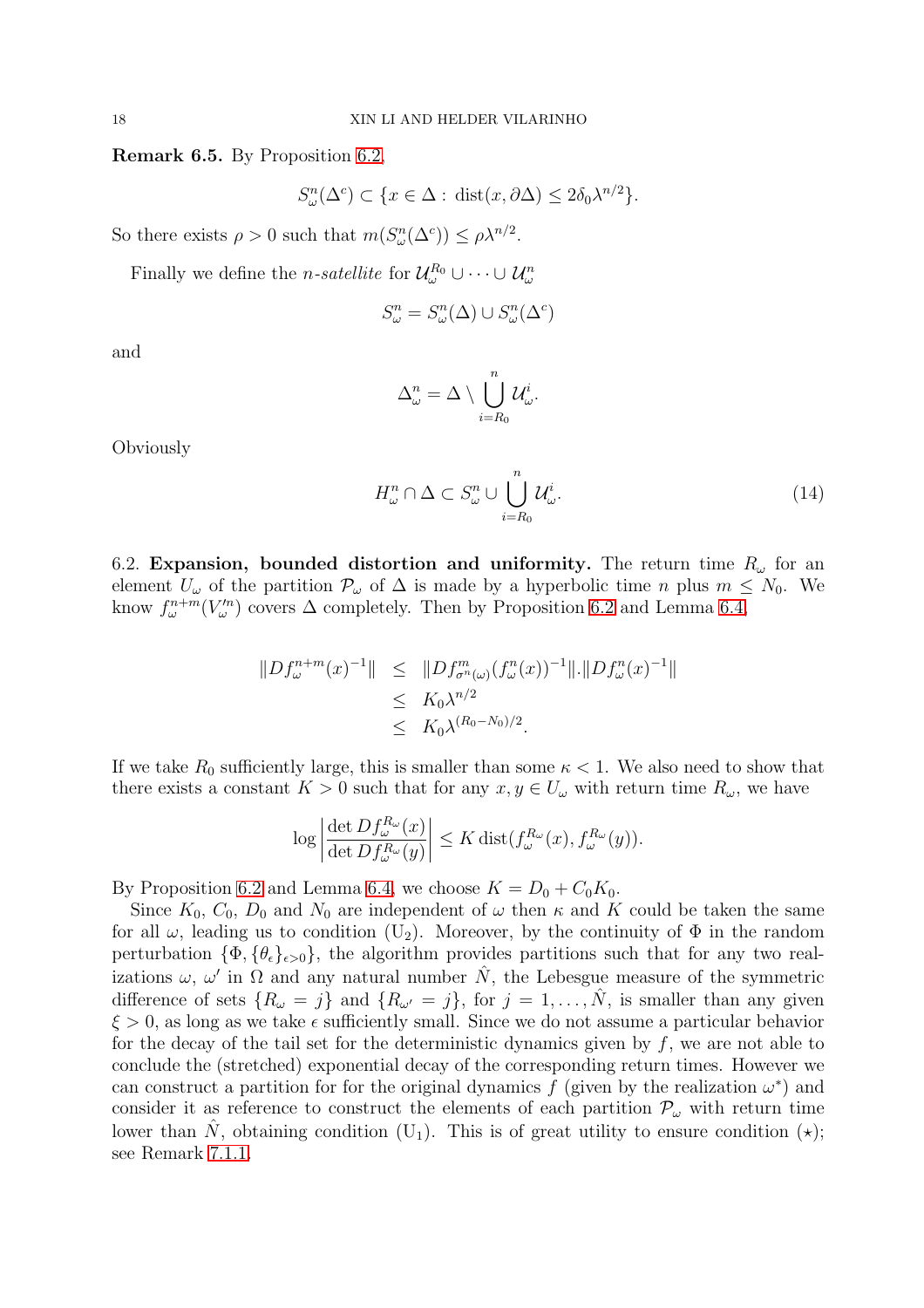<span id="page-18-0"></span>6.3. Tail set estimates. In this section we will show that if the tail set decays (stretched) exponentially fast, then the tail of the recurrence times decays (stretched) exponentially fast too. More precisely, given a local unstable disk  $\Delta \subset M$  and constants  $\gamma > 0$  and  $0 < v \leq 1$ , there is  $\gamma_1 > 0$  such that

<span id="page-18-3"></span>
$$
m\{\Gamma^n_{\omega} > n\} = \mathcal{O}(e^{-\gamma n^{\upsilon}}) \quad \Rightarrow \quad m\{R_{\omega} > n\} \le \mathcal{O}(e^{-\gamma_1 n^{\upsilon}}). \tag{15}
$$

This is case  $(i)$  of Theorem [4.2.](#page-6-0) Case  $(ii)$  follows in the same way.

Before the key proof (proof for Proposition [6.10\)](#page-19-0). We state some lemmas and notations for preparing. To simplify the notation, we avoid the superscript 0 in  $U_{n,m}^{0,x}$ . The next lemma and proposition are the random versions of [\[6,](#page-28-22) Lemma 3.5, Proposition 3.6].

# **Lemma 6.6.** (1) There is  $C_5 > 0$ , for any  $n \ge R_0$ ,  $0 \le m \le N_0$  and finitely many  ${x_1, \ldots, x_N} \in I_n$  satisfying  $U_{n,m}^{x_i} = U_{n,m}^{x_1}$   $(1 \leq i \leq N)$ , we get

$$
m\left(\bigcup_{i=1}^N V_\omega'^n(x_i)\right) \le C_5 m(U_{n,m}^{x_1}).
$$

(2) There is  $C_6 > 0$ , for  $k \ge R_0$ ,  $U_\omega \in \mathcal{U}^k_\omega$  and  $0 \le m \le N_0$ , any  $n \ge k$ , we have

$$
m\left(\bigcup_{x\in I_n^m(U_\omega)} U_{n,m}^x\right) \leq C_6 \lambda^{\frac{n-k}{2}} m(U_\omega).
$$

<span id="page-18-2"></span>**Proposition 6.7.** There is  $C_7 > 0$  such that  $\forall U_{\omega} \in \mathcal{U}_{\omega}^k$ , and  $n \geq k$ , we get

$$
m(S_{\omega}^n(U_{\omega})) < C_7 \lambda^{\frac{n-k}{2}} m(U_{\omega}).
$$

**Definition 6.8.** Given  $k \geq R_0$  and  $U_{k,m}^x \in \mathcal{U}_{\omega}^k$ ,  $x \in \Delta$  and  $0 \leq m \leq N_0$ , for  $n \geq k$  we define

$$
B_n^k(x) = S_\omega^n(U_{k,m}^x) \cup U_{k,m}^x \quad \text{and} \quad t(B_n^k(x)) = k.
$$

Here k and n are hyperbolic times for points in  $\Delta$ . We call  $U_{k,m}^x$  the core of  $B_n^k(x)$  and sign it  $C(B_n^k(x))$ .

From Lemma [6.7](#page-18-2) we easily get:  $\forall n > k$  and x, we have

 $m(B_n^k(x)) \le (C_7 + 1)m(C(B_n^k(x))).$ 

The dependence of  $\delta_1'$  on  $\delta_1$  is clarified in the next lemma. The proof is similar with [\[6,](#page-28-22) Lemma 3.9, 3.10].

<span id="page-18-1"></span>**Lemma 6.9.** (1) If  $\delta'_1 > 0$  is sufficiently small (only depending on  $\delta_1$ ), for all  $k' \geq k \geq$  $R_0, n \geq k, n' \geq k'$  and  $B_n^k(x) \cap B_{n'}^{k'}(y) \neq \emptyset$ , we have

$$
C(B_n^k(x)) \cup C(B_{n'}^{k'}(y)) \subset V_\omega^k(x);
$$

(2) there exists  $P \ge N_0$  such that for all  $R_0 \le t_1 \le t_2$ ,  $B_{t_2}^{t_2}$  $t_{2+P}^{t_2}(y) \cap B_{t_2}^{t_1}$  $t_{2+P}^{t_1}(x) = \emptyset.$ 

Now we come to the core of this section: to show [\(15\)](#page-18-3), i.e. Theorem [4.2.](#page-6-0) Recalling Remark [6.5,](#page-17-1) similarly, there exists a constant  $\rho > 0$  such that for all  $n \in \mathbb{N}$ 

<span id="page-18-4"></span>
$$
m\{x: \text{dist}(x, \partial \Delta) \le 2\delta_0 \lambda^{\frac{\theta n}{4}}\} \le \rho \lambda^{\frac{n}{2}}.\tag{16}
$$

Recalling  $\Delta_{\omega}^n$  is the complement part at step n,  $\theta$  is defined in Proposition [6.3.](#page-14-0) We will show  $m(\Delta^n_{\omega})$  decays (stretched) exponentially. That is enough to conclude the proof since  $m(\Gamma^n_{\omega})$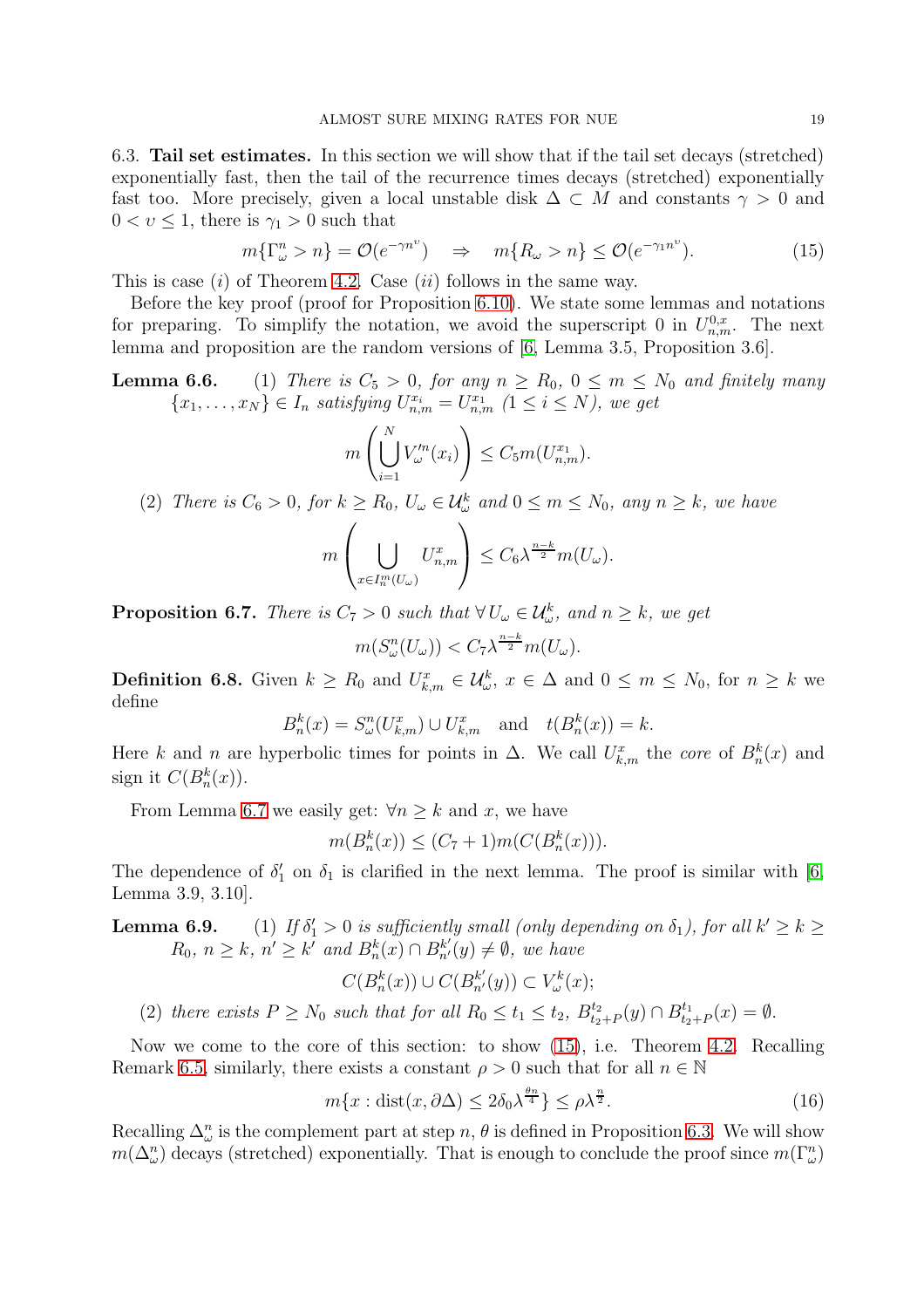is (stretched) exponentially small and  $m({x : dist(x, \partial \Delta) \le 2\delta_0 \lambda^{\frac{\theta n}{4}}})$  decays exponentially as in [\(16\)](#page-18-4).

Take  $x \in \Delta_{\omega}^n$ , suppose  $x \notin \Gamma_{\omega}^n \cup \{x : \text{dist}(x, \partial \Delta) \leq 2\delta_0 \lambda^{\frac{\theta n}{4}}\}\$ . By Proposition [6.3,](#page-14-0) for n large, x has at least  $\theta_n$  hyperbolic times between 1 and n, such that we have  $\frac{\theta_n}{2} \le t_1$  $\cdots < t_k \leq n, k \geq \frac{\theta n}{2}$  $\frac{2n}{2}$ . We get  $x \in H^{t_i}_{\omega} \cap \Delta$  for  $1 \leq i \leq k$ . Recalling [\(14\)](#page-17-2),

$$
H_{\omega}^{t_i} \cap \Delta \subset S_{\omega}^{t_i} \cup \bigcup_{j=R_0}^{t_i} \mathcal{U}_{\omega}^j, \quad \text{for } 1 \le i \le k.
$$

If  $x \notin S_{\omega}^{t_i}, x \in \bigcup_{j=R_0}^{t_i} \mathcal{U}_{\omega}^j$  such that  $x \notin \Delta_{\omega}^n$ . That is a contradiction. So  $x \in S_{\omega}^{t_i}$ . Since  $x \in \{x \in \Delta : \text{dist}(x, \partial \Delta) > 2\delta_0 \lambda^{\frac{\theta n}{4}}\}, x \in H^{t_i}_{\omega} \cap \{x \in \Delta : \text{dist}(x, \partial \Delta) > 2\delta_0 \lambda^{t_i/2}\},\$  $1 \leq i \leq k$ . With Remark [6.5,](#page-17-1) we obtain  $x \notin S_{\omega}^{t_i}(\Delta^c)$ . Consequently,  $x \in S_{\omega}^{t_i}(\Delta)$ , for  $i=1,\ldots,k.$  We simply take  $k=\frac{\theta n}{2}$  $\frac{m}{2}$ . Thus, x is contained in

$$
Z_{\omega}\left(\frac{\theta n}{2},n\right) := \left\{x : \exists t_1 < \ldots < t_{\frac{\theta n}{2}} \leq n, x \in \bigcap_{i=1}^{\frac{\theta n}{2}} S_{\omega}^{t_i}(\Delta)\right\} \cap \Delta_{\omega}^n.
$$

So we have

$$
\Delta_{\omega}^n \subset \Gamma_{\omega}^n \cup \{x \in \Delta : \text{dist}(x, \partial \Delta) \le 2\delta_0 \lambda^{\frac{\theta n}{4}}\} \cup Z_{\omega}(\theta n/2, n).
$$

See the first set in the union above decays exponentially fast from the assumption of Theorem [4.2;](#page-6-0) the second set in the union above is exponentially small by [\(16\)](#page-18-4). In the following, we only need to show the measure of  $Z_\omega(\theta n/2, n)$  is exponentially small. That is Proposition [6.10](#page-19-0) .

Observe that if we have shown there exist  $C_1, \gamma_1 > 0$  such that

$$
m(\Delta^n_{\omega}) \le C_1 e^{-\gamma_1 n^{\upsilon}},
$$

then, for any large integer *n*, we have  $\mathcal{R}_{\omega}^n = \{R_{\omega} > n\} \subset \Delta_{\omega}^{n-N_0}$ , and so

$$
m(R_{\omega} > n) \le m(\Delta_{\omega}^{n-N_0}) = C_1 e^{-\gamma_1 (n-N_0)^{\nu}} = C_1 e^{-\gamma_1 n^{\nu}}.
$$
 (17)

We show the set of points which are contained in finitely many satellite sets and have not been chosen yet has a measure exponentially small.

<span id="page-19-0"></span>Proposition 6.10. For  $k, N \in \mathbb{Z}_+$ ,

$$
Z_{\omega}(k,N) = \left\{ x : \exists t_1 < \ldots < t_k \le N, x \in \bigcap_{i=1}^k S_{\omega}^{t_i}(\Delta) \cap \Delta_{\omega}^N \right\}.
$$

There are  $D_3 > 0$  and  $\lambda_3 < 1$ , for all N and  $1 \leq k \leq N$ ,

$$
m(Z_{\omega}(k,N)) \le D_3 \lambda_3^k m(\Delta).
$$

In order to prove this result we need several pre-lemmas in the sequel. We fix some integer  $P' \ge P$  (see P in Lemma 6.9; see the proof of Proposition [6.10.](#page-19-0) In the following, for some  $t_i, x, m_i \leq P'$  we denote  $B_i = B_{t_i}^{t_i}$  $t_{i+m_i}(x)$ . The proof of the next two lemmas may be found in [\[6,](#page-28-22) Lemma 3.14, 3.15].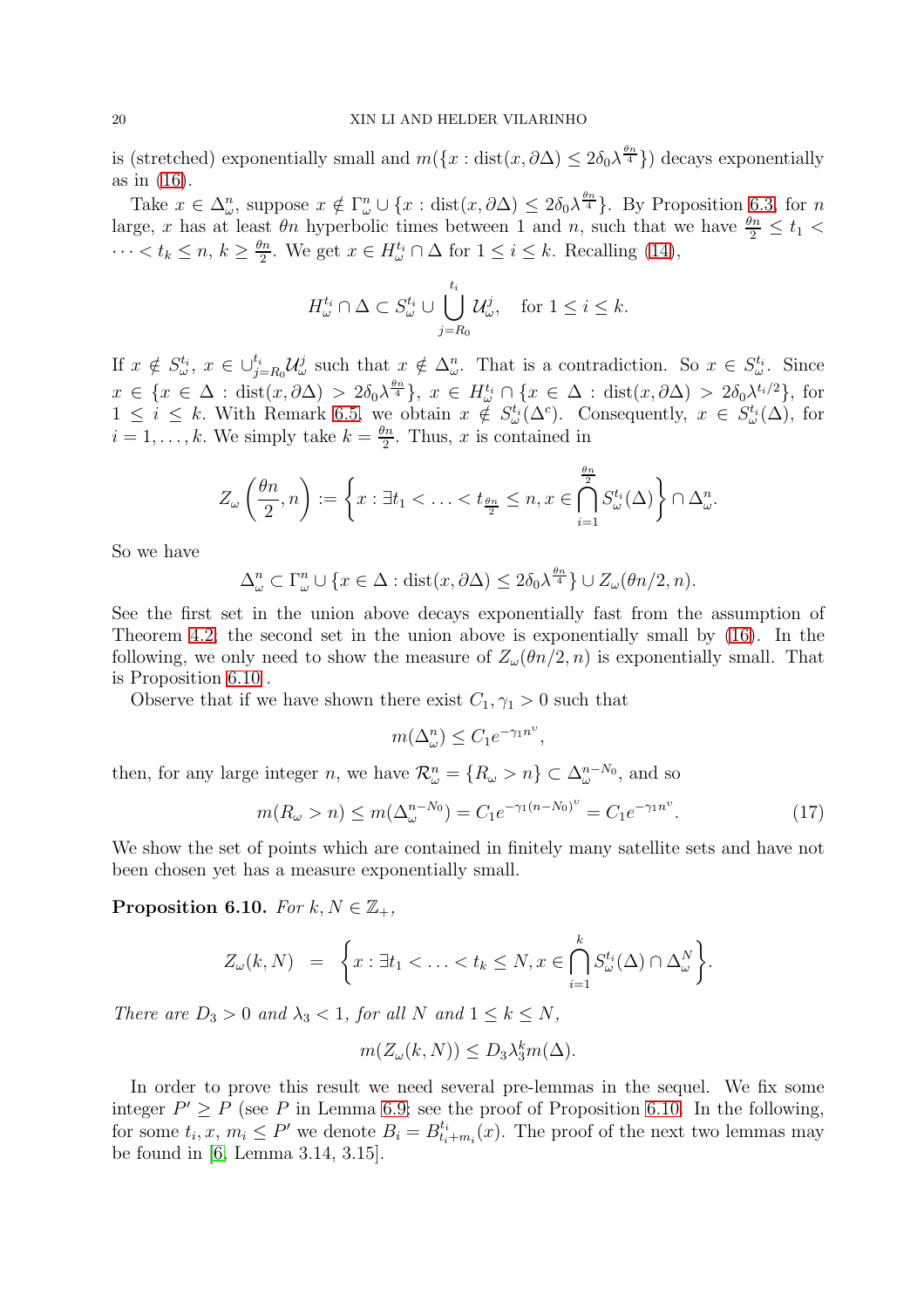<span id="page-20-0"></span>Lemma 6.11. Set

$$
Z_{\omega}^1(k, N) = \left\{ x : \exists t_1 < \ldots < t_k \le N, m_1, \ldots, m_q < P',
$$
  

$$
x \in S_{\omega}^{t_1 + m_1}(\mathcal{U}_{\omega}^{t_1}) \cap \ldots \cap S_{\omega}^{t_k + m_k}(\mathcal{U}_{\omega}^{t_k}) \cap \Delta_{\omega}^N \right\}.
$$

There are constants  $D_1 > 0$  and  $\lambda_2 < 1$  (both independent of P') such that, for all N and  $1 \leq k \leq N$ ,

$$
m(Z_{\omega}^1(k,N)) \le D_1 \lambda_2^k m(\Delta).
$$

<span id="page-20-1"></span>**Lemma 6.12.** Given  $B_1 = B_{t_1}^{t_1}(x_1)$ , let

$$
Z_{\omega}^{2}(n_{1},...,n_{k},B_{1}) = \left\{ x : \exists t_{2},...,t_{k} \text{ with } t_{1} < ... < t_{k}; n_{1},...,n_{k} > P; \text{and } x_{2},...,x_{k},
$$
  

$$
s.t. x \in \bigcap_{i=1}^{k} B_{t_{i}+n_{i}}^{t_{i}}(x_{i}) \cap \Delta_{\omega}^{N} \right\}.
$$

Then, there is  $D_2 > 0$  (independent of  $B_1, n_1, \ldots, n_k$ ) such that for  $n_1, \ldots, n_k > P$ ,  $m(Z_{\omega}^2(n_1,\ldots,n_k,B_1)) \le D_2(D_2\lambda^{n_1/2}) \ldots (D_2\lambda^{n_k/2})m(C(B_1)).$ 

Then we complete the proof of the metric estimates.

*Proof of Proposition [6.10.](#page-19-0)* Take  $P' \ge P$  (recall P in Lemma 6.9) such that

 $\lambda^{1/2} + D_1 \lambda^{P'/2} < 1.$ 

Let  $x \in Z_\omega(k, N)$ , we have all the instants  $u_i$  for which  $x \in S_\omega^{u_i+n_i}(U_{u_i,m}^y)$  with  $n_i \geq P'$ , ordered as  $u_1 < \ldots < u_p$ . Then  $x \in Z^2_\omega(n_1, \ldots, n_p, B_1)$  for some  $B_1$ . If  $\sum_{i=1}^p n_i \geq k/2$ , we are done. Otherwise, we have  $\sum_{i=1}^p n_i \le k/2$  and  $p \le k/2P'$ . Then  $v_1 \le \ldots \le v_q$  be the other instants for which  $x \in S^{v_i+m_i}_{\omega}(U^z_{v_i,\tilde{m}})$ , where  $m_1,\ldots,m_q \lt P'$ . Obviously  $p+q \geq k$ , so that  $q \geq \frac{(2P'-1)k}{2P'} \geq \frac{k}{2P'}$ , where  $P' > 1$ . So  $P'q \geq \frac{k}{2}$  $\frac{k}{2}$ . Thus we obtain

$$
Z_{\omega}(k,N) \subset \bigcup_{B_1} \bigcup_{\substack{n_1,\ldots,n_p \geq P', \\ \sum n_i \geq \frac{k}{2}}} Z_{\omega}^2(n_1,\ldots,n_p,B_1) \cup Z_{\omega}^1\left(\frac{k}{2P'},N\right).
$$

By Lemma [6.11](#page-20-0) and [6.12,](#page-20-1) we obtain

$$
m(Z_{\omega}(k,N)) \leq \sum_{B_1} \sum_{\substack{n_1,\ldots,n_p \geq P', \\ \sum n_i \geq \frac{k}{2} }} D_2(D_2\lambda^{n_1/2}) \ldots (D_2\lambda^{n_p/2}) m(C(B_1)) + D_1\lambda_2^{\frac{k}{2P'}} m(\Delta).
$$

We know  $\sum_{B_1} m(C(B_1)) \le m(\Delta) < \infty$  as the cores  $C(B_1)$  are pairwise disjoint. There are constants  $D_4 > 0$  and  $\lambda_4 < 1$  such that

$$
\sum_{\substack{n_1,\ldots,n_p\ge P',\\ \sum n_i=n}} (D_2 \lambda^{n_1/2}) \ldots (D_2 \lambda^{n_p/2}) \le D_4 \lambda_4^n.
$$

Sum over  $n \geq k/2$  and  $B_1$ , we obtain constants  $D_3 > 0$ ,  $\lambda_3 < 1$  such that

$$
m(Z_{\omega}(k,N)) \le D_3 \lambda_3^k m(\Delta).
$$

 $\Box$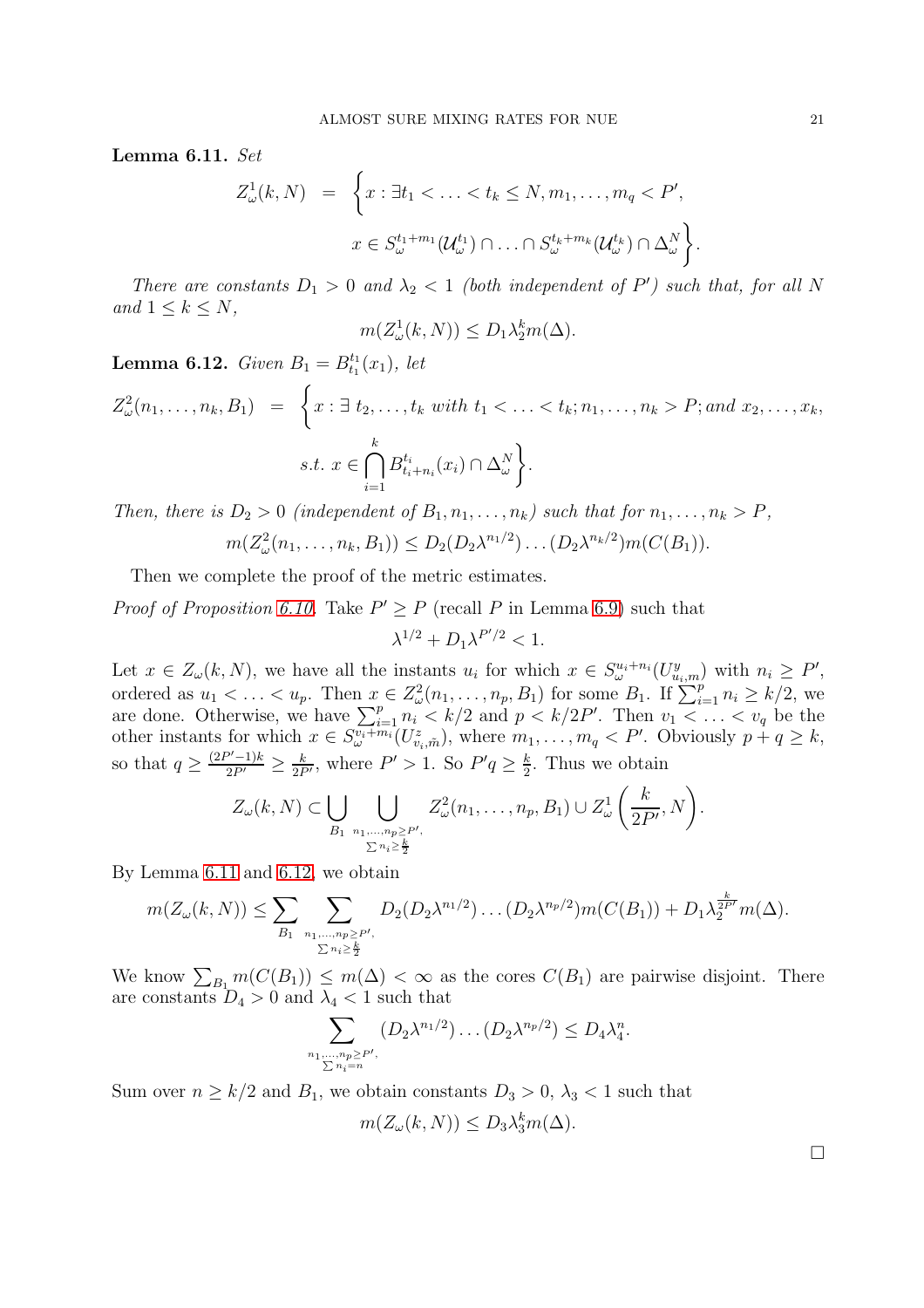### <span id="page-21-0"></span>22 XIN LI AND HELDER VILARINHO

### 7. Decay of correlations on random Young towers

In this section we prove Theorem [4.4.](#page-7-0) We start by compiling in  $\S 7.1$  $\S 7.1$  and  $\S 7.2$  $\S 7.2$  some definitions and key results from [\[16\]](#page-28-11), which are randomised versions of that in [\[32\]](#page-28-5). Then, in §[7.3](#page-23-0) we transpose the hypotheses on the return times to the estimates on the (joint) return times. Finally, in §[7.4](#page-26-0) we give the estimates on the induced decay of correlations. We will focus on the future time results, being that the results for the past correlations are the recycling of the arguments for the future ones, as noticed in [\[16,](#page-28-11) §6].

<span id="page-21-2"></span>7.1. Mixing. Recall the abstract setting  $\tilde{\Delta} = {\{\Delta_{\omega}\}}_{\omega}$  with the dynamics of the fibered map  $F = \{F_{\omega}\}_\omega$  that we call the *induced skew product*. We concern now to the mixing properties of the induced skew product with respect to a measure  $\nu$  whose disintegration  $d\nu(\omega, x) = d\nu_{\omega}(x) dP(\omega)$  is given by the family  $\{\nu_{\omega}\}_\omega$  of sample measures constructed at Theorem [4.3](#page-7-1) (for  $A \in \mathcal{B}$ , we have  $\nu(A) = \int \nu_{\omega}(A_{\omega})dP$ ). For  $n \geq 1$  we set  $F_{\omega}^n$  for the compositions  $F_{\sigma^{n-1}(\omega)} \circ \cdots \circ F_{\omega}$  and also  $F^{-n}(\mathcal{B})$  for the family  $\{(F^n_{\omega})^{-1}(\mathcal{B}_{\sigma^n(\omega)})\}_{\omega}$ . Let  $L^2(\nu)$  denote the space of functions  $\phi = {\phi_\omega}_{\omega} : \hat{\Delta} \to \mathbb{R}$  such that  $\phi_\omega \in L^2(\mathcal{B}_{\omega}, \nu_\omega)$  for P a.e.  $\omega$ , and  $\int_{\Omega} \int_{\Delta_{\omega}} |\phi_{\omega}|^2 d\nu_{\omega} dP < \infty$ .

**Definition 7.1.** We say that the random skew product  $(F, \nu)$  is

- (1) exact if each  $B \in \mathcal{B}$  belonging to  $F^{-n}(\mathcal{B})$  for all  $n \geq 0$  is trivial (i.e., for almost every  $\omega$ , either  $\nu_{\omega}(B) = 0$  or  $\nu_{\omega}(B) = 1$ ;
- (2) mixing if for all  $\varphi, \psi \in L^2(\nu)$ ,

$$
\lim_{n \to +\infty} \left| \int_{\Omega} \int_{\Delta_{\omega}} (\varphi_{\sigma^n(\omega)} \circ F_{\omega}^n) \psi_{\omega} d\nu_{\omega} dP - \int_{\Omega} \int_{\Delta_{\omega}} \varphi_{\omega} d\nu_{\omega} dP \int_{\Omega} \int_{\Delta_{\omega}} \psi_{\omega} d\nu_{\omega} dP \right| = 0.
$$

**Proposition 7.2.** If  $(F, \nu)$  is exact then it is mixing.

However, for the exactness (and mixing) of  $(F, \nu)$  we need to assume the following:

(\*) there are  $L_0(\epsilon)$  and  $t_i \in \mathbb{Z}_+, 1 \leq i \leq L_0$ , with  $g.c.d.\{t_i\} = 1$  such that for P a.e.  $\omega$ ,

 $m({R_{\omega} = t_i}) > 0.$ 

## <span id="page-21-1"></span>**Proposition 7.3.**  $(F, \nu)$  is exact (and thus mixing).

7.1.1. A remark on the return times. One knows that there exists a GMY structure for f. If  $g.c.d.\{R_f\} = 1$  then there are  $L_0$  and  $t_i \in \mathbb{Z}_+, 1 \leq i \leq L_0$ , with  $g.c.d.\{t_i\} = 1$  such that  $m({R<sub>f</sub> = t<sub>i</sub>}) > 0$ . Hence, condition (U<sub>1</sub>) ensures that ( $\star$ ) hold, just considering  $\hat{N} = t_{L_0}$ and  $\xi$  sufficiently small (only depending on  $\{R_f\}$ ). On the other hand, if g.c.d. $\{R_f\} = q > 1$ then, the previous partition related to f also provides a partition for  $f<sup>q</sup>$ , with  $R_{f<sup>q</sup>} = R_f/q$ and, in this case,  $g.c.d.\{R_{f^q}\}=1$ . Thus, we look then for the qth iterate  $f^q_\omega$  for the random systems. We consider the partitions  $\{\overline{R}_{\omega} = k\} = \{R_{\omega} = q \cdot \overline{k}\}\$  and the fibered dynamics  $\overline{F}$  ("=  $F^{q}$ ") in the new towers  $\overline{\Delta} = {\overline{\{\Delta_{\omega}\}}_{\omega}} = {\overline{\{\cup_{k=0}^{\infty}\Delta_{\omega,qk}\}}_{\omega}}$ . Similarly to Theorem [4.3](#page-7-1) we may obtain a family of probability measures  $\{\bar{\nu}_{\omega}\}\$  that constitutes a disintegration of an  $\overline{F}$ -invariant probability measure  $\overline{\nu}$ , satisfying  $(\overline{F}_{\omega})_*\overline{\nu}_{\omega} = \overline{\nu}_{\sigma^q(\omega)}$ . Their projections  $\bar{\mu}_{\omega} = \bar{\pi}_{*}\bar{\nu}_{\omega}$  are absolutely continuous probability measures for which  $(f_{\omega}^{q})_{*}\bar{\mu}_{\omega} = \bar{\mu}_{\sigma^{q}(\omega)}$ , and the measure  $\bar{\mu} = {\bar{\mu}_{\omega}}$  is invariant for the power  $S^q$  of the skew product. Once again, by  $(U_1)$  the condition  $(\star)$  hold provided  $\epsilon$  is sufficiently small. In this case, our proofs yield the (stretched) exponential decay of correlations for the *qth* iterate of the perturbed system. If we are able to guarantee a GMY induced map for f with  $g.c.d.\{R_f\} = 1$ , then the main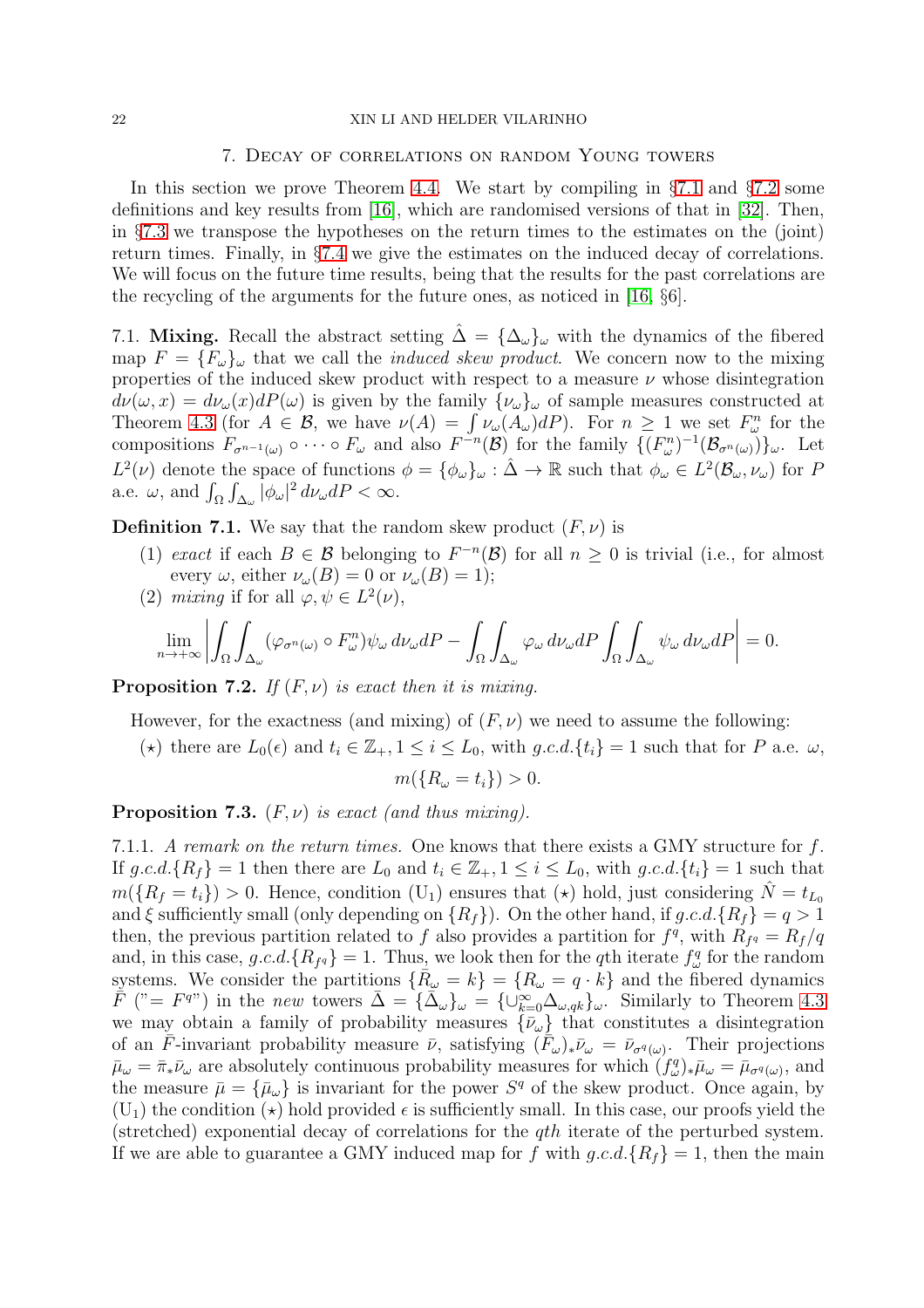results hold with  $q = 1$ . For simplicity in the exposition, henceforth we will always assume that  $(\star)$  hold.

# <span id="page-22-0"></span>7.2. Converging to equilibrium.

7.2.1. Stopping times and joint returns. Let us define the random variable

$$
V_{\omega}^{\ell} = m(\Delta_{\omega,0} \cap (F_{\omega}^{\ell})^{-1}(\Delta_{\sigma^{\ell}(\omega),0})).
$$

From condition ( $\star$ ) we may consider  $\ell_0 \in \mathbb{N}$  such that, for P a.e.  $\omega$  and  $\ell \geq \ell_0$ , we have  $V^{\ell}_{\omega} > 0$ . For  $\omega \in \Omega$  and  $(x, x') \in \Delta_{\omega} \times \Delta_{\omega}$  we introduce the *stopping times*  $\tau_{\omega}^{i}(x, x')$  as follows:

$$
\tau_{\omega}^{1}(x, x') = \inf\{n \geq \ell_{0} : F_{\omega}^{n}(x) \in \Delta_{\sigma^{n}(\omega),0}\},
$$
  
\n
$$
\tau_{\omega}^{2}(x, x') = \inf\{n \geq \ell_{0} + \tau_{\omega}^{1}(x, x') : F_{\omega}^{n}(x') \in \Delta_{\sigma^{n}(\omega),0}\},
$$
  
\n
$$
\tau_{\omega}^{3}(x, x') = \inf\{n \geq \ell_{0} + \tau_{\omega}^{2}(x, x') : F_{\omega}^{n}(x) \in \Delta_{\sigma^{n}(\omega),0}\},
$$
  
\n
$$
\vdots
$$

with the action alternating between x and x'. We define then the joint return time  $T_{\omega}(x, x')$ to be the smallest integer  $\tau^i_\omega = \tau^i_\omega(x, x') \geq \ell_0$  such that  $(F^{T^i_\omega}_\omega(x), F^{T^i_\omega}_\omega(x'))$  belongs to  $\Delta_{\sigma^{\tau^i_\omega}(\omega),0} \times \Delta_{\sigma^{\tau^i_\omega}(\omega),0}$ , with  $i \geq 2$ . Note that  $\tau^i_\omega - \tau^{i-1}_\omega \geq \ell_0$  and  $T_\omega(x,x') \geq 2\ell_0$ . Given  $\omega$ and  $j \geq 1$ , we consider also the partition  $\xi^j_\omega$  of  $\Delta_\omega \times \Delta_\omega$  into maximal subsets on which  $\tau^i_\omega$ is constant for all  $1 \leq i \leq j$ .

We should notice that even under hypothesis of uniform decay of the tail sets we are not able to guarantee an uniform control of random variables  $V^{\ell}_{\omega}$ . Indeed, the induced sample measures  $\{\nu_{\omega}\}_\omega$  have densities uniformly bounded from above by  $K_1$  but not from below (see [\[16\]](#page-28-11) and, in particular, its corrigendum). In view of this we cannot exploit the mixing properties of the induced skew product, and we are endorsed to a large deviation arguments. As we will see later, this is the principal cause for successive damages on the (stretched) exponential estimates.

For  $q \in \mathbb{N}$  and each fixed sequence of integers  $0 = \tau_0 < \tau_1 < \ldots < \tau_q$ , with  $\tau_i - \tau_{i-1} \geq \ell_0$ , we set

$$
Q_q^{\{\tau_i\}}(\omega) = \sum_{i=1}^q V_{\sigma^{\tau_i - \tau_{i-1}}(\omega)}^{\tau_i - \tau_{i-1}}.
$$

**Lemma 7.4.** There exists  $\rho > 0$  and  $0 < \rho < 1$  such that for each  $q \in \mathbb{N}$  and every fixed sequence of integers  $0 = \tau_0 < \tau_1 < \ldots < \tau_q$ , with  $\tau_i - \tau_{i-1} \geq \ell_0$ , there is a set  $M_q^{\{\tau_i\}} \subset \Omega$ , with  $P(M_q^{\{\tau_i\}}) \leq \varrho^q$  and such that if  $\omega \notin M_q^{\{\tau_i\}}$  then  $Q_q^{\{\tau_i\}}(\omega) \geq \rho q$ .

From now on, let  $\lambda$ ,  $\lambda'$  be absolutely continuous probability measures on  $\Delta$  with densities  $\varphi, \varphi' \in \mathcal{F}_{\beta}^+$ , and set  $\Lambda = \lambda \times \lambda'$ . In particular, we could take  $\lambda$  or  $\lambda'$  as  $\nu$ . Let us state a lower bound for  $\Lambda_{\omega}(\{T_{\omega} = \tau_{\omega}^i\})$ , by transposing the previous large deviation arguments for estimates on the sets on towers.

<span id="page-22-1"></span>**Corollary 7.5.** Assume additionally that  $\varphi, \varphi' \in \mathcal{L}^{\infty}$ . There exist  $C > 0$ ,  $0 < \rho < 1$  and a random variable  $n_4(\omega)$  defined on a full P-measure subset of  $\Omega$  such that

$$
\begin{cases} K_1 \Lambda_{\omega}(\{(x, x') \in \Delta_{\omega} \times \Delta_{\omega} : Q_n^{\{\tau_{\omega}^i(x, x')\}}(\omega) < \rho n\}) \leq \varrho^{n/2}, & \forall n \geq n_4(\omega) \\ P(\{n_4(\omega) > n\}) \leq C \varrho^{n/2}, & \forall n \geq 1. \end{cases}
$$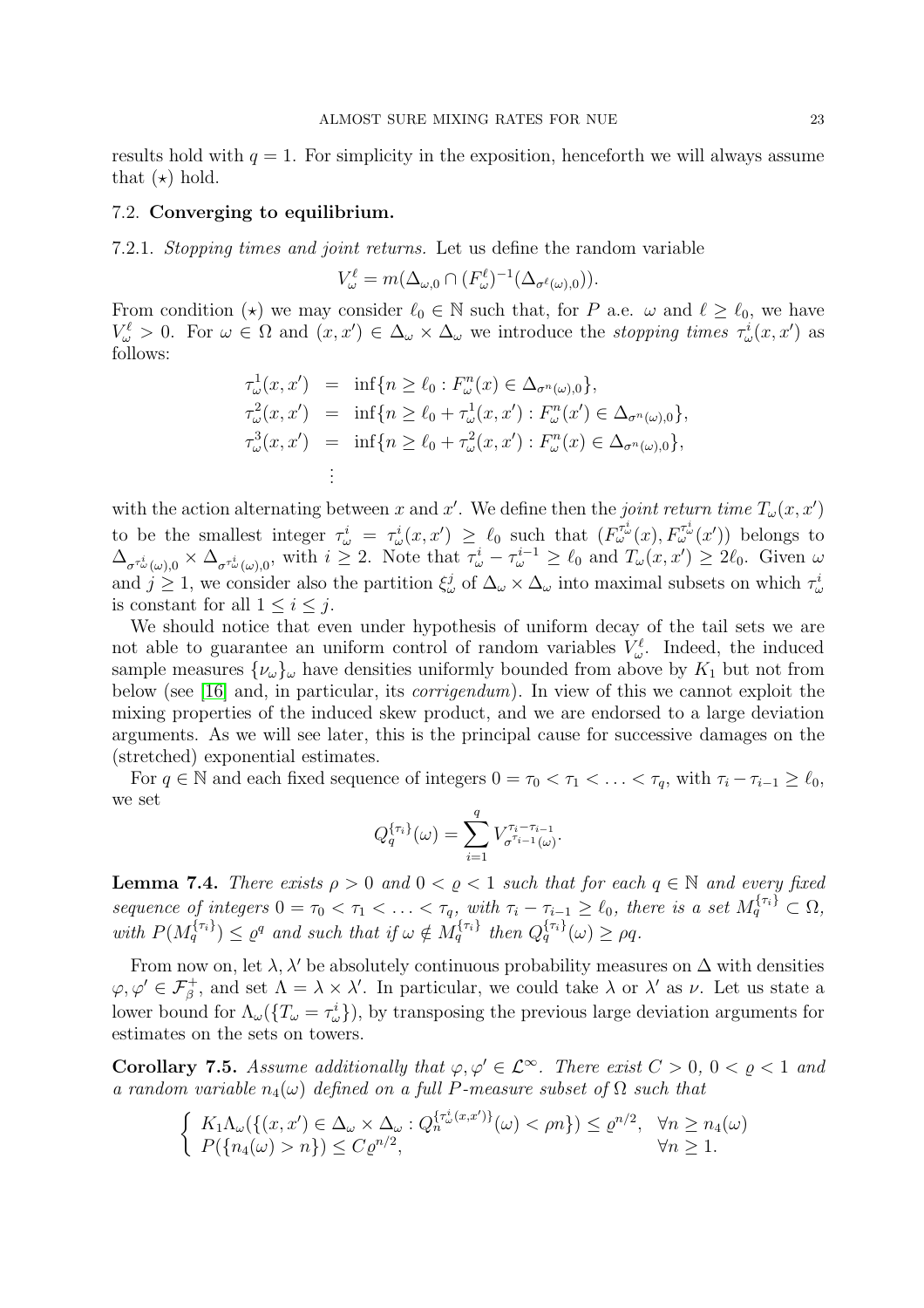We give now some estimates on stopping times and joint return times.

<span id="page-23-1"></span>**Lemma 7.6.** If  $\Gamma \in \xi_{\omega}^{i}$  is such that  $T_{\omega}|_{\Gamma} > \tau_{\omega}^{i-1}$ , then letting  $V^{\tau_{\omega}^{i}-\tau_{\omega}^{i-1}}_{\sigma^{\tau_{i-1}}(\omega)}$  be associated to  $\tau^i_\omega(\Gamma),$ 

$$
\Lambda_\omega(\{T_\omega>\tau_\omega^i\}|\Gamma)\leq 1-V_{\sigma^{\tau_\omega^{i-1}}(\omega)}^{\tau_\omega^i-\tau_\omega^{i-1}}/C
$$

where  $C = C(\lambda, \lambda')$  depends on the Lipschitz constants of  $\varphi$  and  $\varphi'$ . This dependence can be removed if we consider  $i \geq i_0(\varphi, \varphi')$ .

We relate now the stopping times with the return times.

<span id="page-23-2"></span>**Lemma 7.7.** For all  $i, n \geq 0$  and  $\Gamma \in \xi_{\omega}^{i}$  we have

$$
\Lambda_{\omega}(\{\tau_{\omega}^{i+1}-\tau_{\omega}^{i}>\ell_{0}+n\}|\Gamma)\leq K_{2}m(\{R_{\sigma^{\tau_{i}+\ell_{0}}(\omega)}>n\})\cdot m(\Delta_{\sigma^{\tau_{i}+\ell_{0}}(\omega)}),
$$

where  $K_2 = K_2(\varphi, \varphi')$  depends on the Lipschitz constants of  $\varphi$  and  $\varphi'$ . This dependence can be removed if we consider  $i \geq i_0(\varphi, \varphi')$ .

From now on we will assume that  $\varphi, \varphi' \in \mathcal{F}_{\beta}^{+} \cap \mathcal{L}^{\infty}$ .

<span id="page-23-0"></span>7.3. From return times to joint stopping times. In this section we relate the return times to the joint stoping times. We deal separately with the uniform and non-uniform decay of the return times, as in the hypotheses of Theorem [4.4.](#page-7-0) We adapt the strategy in [\[26\]](#page-28-24) to optimise the stretched estimates when comparing to the random version of Young's work [\[32\]](#page-28-5) used in [\[16\]](#page-28-11). However, as we will see in §[7.3.2,](#page-24-0) in the non-uniform case there are some damages on the estimates during the transposing from return times to joint stopping times, mainly due to Lemma [7.6](#page-23-1) and Corollary [7.5.](#page-22-1)

7.3.1. Uniform decay of return times. We consider the uniform decay of return times for the induced structure.

<span id="page-23-3"></span>**Lemma 7.8.** If there exist  $C_1, \gamma_1 > 0$  and  $0 < v \le 1$  such that for P a.e.  $\omega$  we have  $m({R_\omega > n}) \leq C_1 e^{-\gamma_1 n^{\upsilon}}, \ \ \forall n \geq 1,$ 

then there exist  $C_i, \gamma_i$ ,  $i = 1, 2$ , and for P a.e.  $\omega$  a positive integer  $n_2(\omega)$ , such that

$$
\begin{cases} \Lambda_{\omega}(\{T_{\omega} > n\}) \le C_1 e^{-\gamma_1 n^{\upsilon}}, & \forall n \ge n_2(\omega) \\ P(\{n_2(\omega) > n\}) \le C_2 e^{\gamma_2 n^{\upsilon}}, & \forall n \ge 1, \end{cases}
$$

Proof. Part of the proof is a randomised version of [\[26,](#page-28-24) lemma 4.2], where we must take (carefully)  $L = 1$ ,  $t = \tau$ ,  $\tau = T$  and  $\mu = \Lambda$ . From Lemma [7.7](#page-23-2) we may consider  $a_n =$  $ilde{C}_1e^{-\tilde{\gamma}_1n^{\upsilon}}$  to be so that

$$
\Lambda_{\omega}(\{\tau_{\omega}^j-\tau_{\omega}^{j-1}=n|\tau_{\omega}^1,\ldots,\tau_{\omega}^{j-1}\})\leq a_n.
$$

We recall that the convolution  $b^1 \star b^2$  of two real sequences  $b^1$  and  $b^2$  is given by

$$
(b^1 \star b^2)_n = \sum_{i+j=n} b_i^1 b_j^2.
$$

When b is a sequence, we also write  $b^{*l}$  for the sequence obtained by convolving  $\ell$  times the sequence b with itself. As shown in [\[26\]](#page-28-24), for large enough K the sequence  $b_n = 1_{n\geq K} a_n$ satisfies

$$
(b \star b)_p \leq b_p, \ \forall p \in \mathbb{N}.
$$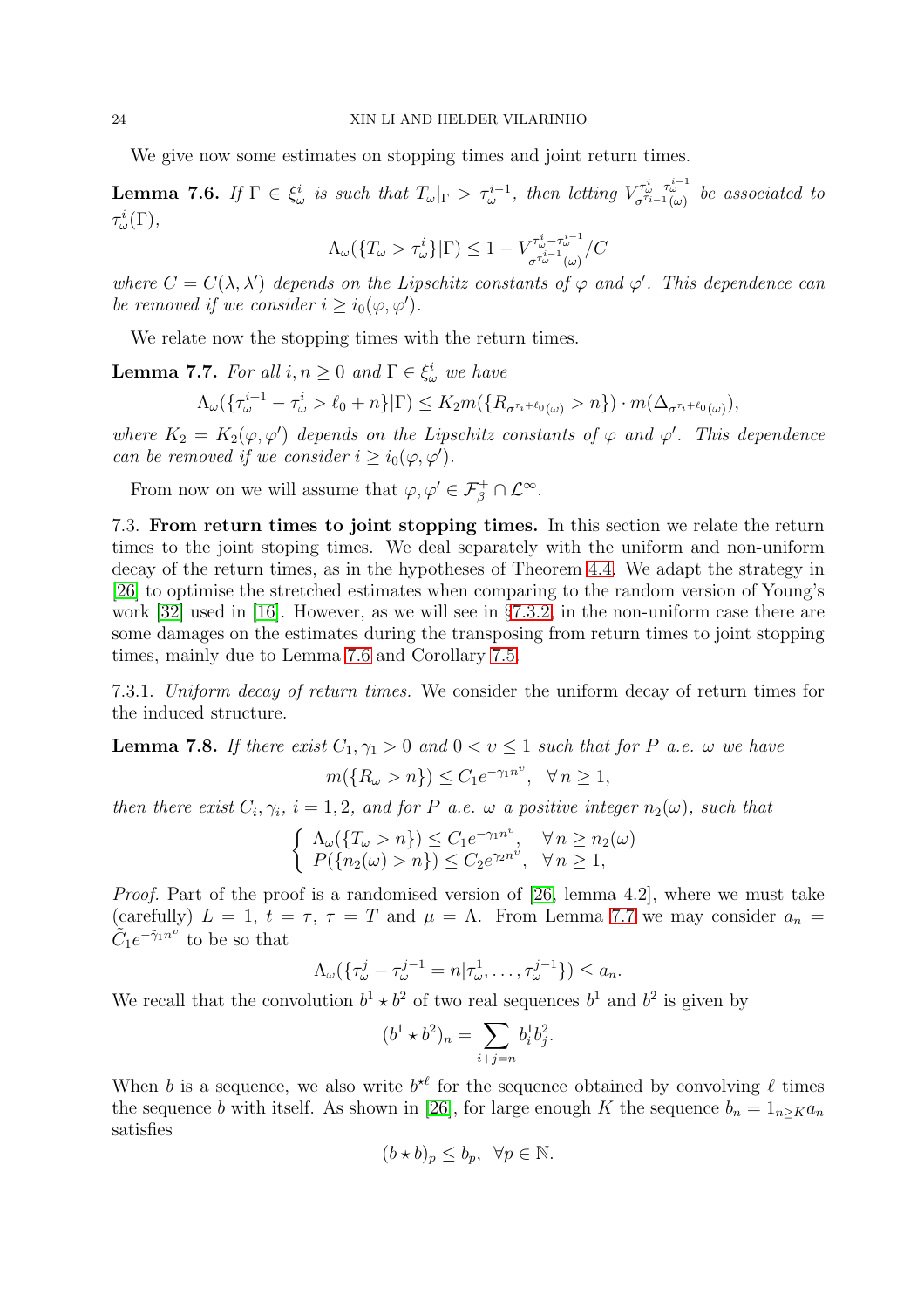We define the measurable function  $k_{\omega} : \Delta \to \mathbb{N}$  as follows: if  $(x, x') \in \Delta_{\omega} \times \Delta_{\omega}$  is such that  $T_{\omega}(x, x') = \tau_{\omega}^{i}(x, x')$ , then we set  $k_{\omega}(x, x') = i$ . Let  $k \geq 0$  and  $A \subset \{1, \ldots, k\}$ . For  $j \in A$ , take  $n_i \geq 1$ . Set

$$
Y_{\omega}(A, n_j) = \{(x, x') \in \Delta_{\omega} \times \Delta_{\omega} : k_{\omega}(x, x') \ge \sup(A) \text{ and } \tau_{\omega}^j(x, x') - \tau_{\omega}^{j-1}(x, x') = n_j, \forall j \in A\}.
$$

Conditioning successively with respect to the different times, we get

$$
\Lambda_{\omega}\big(Y_{\omega}(A,n_j)\big) \leq \prod_{j \in A} \Lambda_{\omega}\big(\{\tau_{\omega}^j - \tau_{\omega}^{j-1} = n_j|\tau_{\omega}^1,\ldots,\tau_{\omega}^{j-1}\}\big) \leq \prod_{j \in A} a_{n_j}.
$$

For each  $n \in \mathbb{N}$  we define  $q(n) = \lfloor \alpha n^v \rfloor$ , where  $\alpha$  is to be determined later. Let  $(x, x')$ be such that  $T_{\omega}(x, x') > n$ . If  $k_{\omega}(x, x') = \ell \leq q(n)$ , let  $n_j = \tau_{\omega}^j(x, x') - \tau_{\omega}^{j-1}(x, x')$  for  $j \leq \ell$ , and  $A = \{j : n_j \ge K\}$ . Thus,  $(x, x') \in Y_\omega(A, n_j)$  and  $\sum_{j \in A} n_j \ge n/2$  if n is large enough. Consequently,

<span id="page-24-1"></span>
$$
\{(x, x') : T_{\omega}(x, x') > n\} \subset \{k_{\omega}(x, x') > q(n)\} \cup \bigcup_{A \subset \{1, \dots, q(n)\}} \bigcup_{\substack{n_j \geq K \\ \sum_A n_j \geq n/2}} Y_{\omega}(A, n_j). \tag{18}
$$

Following the estimates for part (II) in the proof of [\[16,](#page-28-11) Proposition 5.6], there are  $\hat{C}, \tilde{C}$ (depending on the Lipschitz constants of  $\varphi$  and  $\varphi'$ ),  $\hat{\gamma}$ ,  $\tilde{\gamma} > 0$  and a random variable  $n_4(\omega)$ on a full measure subset of  $\Omega$  (the same as in Corollary [7.5\)](#page-22-1) such that

<span id="page-24-2"></span>
$$
\begin{cases}\n\Lambda_{\omega}(\{k_{\omega} > q(n)\}) \leq \hat{C}e^{-\hat{\gamma}q(n)}, & \forall n \text{ such that } q(n) \geq n_4(\omega) \\
P(\{n_4(\omega) > n\}) \leq \tilde{C}e^{-\tilde{\gamma}n}, & \forall n \geq 1.\n\end{cases}
$$
\n(19)

For the measure of the second part in [\(18\)](#page-24-1) we have

$$
\Lambda_{\omega} \left( \bigcup_{A \subset \{1, \dots, q(n)\}} \bigcup_{\substack{n_j \geq K \\ \sum_{A} n_j \geq n/2}} Y_{\omega}(A, n_j) \right) \leq \sum_{A \subset \{1, \dots, q(n)\}} \sum_{\substack{n_j \geq K \\ \sum_{A} n_j \geq n/2}} \prod_{j \in A} a_{n_j}
$$
\n
$$
\leq \sum_{0 \leq \ell \leq q(n)} \binom{q(n)}{\ell} \sum_{p=n/2}^{\infty} (b^{*{\ell}})_p
$$
\n
$$
\leq 2^{q(n)} \sum_{p=n/2}^{\infty} b_p. \tag{20}
$$

Since  $b_n = \mathcal{O}(e^{-\tilde{\gamma}_1 n^{\upsilon}})$ , we have

<span id="page-24-4"></span><span id="page-24-3"></span>
$$
\sum_{p=n/2}^{\infty} b_p = \mathcal{O}(n^{1-v} e^{-\frac{\tilde{\gamma}}{2}n^v}).
$$
\n(21)

We notice that the previous estimates are uniform over  $\omega$ . The proof follows then by [\(18\)](#page-24-1), [\(19\)](#page-24-2) and [\(20\)](#page-24-3) just by taking  $n_2 = n_4$  and considering  $\alpha$  small enough.

<span id="page-24-0"></span>7.3.2. Non-uniform decay of return times. We treat now the non-uniform decay of return times.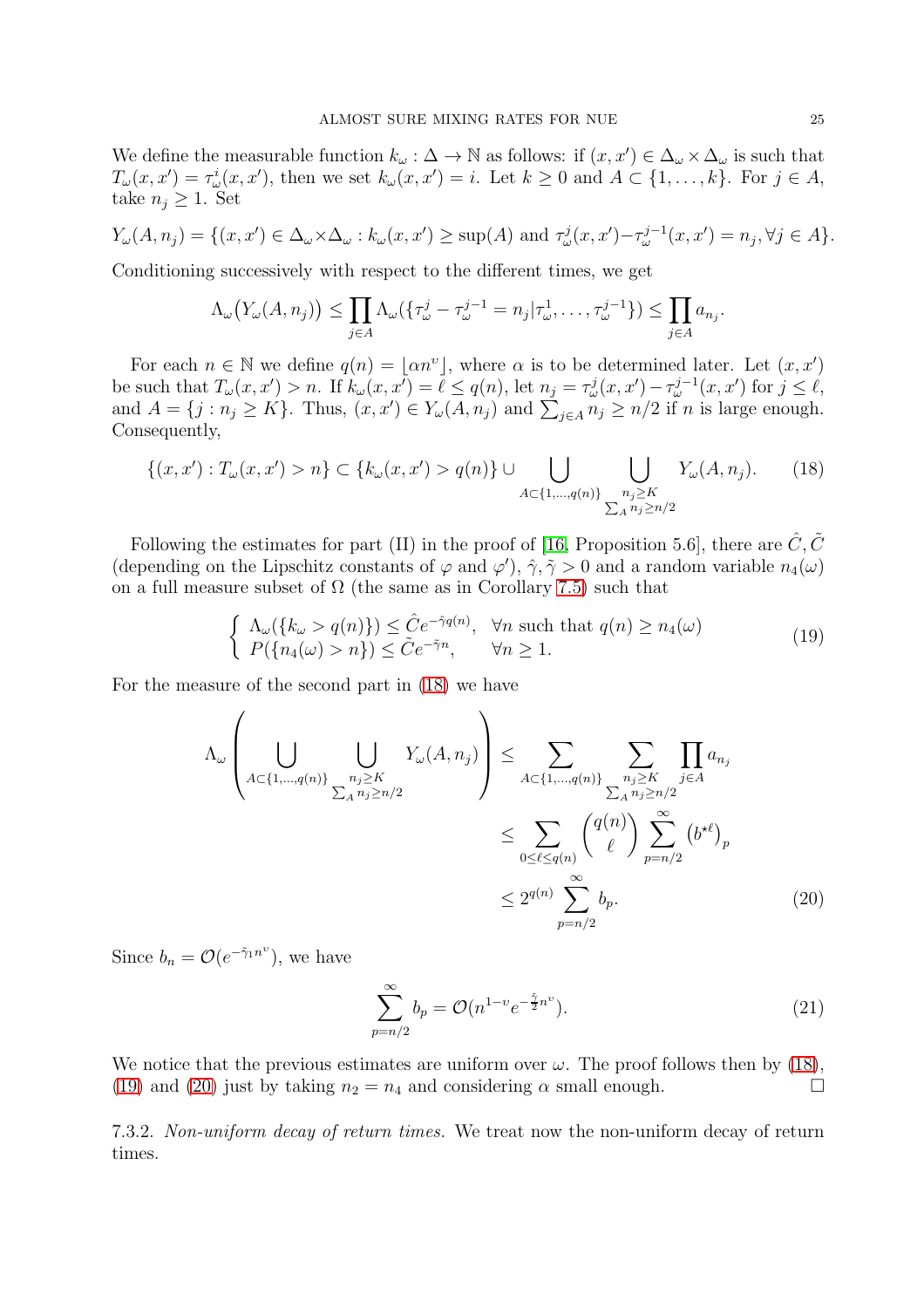<span id="page-25-6"></span>**Lemma 7.9.** If there exist  $C_i, \gamma_i$ ,  $i = 1, 2$ , and  $0 < v \le 1$ , and for P a.e.  $\omega$  a positive integer  $g_0(\omega)$ , such that

<span id="page-25-0"></span>
$$
\begin{cases}\nm(\lbrace R_{\omega} > n \rbrace) \le C_1 e^{-\gamma_1 n^{\upsilon}}, & \forall n \ge g_0(\omega) \\
P(\lbrace g_0(\omega) > n \rbrace) \le C_2 e^{-\gamma_3 n^{\upsilon}}, & \forall n \ge 1,\n\end{cases}
$$
\n(22)

then there exist  $C_j, \gamma_j, j = 3, 4$ , and for P a.e.  $\omega$  a positive integer  $n_2(\omega)$ , such that

$$
\begin{cases} \Lambda_{\omega}(\lbrace T_{\omega} > n \rbrace) \leq C_3 e^{-\gamma_3 n^{\nu/2}}, & \forall n \geq n_2(\omega) \\ P(\lbrace n_2(\omega) > n \rbrace) \leq C_4 e^{\gamma_4 n^{\nu/2}}, & \forall n \geq 1, \end{cases}
$$

*Proof.* Let  $0 < \hat{v} < v$  to be fixed later. From [\[16,](#page-28-11) Remark 3.1] one can see that estimates [\(22\)](#page-25-0) imply that there exist  $C_3, C'_3, \tilde{C}_3, \gamma_3, \gamma'_3 > 0$  and a random variable  $n_3(\omega)$  defined on a full P-measure subset of  $\Omega$  so that

<span id="page-25-2"></span>
$$
\begin{cases}\nm(\lbrace R_{\omega} > n \rbrace) \leq C_3 e^{-\gamma_3 n^{\upsilon}} m(\Delta_{\omega}), \quad \forall n \geq n_3(\omega) \\
m(\Delta_{\omega}) \leq n_3(\omega) + \tilde{C}_3 \\
P(\lbrace n_3(\omega) > n \rbrace) \leq C'_3 e^{-\gamma'_3 n^{\upsilon}}, \qquad \forall n \geq 1.\n\end{cases} \tag{23}
$$

Then, from Lemma [7.7](#page-23-2) we may consider  $a_n = \tilde{C}_1 e^{-\tilde{\gamma}_1 n^{\tilde{\upsilon}}}$  to be so that

$$
\Lambda_{\omega}(\{\tau_{\omega}^j(x, x') - \tau_{\omega}^{j-1}(x, x') > n | \tau_{\omega}^1, \dots, \tau_{\omega}^{j-1}\}) \le a_n n_3(\sigma^{\tau_{\omega}^{j-1} + \ell_0}(\omega)).
$$

Let  $k_{\omega}$ ,  $Y_{\omega}(A, n_j)$ ,  $b_n$  and large K be defined accordingly as in the proof of Lemma [7.8](#page-23-3) and set  $\hat{q}(n) = \lfloor \alpha n^{\hat{v}} \rfloor$ . Conditioning successively with respect to the different times, we get

$$
\Lambda_{\omega}\big(Y_{\omega}(A,n_j)\big) \leq \prod_{j \in A} \Lambda_{\omega}\big(\big\{\tau_{\omega}^j - \tau_{\omega}^{j-1} = n_j|\tau_{\omega}^1,\ldots,\tau_{\omega}^{j-1}\big\}\big) \leq \prod_{j \in A} a_{n_j} n_3\big(\sigma^{\tau_{\omega}^{j-1} + \ell_0}(\omega)\big).
$$

We recall that

<span id="page-25-1"></span>
$$
\{(x, x') : T_{\omega}(x, x') > n\} \subset \{k_{\omega}(x, x') > \hat{q}(n)\} \cup \bigcup_{A \subset \{1, \dots, \hat{q}(n)\}} \bigcup_{\substack{n_j \geq K \\ \sum_{A} n_j \geq n/2}} Y_{\omega}(A, n_j), \qquad (24)
$$

and from [\(19\)](#page-24-2) there are  $\hat{C}, \tilde{C}, \hat{\gamma}, \tilde{\gamma} > 0, 0 < \varrho < 1$  and a random variable  $n_4(\omega)$  such that

<span id="page-25-5"></span>
$$
\begin{cases}\n\Lambda_{\omega}(\{k_{\omega} > \hat{q}(n)\}) \leq \hat{C}e^{-\hat{\gamma}\hat{q}(n)}, & \forall n \text{ such that } \hat{q}(n) \geq n_4(\omega) \\
P(\{n_4(\omega) > n\}) \leq \tilde{C}e^{-\tilde{\gamma}n}, & \forall n \geq 1.\n\end{cases}
$$
\n(25)

Let us now concentrate in the measure of the second part in  $(24)$ . We have

$$
\Lambda_{\omega} \left( \bigcup_{A \subset \{1, \dots, \hat{q}(n)\}} \bigcup_{\substack{n_j \geq K \\ \sum_{A} n_j \geq n/2}} Y_{\omega}(A, n_j) \right) \leq \sum_{A \subset \{1, \dots, \hat{q}(n)\}} \sum_{\substack{n_j \geq K \\ \sum_{A} n_j \geq n/2}} \prod_{j \in A} a_{n_j} n_3 (\sigma^{\tau_{\omega}^{j-1} + \ell_0}(\omega))
$$
\n
$$
\leq \prod_{j=1}^{\hat{q}(n)} n_3 (\sigma^{\tau_{\omega}^{j-1} + \ell_0}(\omega)) \cdot 2^{\hat{q}(n)} \sum_{p=n/2}^{\infty} b_p. \tag{26}
$$

Fix  $0 < \rho < 1$ . We say that  $\Gamma \in \xi_{\omega}^{\hat{q}(n)}$  is *n*-good if for all  $(x, x') \in \Gamma$  and  $\ell \leq \hat{q}(n)$ ,

<span id="page-25-4"></span><span id="page-25-3"></span>
$$
\sum_{j=1}^{\ell} n_3 (\sigma^{\tau_{\omega}^{j-1}}(\omega))^{\nu} \le \rho n^{\nu}.
$$
\n(27)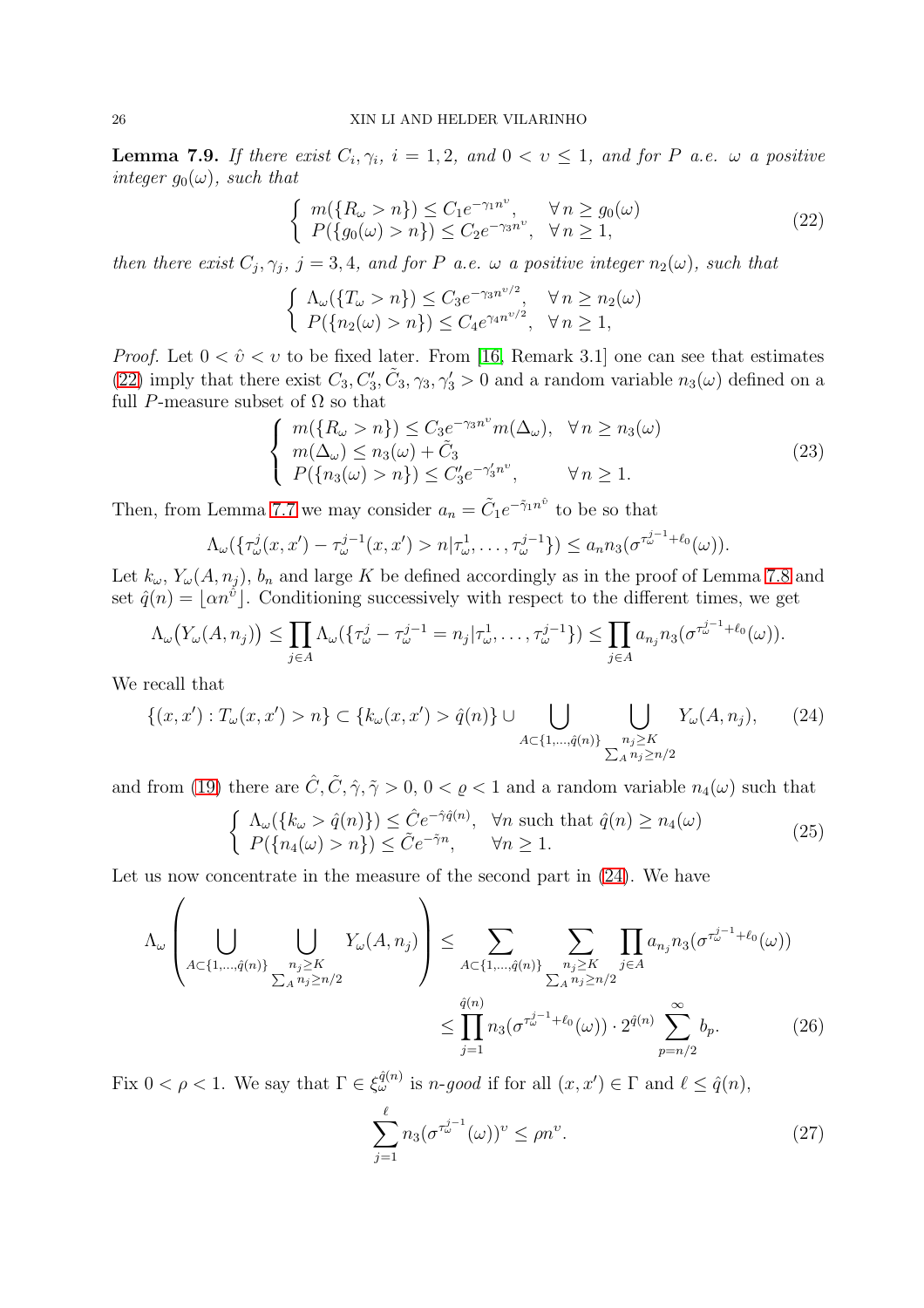The remaining cylinders are called *n*-bad. We claim that there is a random variable  $\hat{n}_3(\omega) \geq$  $n_3(\omega)$  on a full measure subset of  $\Omega$  such that, for all  $\hat{v}' = v - \hat{v}$  and  $n \geq \hat{n}_3(\omega)$ , the  $\Lambda_{\omega}$ measure of the *n*-bad cylinders is less than  $\hat{C}_3 e^{-\hat{\gamma}_3 n^{\hat{v}'}}$  and  $P(\{\hat{n}_3(\omega) > n\}) \leq \hat{C}'_3 e^{-\hat{\gamma}'_3 n^{\hat{v}'}}$ . Indeed, note first that from [\(23\)](#page-25-2), for each fixed  $1 \leq \ell \leq \hat{q}(n)$  and  $0 = \tau^0, \tau^1, \ldots, \tau^{\ell-1}$ ,

<span id="page-26-1"></span>
$$
P\left(\left\{\sum_{j=1}^{\ell} n_3(\sigma^{\tau^{j-1}}(\omega))^{\nu} > \rho n^{\nu}\right\}\right) \leq \sum_{j=1}^{\ell} P\left(\left\{n_3(\sigma^{\tau_{j-1}}(\omega))^{\nu} > \frac{\rho n^{\nu}}{\ell}\right\}\right) \tag{28}
$$

$$
\leq C'_3 \hat{q}(n) e^{-\gamma'_3 \rho n^{\nu}/\hat{q}(n)}
$$

Let  $M_n \subset \Omega \times \Delta$  be the set of points  $(\omega, x, x')$  such that  $(x, x')$  belongs to an *n*-bad  $\Gamma_{\omega} \in \xi_{\omega}^{\hat{q}(n)}$ . Thus [\(28\)](#page-26-1) implies  $(P \times \Lambda)(M_n) \leq C'_3 \hat{q}(n) e^{-\gamma'_3 \rho n^{\nu}/\hat{q}(n)}$ . Fix any  $0 < \eta < 1$ . Setting

$$
M'_n = \left\{ \omega : \int_{\Delta_{\omega} \times \Delta_{\omega}} \chi_{M_n} d\Lambda_{\omega}(x, x') > C'_3 \hat{q}(n) e^{-\eta \gamma'_3 \rho n^{\nu} / \hat{q}(n)} \right\},
$$

we must have

<span id="page-26-2"></span>
$$
P\left(M'_n\right) < e^{-(1-\eta)\gamma'_3 \rho n^\nu / \hat{q}(n)},\tag{29}
$$

,

otherwise, using Fubini's theorem we are lead into a contradiction. Define, for each  $n$ ,

$$
B_n = \{ \omega : \exists k \ge n \text{ s.t. } \Lambda_\omega(\{(x, x') : (\omega, x, x') \in M_k \}) > C_3' \hat{q}(k) e^{-\eta \gamma_3' \rho k^\nu / \hat{q}(k)} \}.
$$

Then [\(29\)](#page-26-2) implies that  $P(B_n) \leq \sum_{k \geq n} e^{-(1-\eta)\gamma_3' \rho k^{\nu}/\hat{q}(k)}$ , and therefore  $\lim_{n \to \infty} P(B_n) = 0$ . For P a.e.  $\omega \in \bigcup_n (\Omega \setminus B_n)$ , we set  $\hat{n}_3(\omega) = \sup\{n_3(\omega), \inf\{n \geq 1 : \omega \notin B_n\}\}\.$  We have then

$$
P(\{\hat{n}_3(\omega) > n\}) \le P(\{\omega : \exists m > n \text{ s.t. } \omega \in M'_m\}) + P(\{n_3(\omega) > n\})
$$
  

$$
\le \sum_{k>n} e^{-(1-\eta)\gamma'_3 \rho k^{\nu}/\hat{q}(k)} + C'_3 e^{-\gamma'_3 n^{\nu}}
$$
  

$$
\le \hat{C}'_3 e^{-\hat{\gamma}'_3 n^{\hat{v}'}}.
$$

Moreover, the  $\Lambda_{\omega}$ -measure of the *n*-bad cylinders is less than  $C'_3\hat{q}(n)e^{-\eta\gamma'_3\rho n^{\nu}/\hat{q}(n)}$ , for  $n \geq$  $\hat{n}_3(\omega)$ , proving the claim. On the other hand, condition [\(27\)](#page-25-3) leads to

$$
\prod_{j=1}^{\hat{q}(n)} n_3(\sigma^{\tau_{\omega}^{j-1}+\ell_0}(\omega)) \leq e^{\hat{q}(n)\log(\rho n^{\hat{v}'})}.
$$

Taking into account the claim and [\(21\)](#page-24-4), for  $n \geq \hat{n}_3(\omega)$  we have that [\(26\)](#page-25-4) is less than  $\tilde{C}e^{-\tilde{\gamma}n^{\tilde{v}'}}$ , if  $\alpha$  is small enough, which together with [\(24\)](#page-25-1) and [\(25\)](#page-25-5) implies that if  $n \geq$  $n_2(\omega) = \max{\hat{n}_3(\omega), n_4(\omega)}$ , we have

$$
\Lambda_{\omega}(\{T_{\omega}(x) > n\}) \leq C_3 e^{-\gamma_3 n^{\nu^*}}
$$

with  $v^* = \min\{\hat{v}, \hat{v}'\}$ . The optimal result occurs considering  $v^* = v/2$ .

### <span id="page-26-0"></span>7.4. From stopping times to the decay of correlations.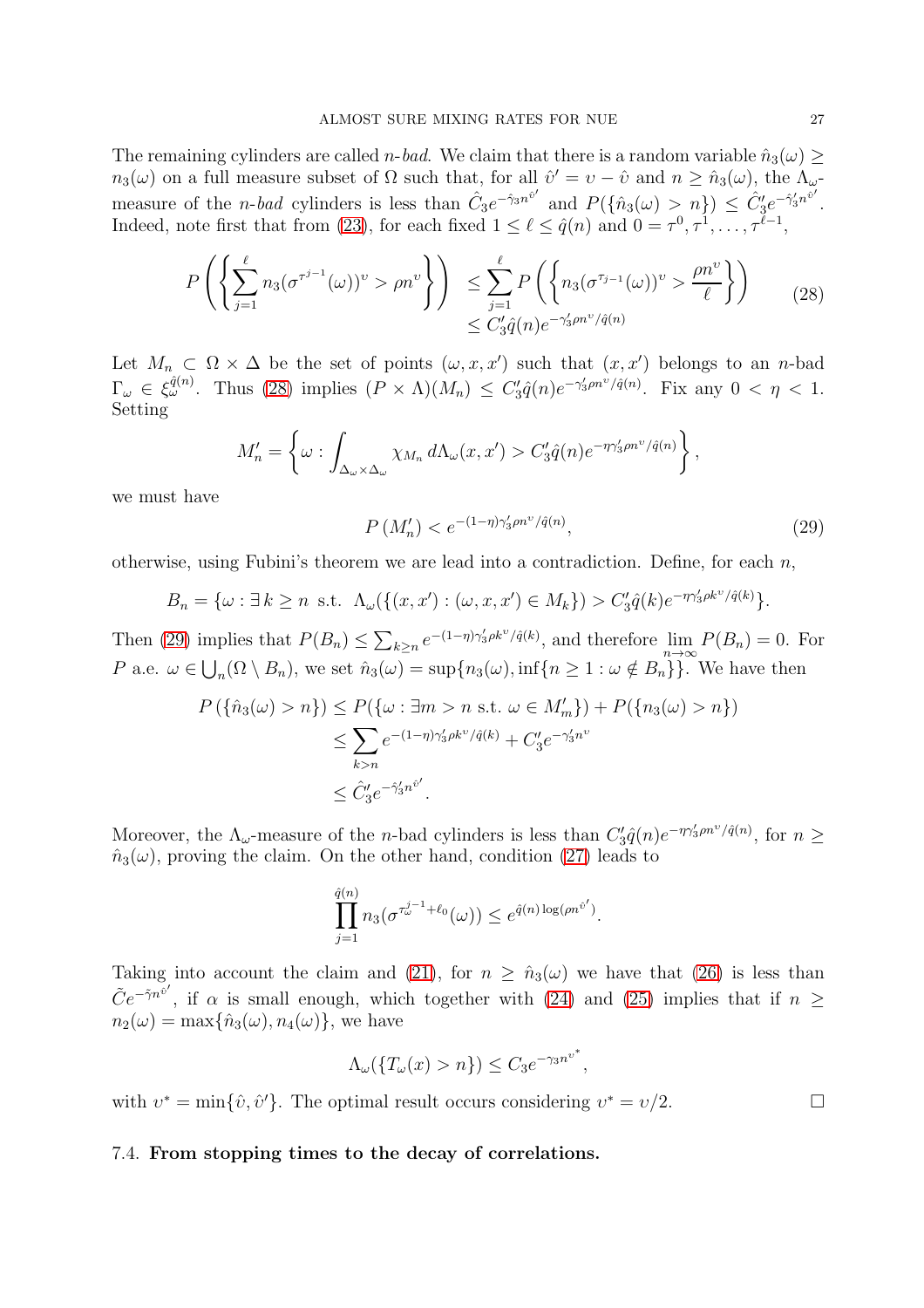7.4.1. *Matching.* Due to the introduction of the *waiting times*  $n_i(\omega)$  in the estimates over the joint stopping times at Lemmas [7.8](#page-23-3) and [7.9,](#page-25-6) we are not in conditions to capitalize the Gouëzel's [\[26\]](#page-28-24) strategy to improve the estimates on the joint return times in [\[16,](#page-28-11) Proposition] 5.9], that we recall in the following.

<span id="page-27-4"></span>**Lemma 7.10.** Assume that there exist  $C_i, \gamma_i$ ,  $i = 1, 2$ , and for P a.e.  $\omega$  a positive integer  $n_1(\omega)$ , such that

$$
\begin{cases} (m \times m)(\{T_{\omega} > n\}) \le C_1 e^{-\gamma_1 n^{\upsilon}}, \quad \forall n \ge n_1(\omega) \\ P(\{n_1(\omega) > n\}) \le C_2 e^{-\gamma_2 n^{\upsilon}}, \quad \forall n \ge 1 \end{cases}
$$

.

Then there exist  $C_3, \gamma_3 > 0$  and a random variable  $n_0(\omega)$  on a full measure subset of  $\Omega$ , with  $\sqrt{2}$ 

$$
P(\{n_0(\omega) > n\}) \le C_3 e^{-\gamma_3 n^{\nu/2}}
$$

such that, for each pair of absolutely continuous probability measures  $\lambda$ ,  $\lambda'$  in  $\Delta$  with densities  $\varphi, \varphi' \in \mathcal{F}_{\beta}^+ \cap \mathcal{L}^{\infty}$ , there is C (depending only on  $\hat{C}_{\varphi}, \hat{C}_{\varphi'}, \tilde{C}_{\varphi}$  and  $\tilde{C}_{\varphi'}$ ), and  $\gamma > 0$ such that for almost every  $\omega$  and  $n \geq n_0(\omega)$ 

$$
|(F_{\omega}^n)_*\lambda_{\omega} - (F_{\omega}^n)_*\lambda_{\omega}'| \le Ce^{-\gamma n^{v/2}},
$$

where  $|\cdot|$  stands for total mass of a (signed) measure.

7.4.2. From equilibrium to decay of correlations. Let us now point out how the rates on the convergence to equilibrium gives rise to similar estimates for the rates of decay of correlations. This finishes the proof of Theorem [4.4,](#page-7-0) which combined with Theorem [4.2](#page-6-0) gives Theorems [A](#page-4-2) and [B.](#page-4-1) Let  $\nu = {\nu_{\omega}}$  be the family of measures given by Theorem [4.3,](#page-7-1) and recall that  $\rho_{\omega} = d\nu_{\omega}/dm$ . Consider  $\varphi \in \mathcal{L}^{\infty}$ . We assume first that  $\psi \in \mathcal{F}_{\beta}^{+} \cap \mathcal{L}^{\infty}$ , and let  $b_{\omega} = (\int_{\Delta_{\omega}} \psi_{\omega} d\nu_{\omega})^{-1}$ ,  $\tilde{\psi}_{\omega} = b_{\omega} \psi_{\omega}$ , with  $\int_{\Delta_{\omega}} \tilde{\psi}_{\omega} d\nu_{\omega} = 1$ , and  $\tilde{\psi} = {\tilde{\psi}_{\omega}}$ . Consider an absolutely continuous probability measure  $\lambda$  on  $\Delta$  such that  $d\lambda_{\omega}/dm = \tilde{\psi}_{\omega}\rho_{\omega} \in F_{\beta}^{+} \cap \mathcal{L}^{\infty}$ . We have

$$
\begin{array}{rcl}\n\bar{C}^{+}_{\omega}(\varphi,\psi,\nu,n) & = & \displaystyle\frac{1}{b_{\omega}}\bar{C}^{+}_{\omega}(\varphi,\tilde{\psi},\nu,n) \\
& = & \displaystyle\frac{1}{b_{\omega}}\left|\int_{\Delta_{\omega}}(\varphi_{\sigma^{n}(\omega)}\circ F_{\omega}^{n})\,d\lambda_{\omega}-\int_{\Delta_{\sigma^{n}(\omega)}}\varphi_{\sigma^{n}(\omega)}\,d\nu_{\sigma^{n}(\omega)}\int_{\Delta_{\omega}}\tilde{\psi}_{\omega}\,d\nu_{\omega}\right| \\
& \leq & \displaystyle\frac{\tilde{C}_{\varphi}}{b_{\omega}}\left|(F_{\omega}^{n})_{*}\lambda_{\omega}-\nu_{\sigma^{n}(\omega)}\right| \\
& \leq & \displaystyle\tilde{C}_{\varphi}\tilde{C}_{\psi}\left|(F_{\omega}^{n})_{*}\lambda_{\omega}-\nu_{\sigma^{n}(\omega)}\right|\n\end{array}
$$

Finally, Lemmas [7.8,](#page-23-3) [7.9](#page-25-6) and Lemma [7.10](#page-27-4) lead to the desired estimates just by taking  $\lambda' = \nu$ , for some  $C' = C'(\varphi, \psi)$ . For  $\psi \in \mathcal{F}_{\beta}$  we obtain the same estimates for  $\hat{\phi}_{\omega} =$  $\psi_{\omega} + C_{\psi} + 1 \in F_{\beta}^+ \cap \mathcal{L}^{\infty}.$ 

### <span id="page-27-0"></span>**REFERENCES**

- <span id="page-27-3"></span>[1] J. F. Alves, SRB measures for non-hyperbolic systems with multidimensional expansion, Ann. Scient. Éc. Norm. Sup.,  $4^e$  série, **33** (2000), 1-32.
- <span id="page-27-1"></span>[2]  $\_\_\_\_\$ , Statistical analysis of non-uniformly expanding dynamical systems, 24th Braz. Math. Colloq., IMPA, Rio de Janeiro, 2003.
- <span id="page-27-2"></span>[3] J. F. Alves, V. Araújo, Random perturbations of non-uniformly expanding maps, Astérisque 286 (2003), 25–62.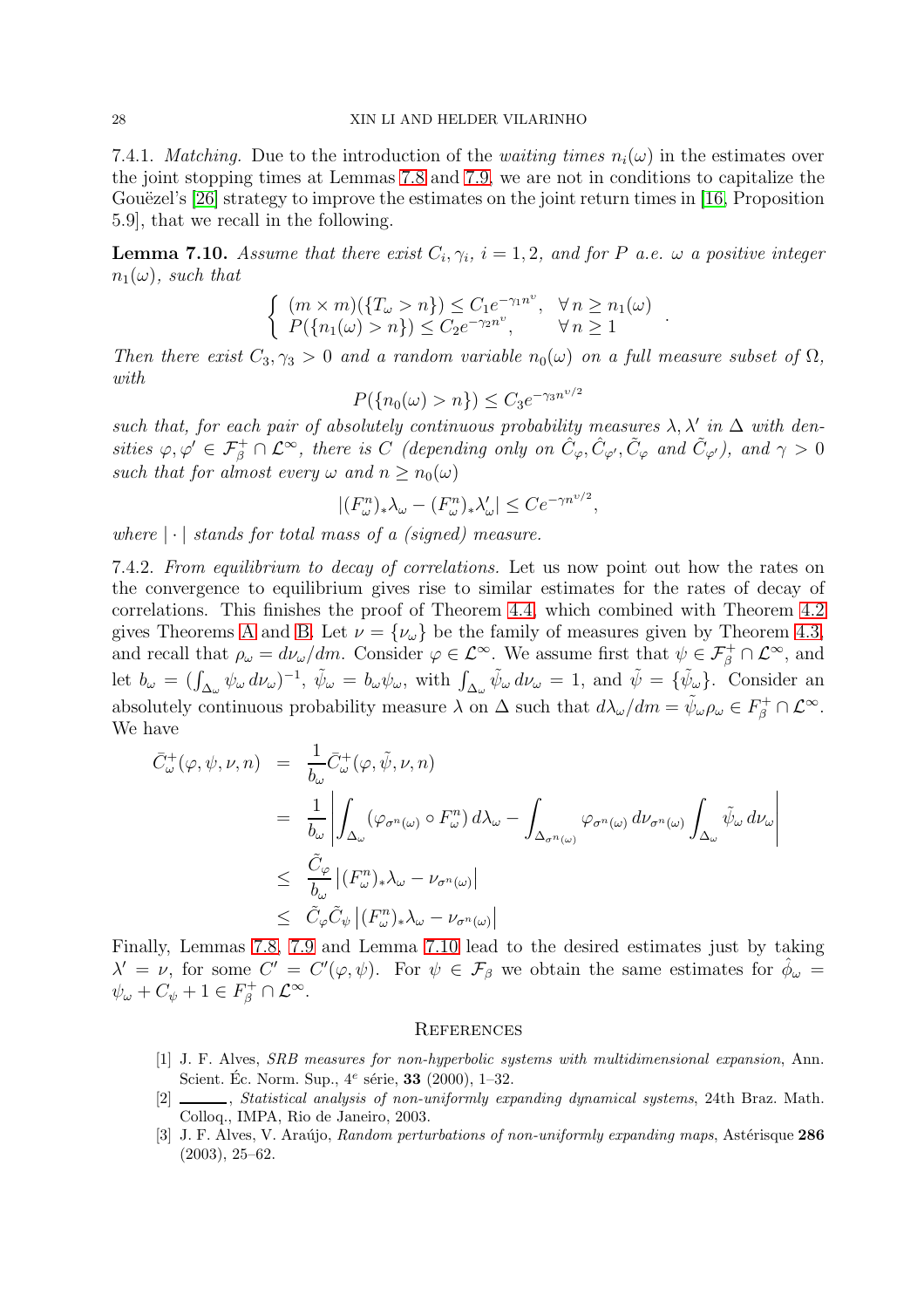- <span id="page-28-15"></span><span id="page-28-14"></span>[4] J. F. Alves, C. Bonatti, M. Viana, SRB measures for partially hyperbolic systems whose central direction is mostly expanding, Invent. Math. **140** (2000), 351-398.
- <span id="page-28-22"></span>[5] J.F.Alves, C.Diaz, S. Luzzatto, V. Pinheiro, SRB measures for partially hyperbolic systems whose central direction is weakly expanding, [arXiv:1403.2937.](http://arxiv.org/abs/1403.2937)
- [6] J.F.Alves, X. Li, Gibbs-Markov-Young structures with (stretched) exponential tail for partially hyperbolic attractors, [arXiv:1301.7287.](http://arxiv.org/abs/1301.7287)
- <span id="page-28-23"></span>[7] J. F. Alves, S. Luzzatto, V. Pinheiro, Markov structures and decay of correlations for nonuniformly expanding dynamical systems, Ann. Inst. H. Poincaré Anal. Non Linéaire  $22$  (2005), n. 6, 817–839.
- <span id="page-28-19"></span>[8] J. F. Alves, M. Viana, Statistical stability for robust classes of maps with non-uniform expansion, Ergod. Th. & Dynam. Sys. 22 (2002), 1–32.
- <span id="page-28-17"></span>[9] J. F. Alves, H. Vilarinho, Strong stochastic stability for non-uniformly expanding maps, Ergod. Th. & Dynam. Sys. 33 (3) (2013) 647–692
- <span id="page-28-16"></span><span id="page-28-12"></span>[10] L. Arnold, Random dynamical Systems, Springer-Verlag, Berlin, 1998.
- [11] A. Ayyer, M. Stenlund, Exponential decay of correlations for randomly chosen hyperbolic toral automorphisms, Chaos 17(043116) (2007).
- <span id="page-28-8"></span>[12] W. Bahsoun, C. Bose, Y. Duan, Decay of correlation for random intermittent maps, Nonlinearity 27 (2014), 1543–1554.
- <span id="page-28-7"></span>[13] V. Baladi, Correlation Spectrum of Quenched and Annealed Equilibrium States for Random Expanding Maps, Commun. Math. Phys. 186 (1997), 671–700.
- <span id="page-28-9"></span>[14] V. Baladi, A. Kondah and B. Schmitt. Random correlations for small perturbations of expanding maps. Random Comput. Dynam. 4 (1996), 179–204.
- <span id="page-28-6"></span>[15] V. Baladi, M. Viana, Strong stochastic stability and rate of mixing for unimodal maps, Ann. Scient. Éc. Norm. Sup.,  $4^e$  série, 29 (1996), 483–517.
- <span id="page-28-11"></span>[16] V. Baladi, M. Benedicks, V. Maume-Deschamps, Almost sure rates of mixing for i.i.d. unimodal maps, Ann. Scient. Éc. Norm. Sup.,  $4^e$  série,  $35$  (2002), 77-126.
- <span id="page-28-18"></span>[17] , Correcting the proof of Theorem 3.2 in Almost sure rates of mixing for i.i.d. unimodal maps, Ann. E.N.S. (2002), Ann. Sci. Ecole Norm. Sup. 4(36) (2003), no. 2, 319–322.
- <span id="page-28-20"></span>[18] M. Benedicks and L. Carleson, On iterations of  $1-ax^2$  on  $(-1, 1)$ , Ann. Math.122 (1985), 1–25.
- [19] M. Benedicks, L.-S. Young, Absolutely continuous invariant measures and random perturbations for certain one-dimensional maps, Erg. Th.  $\&$  Dyn. Sys. 12 (1992), 13–37.
- <span id="page-28-3"></span>[20] R. Bowen, Equilibrium states and the ergodic theory of Axiom A diffeomorphisms, Lecture Notes in Mathematics 480, Springer, 1975.
- <span id="page-28-2"></span>[21] T. Bogenschüzt, Stochastic stability of equilibrium states, Random Comput. Dynam 4, (1996) 85-98.
- <span id="page-28-10"></span> $[22]$  R. Bowen, D. Ruelle, *The ergodic theory of Axiom A flows*, Invent. Math. **29** (1975), 181–202.
- [23] J. Buzzi. Exponential decay of correlations for random Lasota-Yorke maps. Commun. Math. Phys. 208 (1999), 25–54.
- [24] P. Collet, J. Eckmann, On the abundance of aperiodic behavior for maps on the interval, Comm. Math. Phys. 73 (1980), 115–160.
- <span id="page-28-21"></span>[25] J. M. Freitas, Continuity of SRB measure and entropy for Benedicks-Carleson quadratic maps , Nonlinearity 18 (2005), 831–854.
- <span id="page-28-24"></span>[26] S. Gouëzel, *Decay of correlations for nonuniformly expanding systems*, Bull. Soc. math. France 134 (2006), 1–31.
- [27] M. Jakobson, Absolutely continuous invariant measures for one parameter families of onedimensional maps, Comm. Math. Phys.  $81$  (1981), 39–88.
- <span id="page-28-1"></span><span id="page-28-0"></span>[28] D. Ruelle, A measure associated with Axiom A attractors, Amer. Jour. Math. 98 (1976), 619-654.
- <span id="page-28-13"></span> $[29]$  Y. Sinai, *Gibbs measures in ergodic theory*, Russ. Math. Surv. 27 (1972), n. 4, 21–69.
- <span id="page-28-4"></span>[30] M. Viana, *Multidimensional non-hyperbolic attractors*, Publ. Math. IHES 85 (1997), 63–96.
- [31] L.-S. Young, *Statistical properties of dynamical systems with some hyperbolicity*, Ann. Math. 147 (1998), 585–650.
- <span id="page-28-5"></span> $[32]$  , Recurrence times and rates of mixing, Israel J. Math 110 (1999), 153–188.